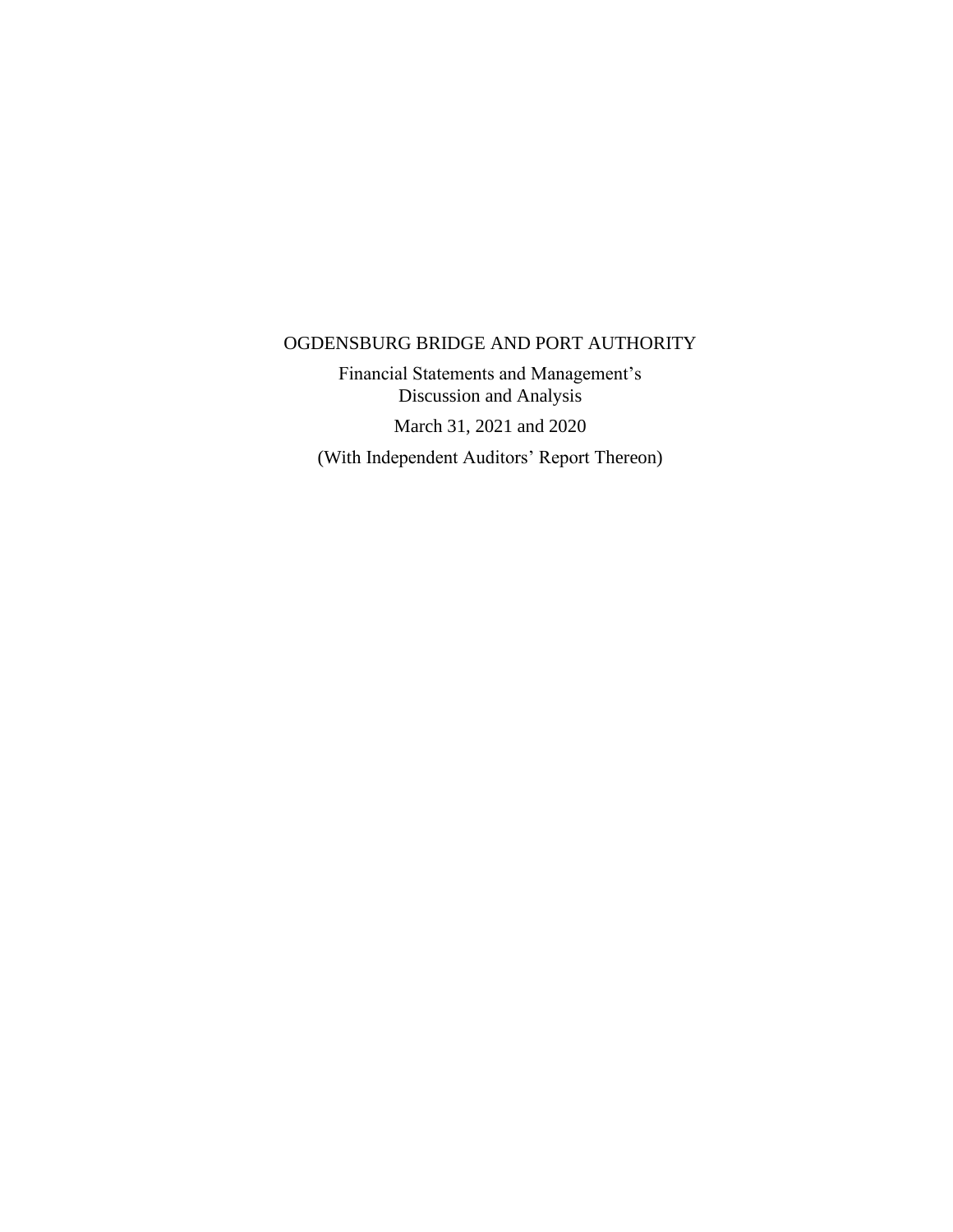# Contents

|                                                                                                                                                                                                                                    | Page      |
|------------------------------------------------------------------------------------------------------------------------------------------------------------------------------------------------------------------------------------|-----------|
| <b>Independent Auditors' Report</b>                                                                                                                                                                                                | $1 - 3$   |
| Management's Discussion and Analysis                                                                                                                                                                                               | $4 - 8$   |
| <b>Basic Financial Statements:</b><br><b>Statements of Net Position</b>                                                                                                                                                            | $9 - 10$  |
| Statements of Revenue, Expenses and Changes in Net Position                                                                                                                                                                        | $11 - 12$ |
| <b>Statements of Cash Flows</b>                                                                                                                                                                                                    | $13 - 14$ |
| <b>Notes to Financial Statements</b>                                                                                                                                                                                               | $15 - 39$ |
| Required Supplementary Information:<br>Schedule of Changes in Authority's Total OPEB Liability and Related Ratios                                                                                                                  | 40        |
| Schedule of Authority's Proportionate Share of the Net Pension Liability                                                                                                                                                           | 41        |
| Schedule of Authority's Employer Pension Contributions                                                                                                                                                                             | 42        |
| Independent Auditors' Report on Internal Control Over Financial Reporting<br>and on Compliance and Other Matters Based on an Audit of Financial<br>Statements Performed in Accordance with Government Auditing<br><b>Standards</b> | $43 - 44$ |
| Independent Auditors' Report on Compliance for Each Major Federal Program<br>and on Internal Control Over Compliance Required by the Uniform Guidance                                                                              | $45 - 46$ |
| Schedule of Expenditures of Federal Awards                                                                                                                                                                                         | 47        |
| Notes to Schedule of Federal Awards                                                                                                                                                                                                | 48        |
| Schedule of Findings and Questioned Costs                                                                                                                                                                                          | 49        |
|                                                                                                                                                                                                                                    |           |

\* \* \* \* \* \*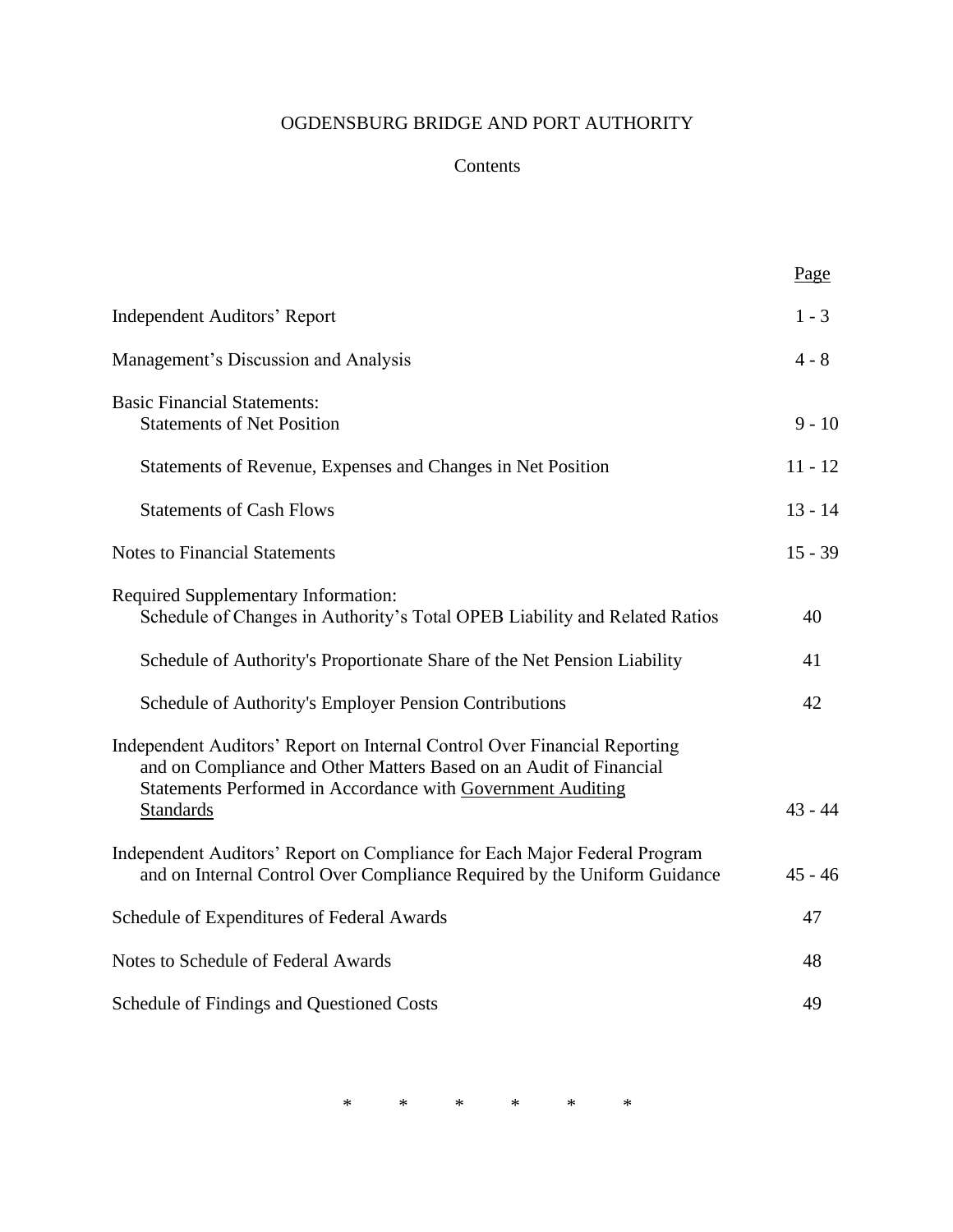

6390 Main Street, Suite 200 Williamsville, NY 14221

# INDEPENDENT AUDITORS' REPORT

P 716.634.0700 TF 800.546.7556 F 716.634.0764 W EFPRgroup.com

The Governing Board Ogdensburg Bridge and Port Authority:

Report on the Financial Statements

We have audited the accompanying basic financial statements of the Ogdensburg Bridge and Port Authority (the Authority), as of and for the years ended March 31, 2021 and 2020, and the related notes to financial statements, which collectively comprise the Authority's basic financial statements as listed in the table of contents.

# Management's Responsibility for the Financial Statements

Management is responsible for the preparation and fair presentation of these financial statements in accordance with accounting principles generally accepted in the United States of America; this includes the design, implementation, and maintenance of internal control relevant to the preparation and fair presentation of financial statements that are free from material misstatement, whether due to fraud or error.

#### Auditors' Responsibility

Our responsibility is to express an opinion on these financial statements based on our audits. We conducted our audits in accordance with auditing standards generally accepted in the United States of America and the standards applicable to financial audits contained in Government Auditing Standards*,* issued by the Comptroller General of the United States. Those standards require that we plan and perform the audit to obtain reasonable assurance about whether the financial statements are free from material misstatement.

An audit involves performing procedures to obtain audit evidence about the amounts and disclosures in the financial statements. The procedures selected depend on the auditor's judgment, including the assessment of the risks of material misstatement of the financial statements, whether due to fraud or error. In making those risk assessments, the auditor considers internal control relevant to the Authority's preparation and fair presentation of the financial statements in order to design audit procedures that are appropriate in the circumstances, but not for the purpose of expressing an opinion on the effectiveness of the Authority's internal control. Accordingly, we express no such opinion. An audit also includes evaluating the appropriateness of accounting policies used and the reasonableness of significant accounting estimates made by management, as well as evaluating the overall presentation of the financial statements.

We believe that the audit evidence we have obtained is sufficient and appropriate to provide a basis for our audit opinion.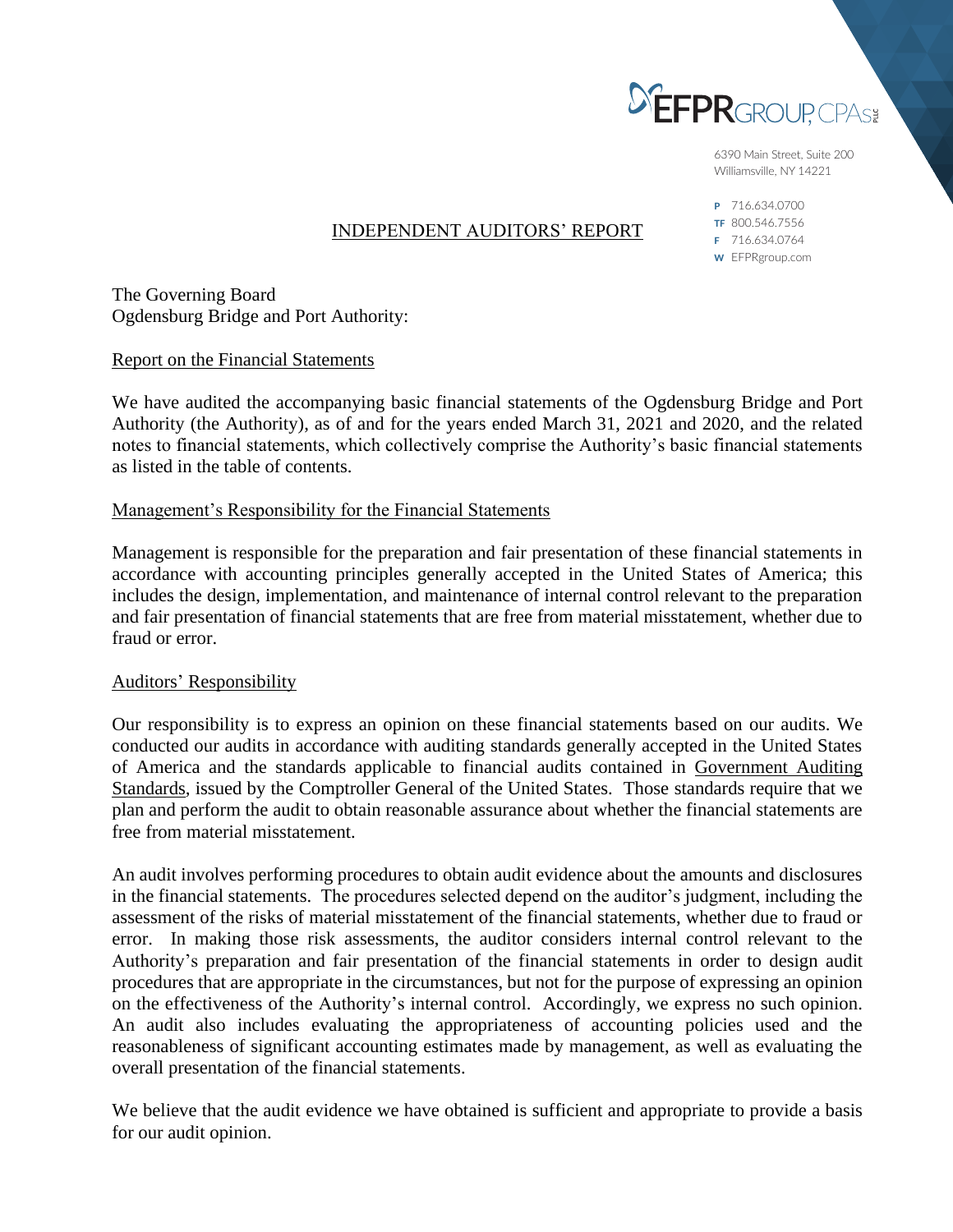# **Opinion**

In our opinion, the financial statements referred to above present fairly, in all material respects, the respective financial position of the Ogdensburg Bridge and Port Authority, as of March 31, 2021 and 2020, and the changes in financial position and, where applicable, cash flows thereof for the years then ended in accordance with accounting principles generally accepted in the United States of America.

# Required Supplementary Information

Accounting principles generally accepted in the United States of America require that the management's discussion and on pages 4 through 8 and the Schedule of Changes in Corporation's Total OPEB Liability and Related Ratios on page 40, the Schedule of Authority's Proportionate Share of the Net Pension Liability on page 41, and the Schedule of Authority's Employer Pension Contributions on page 42 be presented to supplement the basic financial statements. Such information, although not a part of the basic financial statements, is required by the Governmental Accounting Standards Board who considers it to be an essential part of financial reporting for placing the basic financial statements in an appropriate operational, economic, or historical context. We have applied certain limited procedures to the required supplementary information in accordance with auditing standards generally accepted in the United States of America, which consisted of inquiries of management about the methods of preparing the information and comparing the information for consistency with management's responses to our inquiries, the basic financial statements, and other knowledge we obtained during our audit of the basic financial statements. We do not express an opinion or provide any assurance on the information because the limited procedures do not provide us with sufficient evidence to express an opinion or provide any assurance.

# Other Information

Our audits were conducted for the purpose of forming an opinion on the financial statements that collectively comprise the Authority's basic financial statements. The schedule of expenditures of federal awards is presented for purposes of additional analysis as required by Title 2 U.S. Code of Federal Regulations Part 200, Uniform Administrative Requirements, Cost Principles, and Audit Requirements for Federal Awards, and is also not a required part of the basic financial statements.

The schedule of expenditures of federal awards is the responsibility of management and was derived from and relates directly to the underlying accounting and other records used to prepare the basic financial statements. Such information has been subjected to the auditing procedures applied in the audit of the basic financial statements and certain additional procedures, including comparing and reconciling such information directly to the underlying accounting and other records used to prepare the basic financial statements or to the basic financial statements themselves, and other additional procedures in accordance with auditing standards generally accepted in the United States of America. In our opinion, the schedule of expenditures of federal awards is fairly stated in all material respects in relation to the basic financial statements as a whole.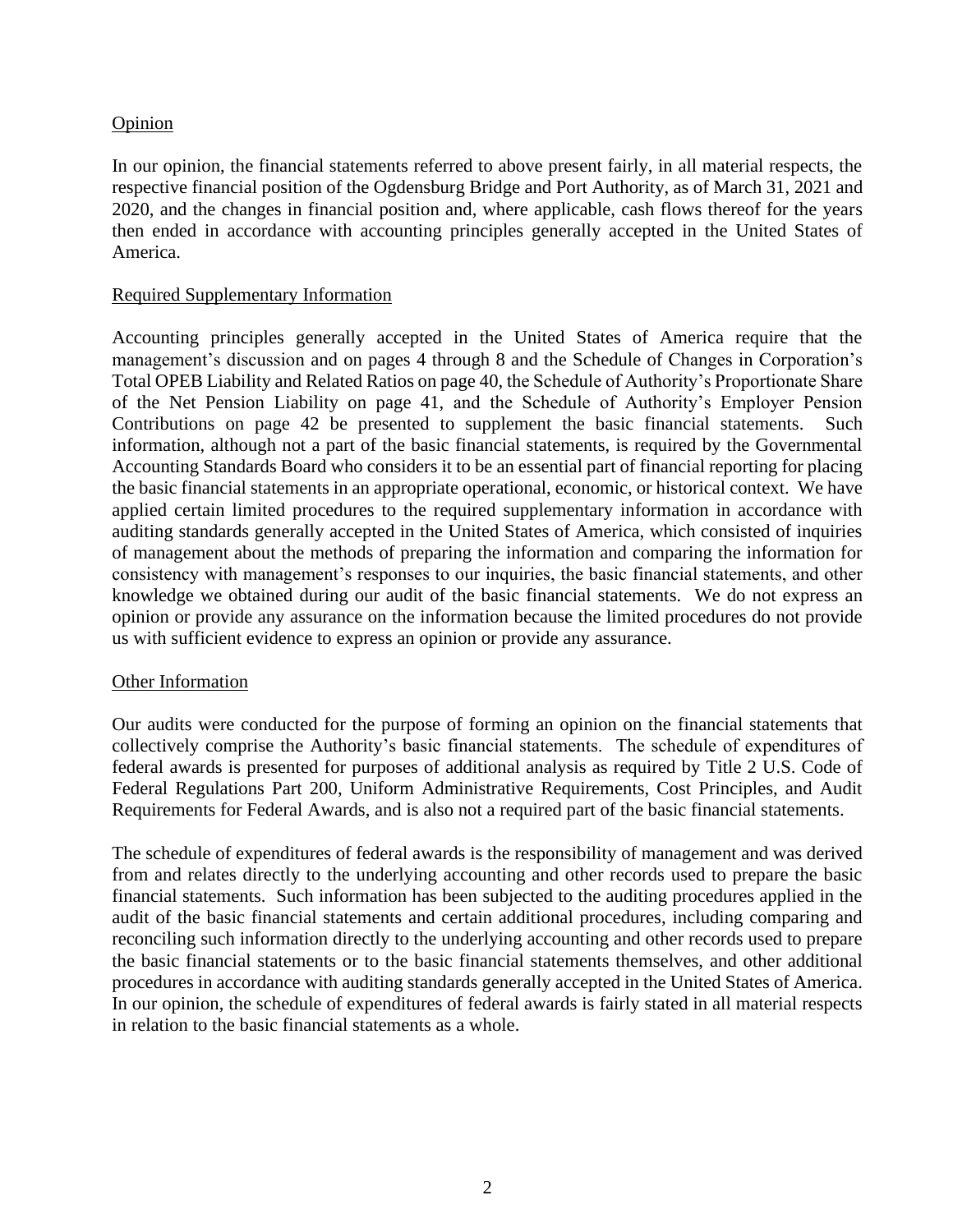# Other Reporting Required by Government Auditing Standards

In accordance with Government Auditing Standards, we have also issued our report dated September 17, 2021, on our consideration of the Authority's internal control over financial reporting and on our tests of its compliance with certain provisions of laws, regulations, contracts, and grant agreements and other matters. The purpose of that report is solely to describe the scope of our testing of internal control over financial reporting and compliance and the results of that testing, and not to provide an opinion on the effectiveness of the Authority's internal control over financial reporting or on compliance. That report is an integral part of an audit performed in accordance with Government Auditing Standards in considering the Authority's internal control over financial reporting and compliance.

# EFPR Group, CPAS, PLLC

Williamsville, New York September 17, 2021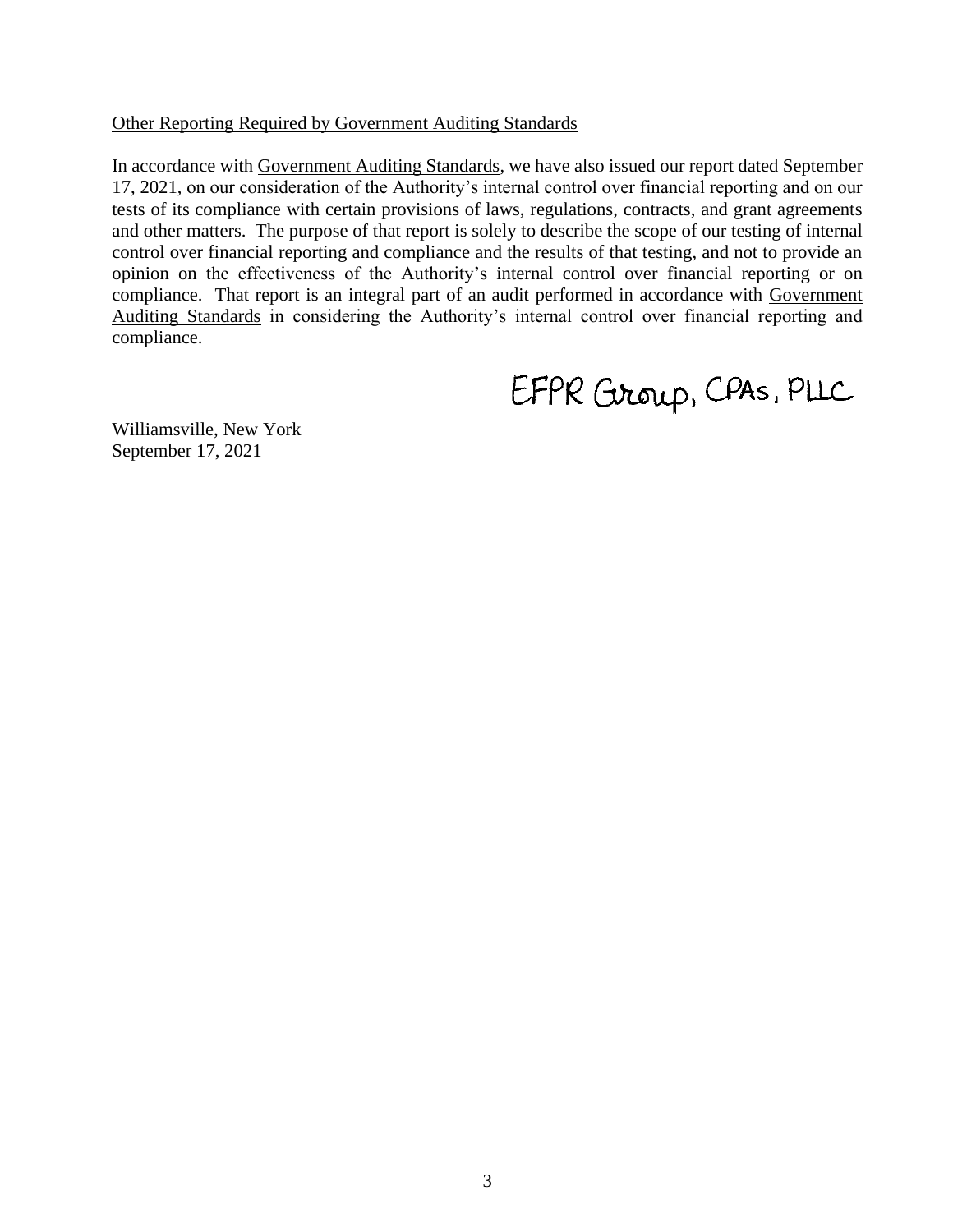# Management's Discussion and Analysis

March 31, 2021

This annual report consists of three parts:

- Management's Discussion and Analysis
- Audited Financial Statements
- Required Supplementary Information

# MANAGEMENT DISCUSSION AND ANALYSIS

In 1950, Governor Thomas E. Dewey signed a bill (Article 3, Title 8) creating the Ogdensburg Bridge Authority. Legislation in 1958 (Article 6, Title 3) created the Ogdensburg Port Authority. The two Authorities were combined into the Ogdensburg Bridge and Port Authority in 1961 (Article 3, Title 8). Today, the Ogdensburg Bridge and Port Authority manage \$90 million in assets including the following holdings:

- The Ogdensburg-Prescott International Bridge
- The Port of Ogdensburg
- The Ogdensburg International Airport (OGS)
- The Ogdensburg Border Station
- Commerce Park Campus/Heavy Industrial Park (Foreign Trade Zone 110)
- New York and Ogdensburg Railway: a short-line railroad

Each entity operates according to the Authority's central mission:

*While remaining self-sustaining, the Authority creates sound economic business development through the promotion of buildings and river, road, rail, and air transportation. This is accomplished by providing exceptional customer service, safe and secure facilities, good environmental stewardship, and focused professionalism.*

The COVID-19 pandemic has impacted the OBPA in a variety of ways and varying levels of significance:

• The Ogdensburg-Prescott International Bridge provides a vital link to economic markets in the U.S. and Canada. In the year prior to the pandemic, the bridge handled in excess of 655,000 vehicles. During this past fiscal year, there has been a 78.84% drop in overall bridge traffic due to the border between the U.S. and Canada closed to all but essential and commercial traffic. With commercial traffic still allowed, truck crossing suffered the least with a reduction of only 8.10% compared to last year. The Ogdensburg Bridge and Port Authority received a TIGER Discretionary Grant for repair work to the Ogdensburg-Prescott International Bridge. The TIGER Grant Funds, additional funding from the National Highway Freight Program funds, and NYS funds to match the TIGER and NHFP funds will address paint deterioration that causes corrosion on the bridge and will replace the lead-based paint protection system on the steel girder spans with a more environmentally friendly zinc-based paint system. Further, the funding will allow for the replacement of the bridge decking on six spans of the U.S.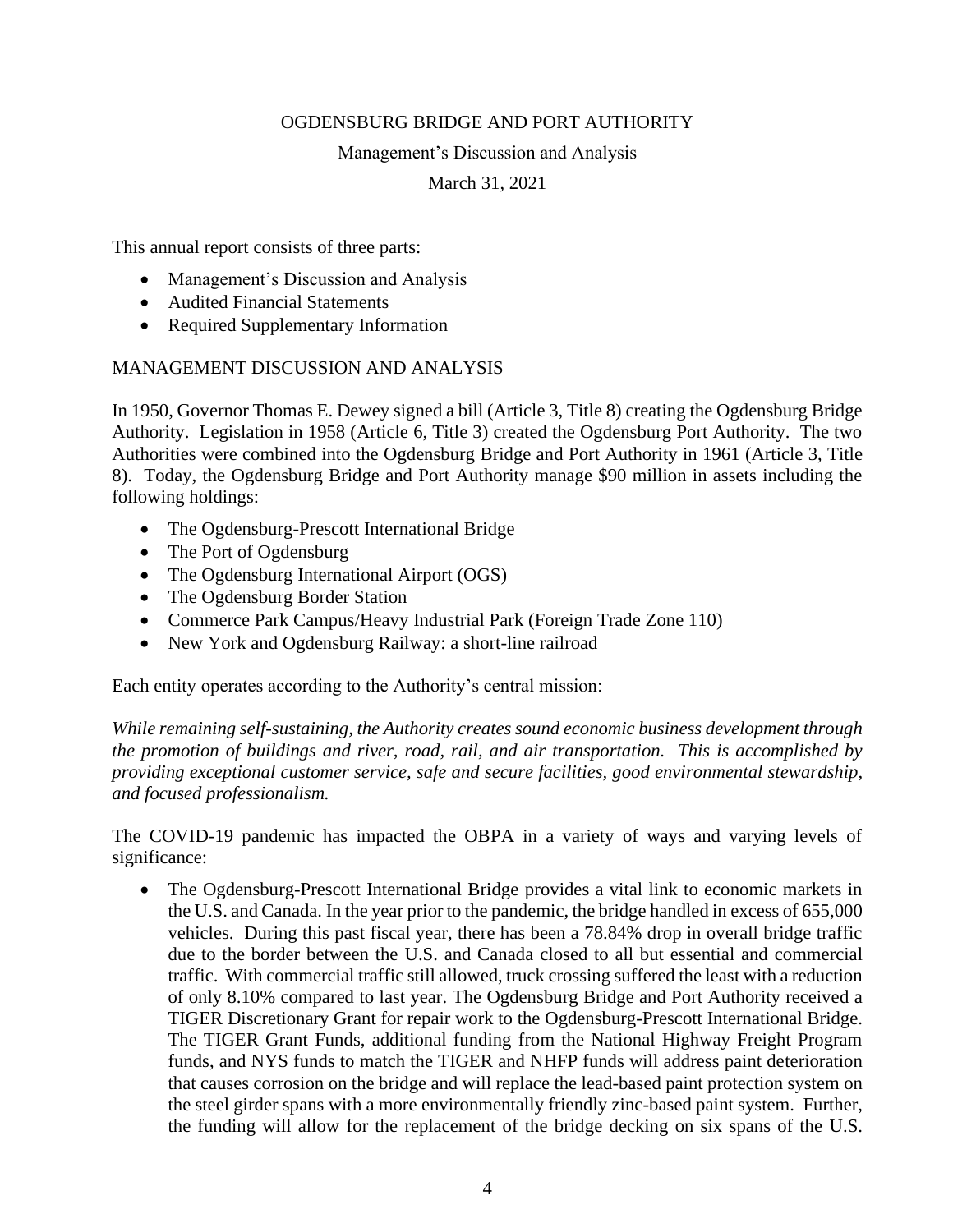# Management's Discussion and Analysis, Continued

bridge approach. These improvements have been continuing uninterrupted during the pandemic. This is a beginning step as the bridge still requires over \$100 million in critical capital rehabilitation funds in order to secure its future and the continued support of the regional economy. The Authority continues to advocate with state and federal officials to acquire the funding for the rehabilitation.

- The Port of Ogdensburg continues to handle the inflow of products to the region. Grain and salt shipments; and storage of these commodities have remained strong during this past year. In conjunction with the Port's private partner, Ogdensburg Marketing and Logistics Company, a Wind Turbine Project was undertaken during the 2020-2021 fiscal year. Funding has been obtained for a harbor deepening and dock wall expansion projects.
- The Ogdensburg International Airport (OGS) has seen the departure of its low-cost carrier service which had provided increased economic opportunities for the region and new destinations for travelers. With the pandemic, the carrier did not feel that the current climate or short-term recovery would draw enough travelers to allow the carrier to remain. SkyWest Airlines was awarded a three-year contract to bring Essential Air Service (EAS) to the Ogdensburg International Airport. Two flights per day bring travelers to Washington Dulles Airport where over 70 airlines offer domestic and international flights to travelers. Discussions are underway to have a second airline positioned to serve Ogdensburg when travel restrictions from the pandemic are lifted. Upgrades to OGS: runway expansion allowing larger A320 aircraft, the AWOS System (weather observation system) allowing for better flight information, and the current runway lighting upgrade are positioning the airport for recovery and resurgence post pandemic.

The CARES Act (Coronavirus Aid, Relief, and Economic Security (CARES) Act) included funds to be awarded to eligible U.S. airports as economic relief. These funds have been made available to keep "airports in reliable and safe operation to serve the aviation industry, the travelling public, and support the economy" (U.S. Dept of Transportation/FAA). OGS was awarded funds from the CARES act to continue airport operations. Through the reimbursement plan, OGS has been able to address its normal operations and the added cleaning/disinfecting required to have a safe environment for passengers and airport staff.

- The Commerce Park Campus has remained at capacity during the COVID-19 pandemic. While a couple of tenants requested deferments on rent during the peak of the pandemic, all rents have been made current and lease renewals have not suffered.
- New York and Ogdensburg Railway shipments have grown by 4% providing service from the Port to the greater North Country region and beyond. Railway traffic increases can be attributed to both volume growth from existing clients and new accounts to the rail line. Funding has been obtained to complete bridge repairs in order for the railway to remain commercially competitive.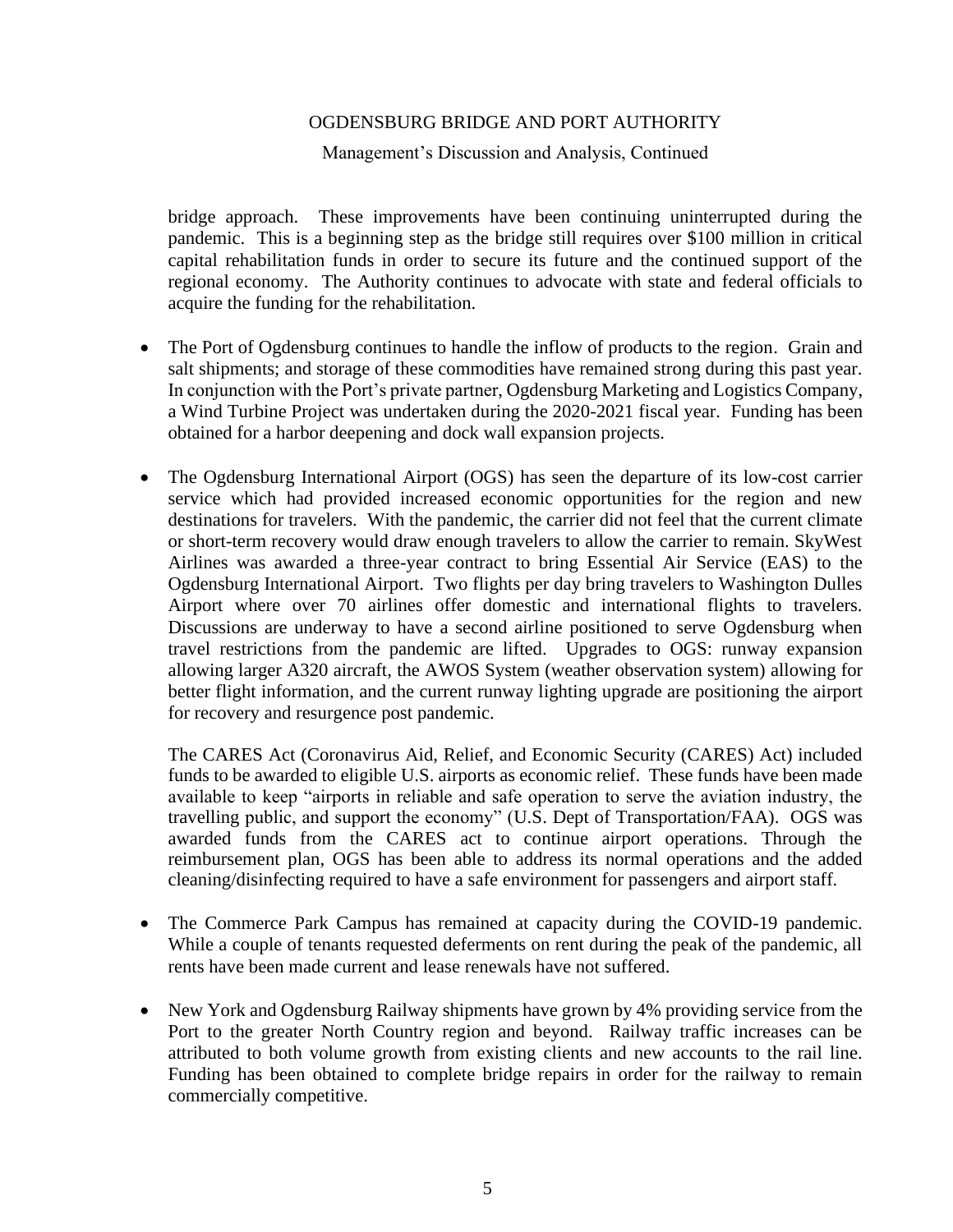# Management's Discussion and Analysis, Continued

# OUTLOOK

Future job creation through the use of Authority assets and financial stability will remain the driving foci of the Authority.

Jobs create economic growth, increased relevance, and expansion of key partnerships. Capitalizing on anticipated airport growth with a new and innovative approach is essential. OBPA's partnership with the Ogdensburg Marketing and Logistics Company will continue to open new opportunities for the Authority at the Marine Terminal. Additional public-private partnerships will be pursued where suitable to directly create private sector jobs.

Accounting management and increased Finance Committee engagement continues as lack of resources threaten overall visions. As the Authority's reserves were intentionally depleted in support of the airport expansion project at OGS, it remains a priority of the Authority to regain a solid financial footing; and to continue its capital projects which can both offer employment to the residents of the North Country area and bring services to the area.

COVID-19 has compromised plans to increase revenue from bridge traffic and airport utilization in the short term. The opening of the border, and relaxing and/or lifting of travel restrictions will have a direct impact on the future revenue of the bridge and the airport.

# OVERVIEW OF FINANCIAL STATEMENTS

This discussion and analysis are intended to served as an introduction to the Authority's basic financial statements. The basic financial statements consist of four components:

- Statements of Net Position
- Statements of Revenue, Expenses and Changes in Net Position
- Statements of Cash Flows
- Notes to Financial Statements

The *Statements of Net Position* presents information on all of the Authority's assets, deferred outflows, liabilities and deferred inflows at a certain date, with the difference between the four reported as net position. Over time, increases or decreases in net position may serve as a useful indicator of whether the financial position of the Authority is improving or deteriorating.

The *Statements of Revenue, Expenses and Changes in Net Position* presents information showing how the Authority's net position changed during a period of time. These changes are recorded on the accrual basis of accounting, as more fully described in the notes to the financial statements.

The *Statements of Cash Flows* reconciles the Authority's operating loss as reported on the accrual basis of accounting with the net cash provided by (used in) operating, non-capital financing, capital financing, and investing activities.

The *Notes to Financial Statements* provide additional information that is an integral part of the financial statements taken as a whole.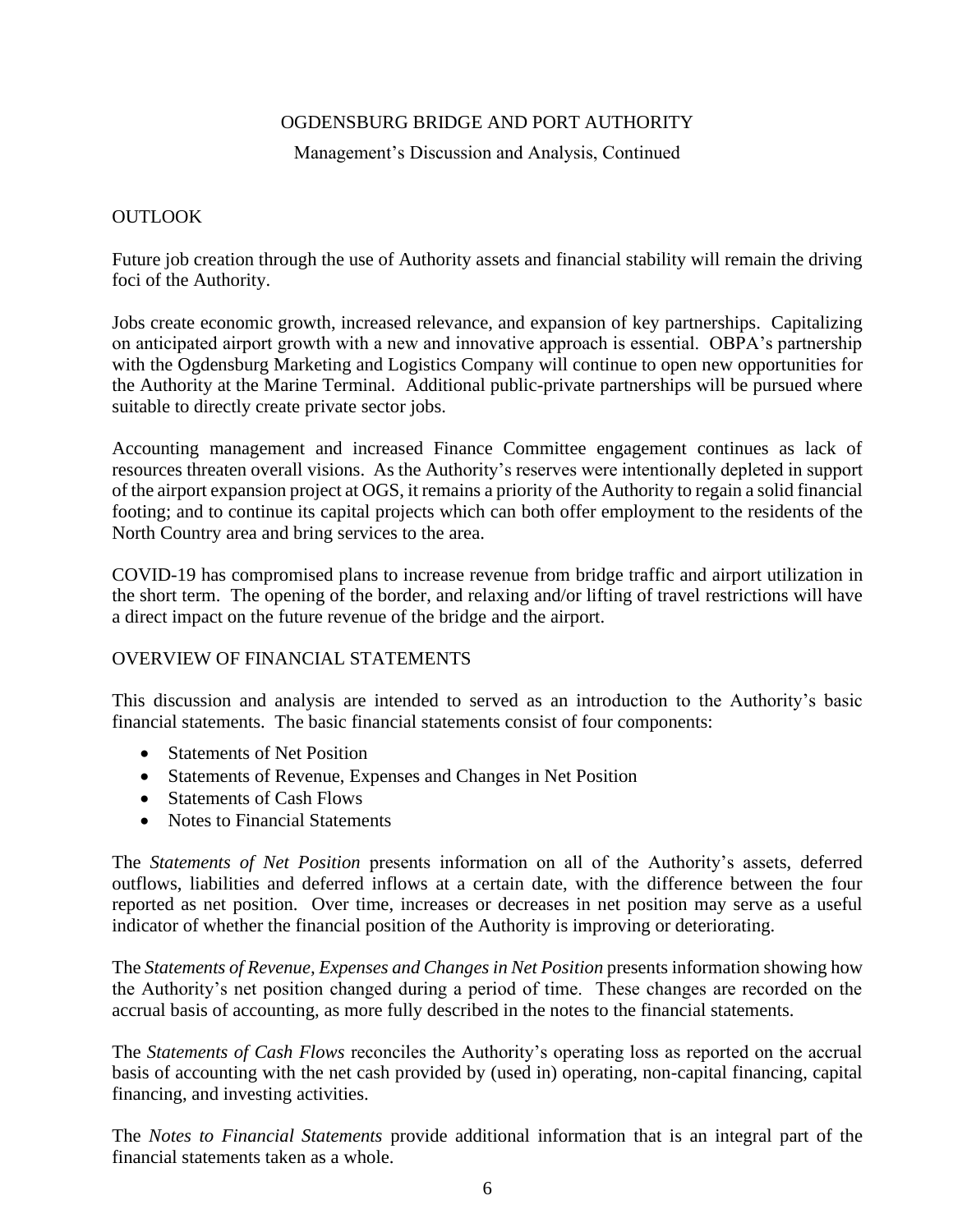# Management's Discussion and Analysis, Continued

# FINANCIAL ANALYSIS

Net Position, over time, may serve as a useful indicator of the Authority's financial position. As of March 31, 2020 and 2019, assets and deferred outflows of resources exceeded liabilities and deferred inflows of resources by \$62,903,984 and \$52,934,967 respectively.

The Authority's financial position is the product of several financial transactions including the net results of activities, the valuation of certain assets and liabilities, the acquisition and payment of debt, the acquisition and disposal of capital assets, and the depreciation of capital assets.

The following table presents a summary of the Authority's financial position as of March 31, 2021 and 2020:

|                                      | 2021            | 2020       |
|--------------------------------------|-----------------|------------|
| Current assets                       | 1,146,622<br>\$ | 704,262    |
| Capital assets (net of depreciation) | 95,332,430      | 85,552,192 |
| Other noncurrent assets              | 841,049         | 854,402    |
| Total assets                         | 97,320,101      | 87,110,856 |
| Deferred outflows of resources       | 1,492,959       | 650,570    |
| <b>Current liabilities</b>           | 4,475,528       | 4,120,256  |
| Noncurrent liabilities               | 31,330,443      | 30,477,765 |
| <b>Total liabilities</b>             | 35,805,971      | 34,598,021 |
| Deferred inflows of resources        | 103,105         | 228,438    |
| Net position                         | \$62,903,984    | 52,934,967 |

Changes in the Authority's net position can be determined by reviewing the following condensed Statements of Revenue, Expenses and Changes in Net Position for the years ended March 31, 2021 and 2020:

|                                                         | 2021                          | 2020                     |
|---------------------------------------------------------|-------------------------------|--------------------------|
| Operating revenue<br>Operating expenses                 | 5,997,734<br>S.<br>11,285,919 | 7,720,374<br>10,521,195  |
| <b>Operating loss</b><br>Non-operating income (expense) | (5,288,185)<br>15,257,202     | (2,800,821)<br>(472,881) |
| Change in net position                                  | 9,969,017                     | (3,273,702)              |
| Net position at beginning of year.                      | 52,934,967                    | 56,208,669               |
| Net position at end of year                             | \$62,903,984                  | 52,934,967               |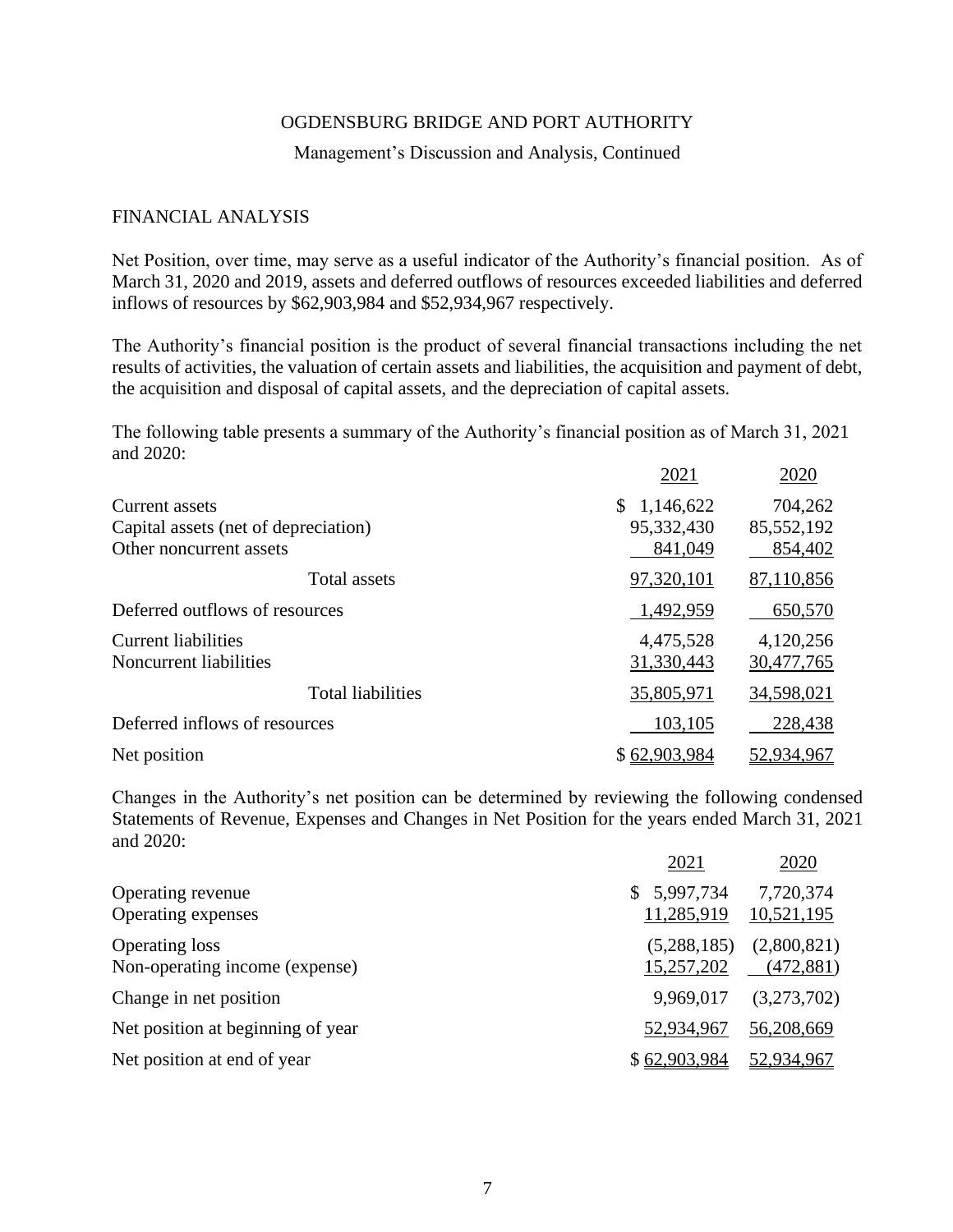### Management's Discussion and Analysis, Continued

Operating revenues in fiscal year 2020-2021 decreased 22%, enhanced by the decrease in bridge traffic. Overall expenditures operating expenditures increased 7% primarily attributed to an increase in professional fees and marketing. Non-operating income increased substantially with a sharp increase in federal and state grants and additional funding from the CARES Act and the U.S. Small Business Administration Paycheck Protection Program.

# CAPITAL ASSETS

The following table is an analysis of the Authority's capital assets as of March 31, 2021 and 2020:

|                               | 2021                          | 2020                  |
|-------------------------------|-------------------------------|-----------------------|
| Original cost                 | \$145,221,437 144,895,365     |                       |
| Less accumulated depreciation | $(66,010,509)$ $(61,704,220)$ |                       |
|                               |                               | 79,210,928 83,191,145 |
| Construction in progress      | 16,121,502 2,361,047          |                       |
| Total capital assets          | $$95,332,430$ $85,552,192$    |                       |

# LONG-TERM DEBT

The following table is an analysis of long-term debt as of March 31, 2021 and 2020:

|                                             | 2021         | 2020        |
|---------------------------------------------|--------------|-------------|
| Advances due State of New York              | \$18,629,974 | 18,629,974  |
| Bonds payable                               | 6,089,118    | 6,176,813   |
| Notes payable                               | 3,804,783    | 4,027,674   |
| Lease purchase agreement                    | 39,920       | 156,264     |
| Postemployment benefits other than pensions | 2,187,156    | 2,070,173   |
| Net pension liability                       | 1,621,056    | 441,587     |
| Lease and escrow deposits                   | 157,587      | 160,326     |
|                                             | 32,529,594   | 31,662,811  |
| Less current portion                        | (1,199,151)  | (1,185,046) |
| Total long-term debt                        | \$31,330,443 | 30,477,765  |

#### CONTACT INFORMATION

This financial report is designed to provide the reader with a general overview of the Authority's finances and to demonstrate the Authority's accountability for the money it receives. If you have questions about this report or need additional financial information, contact the Ogdensburg Bridge and Authority at One Bridge Plaza, Ogdensburg, New York 13669.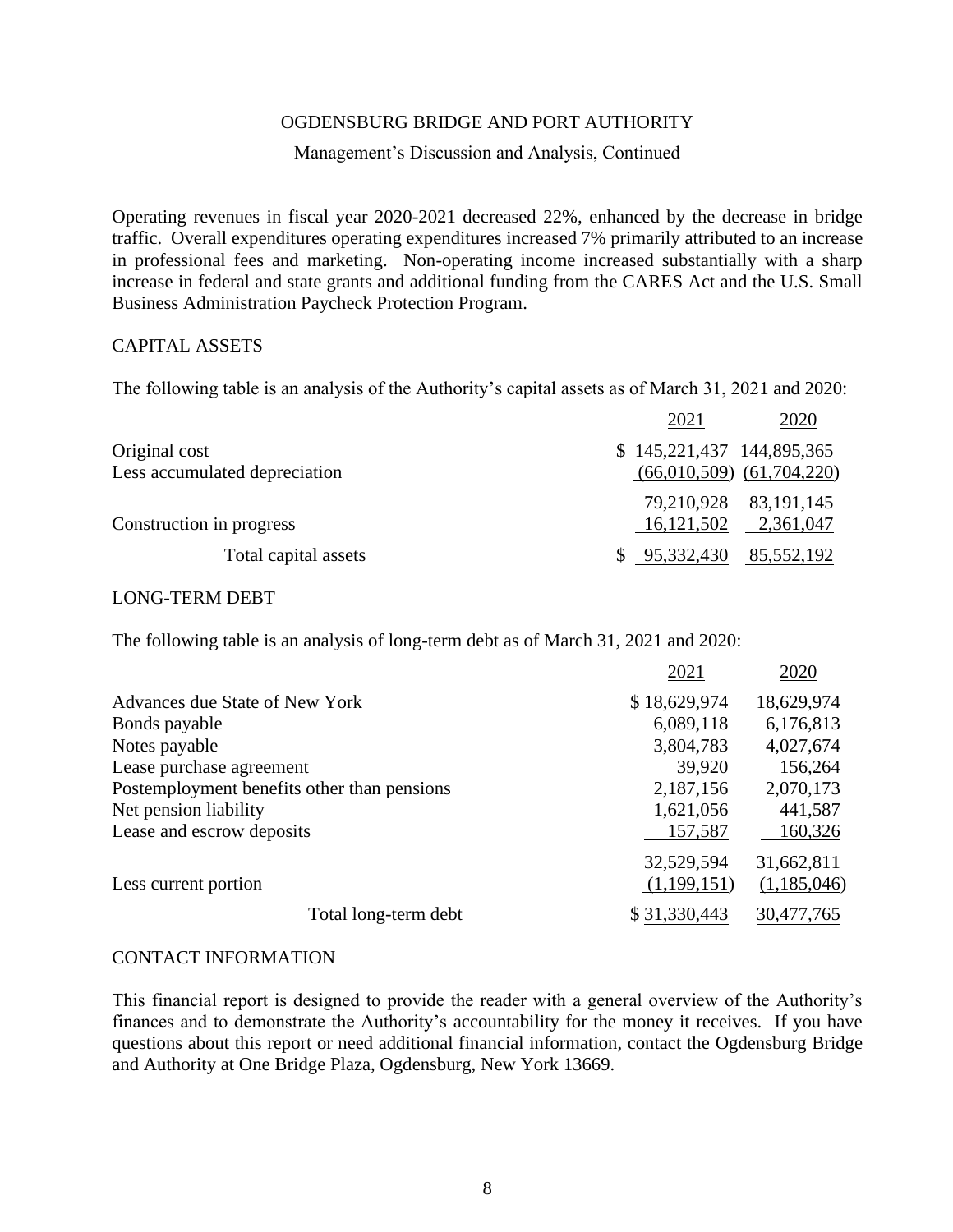# OGDENSBURG BRIDGE AND PORT AUTHORITY Statements of Net Position March 31, 2021 and 2020

| Assets                                          | 2021          | 2020        |
|-------------------------------------------------|---------------|-------------|
| Current assets:                                 |               |             |
| Cash and equivalents                            | \$<br>717,090 | 124,842     |
| Accounts receivable                             | 170,735       | 190,009     |
| Grants receivable                               | 187,032       | 274,909     |
| Inventories                                     | 50,510        | 35,075      |
| Prepaid expenses                                | 21,255        | 79,427      |
| Total current assets                            | 1,146,622     | 704,262     |
| Noncurrent assets:                              |               |             |
| Compensating balance                            | 124,581       | 148,270     |
| Security deposits                               | 5,431         | 1,855       |
| Bond payment reserve                            | 211,280       | 204,572     |
| Debt service reserve                            | 499,757       | 499,705     |
| Capital assets, net of accumulated depreciation | 95,332,430    | 85,552,192  |
| Total noncurrent assets                         | 96,173,479    | 86,406,594  |
| <b>Total assets</b>                             | 97,320,101    | 87,110,856  |
| Deferred outflows of resources                  |               |             |
| Pensions                                        | 1,326,017     | 545,073     |
| <b>OPEB</b>                                     | 166,942       | 105,497     |
| Total deferred outflows of resources            | 1,492,959     | 650,570     |
|                                                 |               | (Continued) |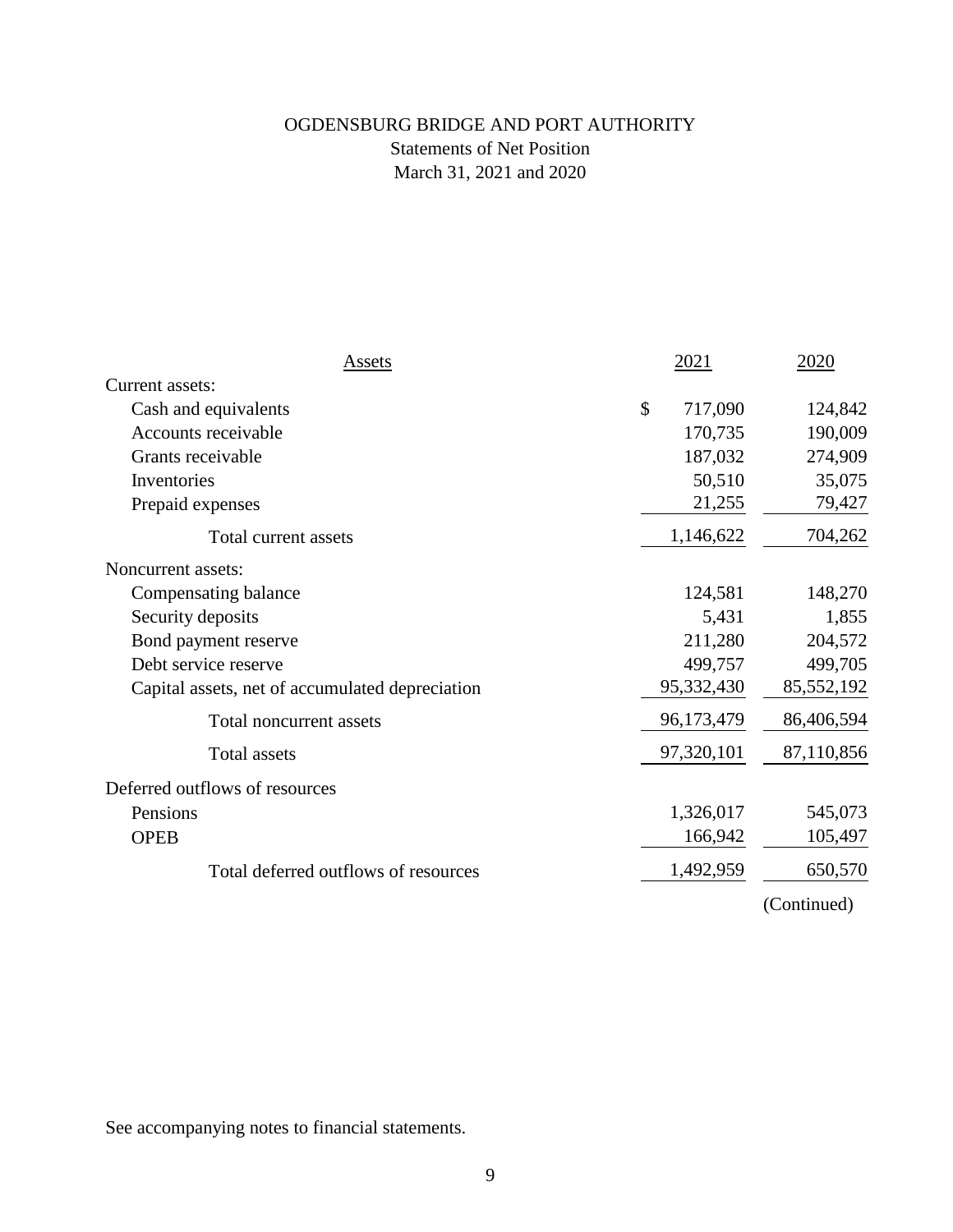# OGDENSBURG BRIDGE AND PORT AUTHORITY Statements of Net Position, Continued

| Liabilities and Net Position                        | 2021             | 2020        |
|-----------------------------------------------------|------------------|-------------|
| <b>Current liabilities:</b>                         |                  |             |
| Accounts payable and accrued expenses               | \$<br>1,700,467  | 1,834,432   |
| Accrued interest                                    | 98,731           | 95,195      |
| Line of credit                                      | 978,676          | 915,124     |
| Accrued vacation compensation                       | 132,958          | 90,459      |
| Promissory note - Paycheck Protection Program       | 365,545          |             |
| Current portion of due to State of New York         | 525,000          | 450,000     |
| Current portion of bonds payable                    | 92,695           | 87,695      |
| Current portion of notes payable                    | 549,388          | 531,442     |
| Current portion of lease/purchase agreement         | 32,068           | 115,909     |
| Total current liabilities                           | 4,475,528        | 4,120,256   |
| Noncurrent liabilities:                             |                  |             |
| Lease and escrow deposits                           | 157,587          | 160,326     |
| Postemployment benefits other than pensions         | 2,187,156        | 2,070,173   |
| Net pension liability - proportionate share         | 1,621,056        | 441,587     |
| Due to State of New York, excluding current portion | 18,104,974       | 18,179,974  |
| Bonds payable, excluding current portion            | 5,996,423        | 6,089,118   |
| Notes payable, excluding current portion            | 3,255,395        | 3,496,232   |
| Lease purchase agreement, excluding current portion | 7,852            | 40,355      |
| <b>Total noncurrent liabilities</b>                 | 31,330,443       | 30,477,765  |
| <b>Total liabilities</b>                            | 35,805,971       | 34,598,021  |
| Deferred inflows of resources:                      |                  |             |
| Pensions                                            | 35,205           | 147,475     |
| <b>OPEB</b>                                         | 67,900           | 80,963      |
| Total deferred inflows of resources                 | 103,105          | 228,438     |
| Net Position:                                       |                  |             |
| Net investment in capital assets                    | 65,789,960       | 55,438,785  |
| Restricted                                          | 835,618          | 852,547     |
| Unrestricted                                        | (3,721,594)      | (3,356,365) |
| Total net position                                  | \$<br>62,903,984 | 52,934,967  |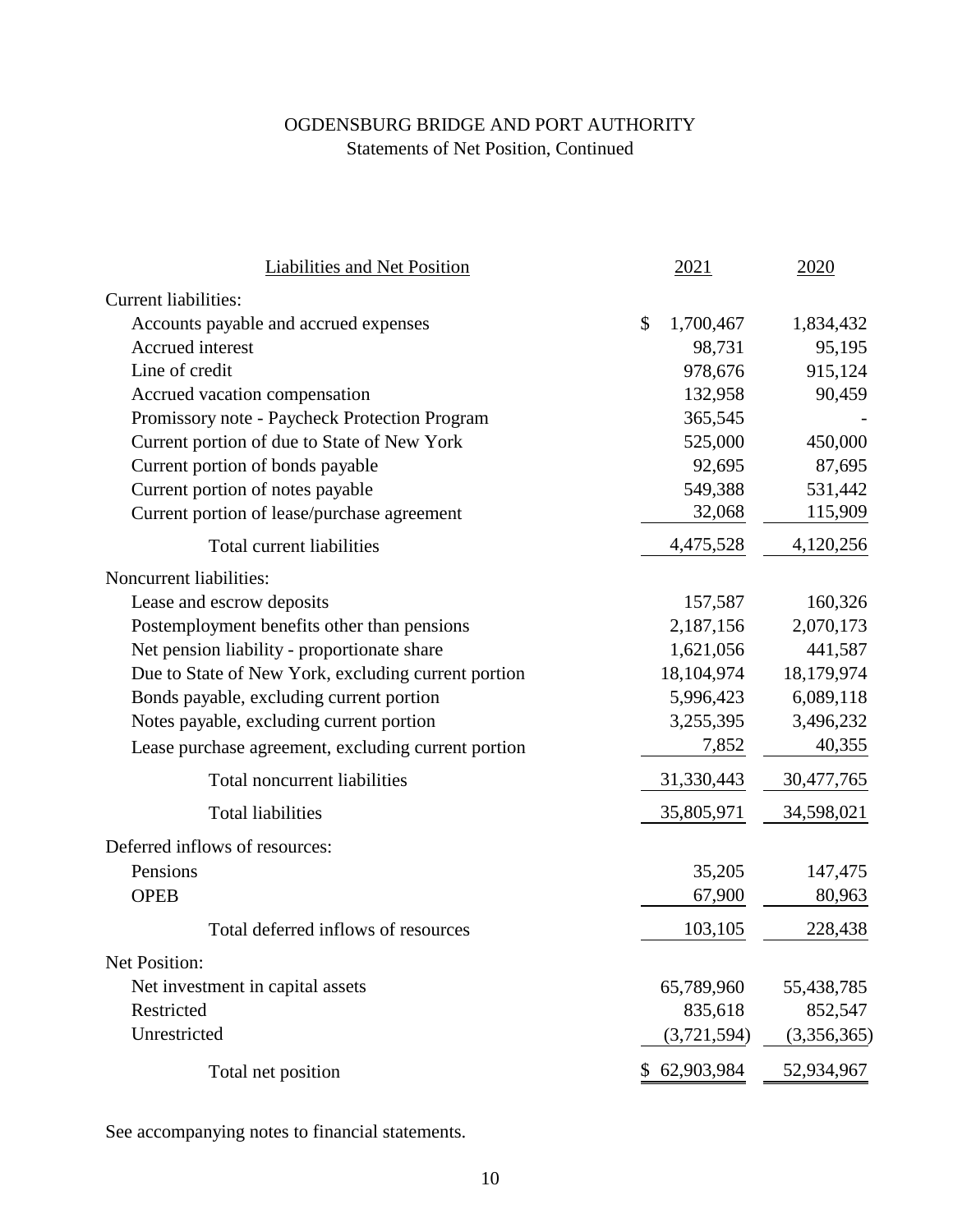# OGDENSBURG BRIDGE AND PORT AUTHORITY Statements of Revenue, Expenses and Changes in Net Position Years ended March 31, 2021 and 2020

|                                        |               | 2021        | 2020        |
|----------------------------------------|---------------|-------------|-------------|
| Operating revenue:                     |               |             |             |
| Bridge tolls                           | $\mathcal{S}$ | 946,927     | 2,923,981   |
| Rentals                                |               | 2,435,340   | 2,431,513   |
| Port operating fees                    |               | 2,174,403   | 1,577,672   |
| Parking revenue                        |               | 8,195       | 299,693     |
| Airport fees and services              |               | 316,750     | 399,662     |
| Construction projects                  |               | 4,145       |             |
| Miscellaneous                          |               | 111,974     | 87,853      |
| Total operating revenue                |               | 5,997,734   | 7,720,374   |
| Operating expenses:                    |               |             |             |
| Salaries and wages                     |               | 2,149,692   | 2,218,272   |
| Payroll taxes and benefits             |               | 1,519,613   | 1,096,890   |
| Automotive                             |               | 49,038      | 101,778     |
| Building and grounds maintenance       |               | 218,306     | 316,328     |
| Equipment repairs and maintenance      |               | 217,257     | 276,644     |
| Fuel and utilities                     |               | 256,389     | 204,947     |
| Parking lot operations                 |               | 134,610     | 315,166     |
| Security                               |               | 169,764     | 178,407     |
| Insurance                              |               | 364,959     | 309,577     |
| Telephone and postage                  |               | 39,346      | 47,696      |
| Advertising                            |               | 179,155     | 175,111     |
| Professional fees                      |               | 916,456     | 460,828     |
| Depreciation                           |               | 4,343,945   | 4,329,996   |
| Office supplies                        |               | 10,919      | 27,269      |
| Subscriptions and dues                 |               | 2,409       | 895         |
| Travel and meetings                    |               | 4,550       | 7,480       |
| Specialized handling equipment expense |               | 498,338     | 384,543     |
| Miscellaneous                          |               | 211,173     | 69,368      |
| Total operating expenses               |               | 11,285,919  | 10,521,195  |
| <b>Operating loss</b>                  |               | (5,288,185) | (2,800,821) |
|                                        |               |             |             |

(Continued)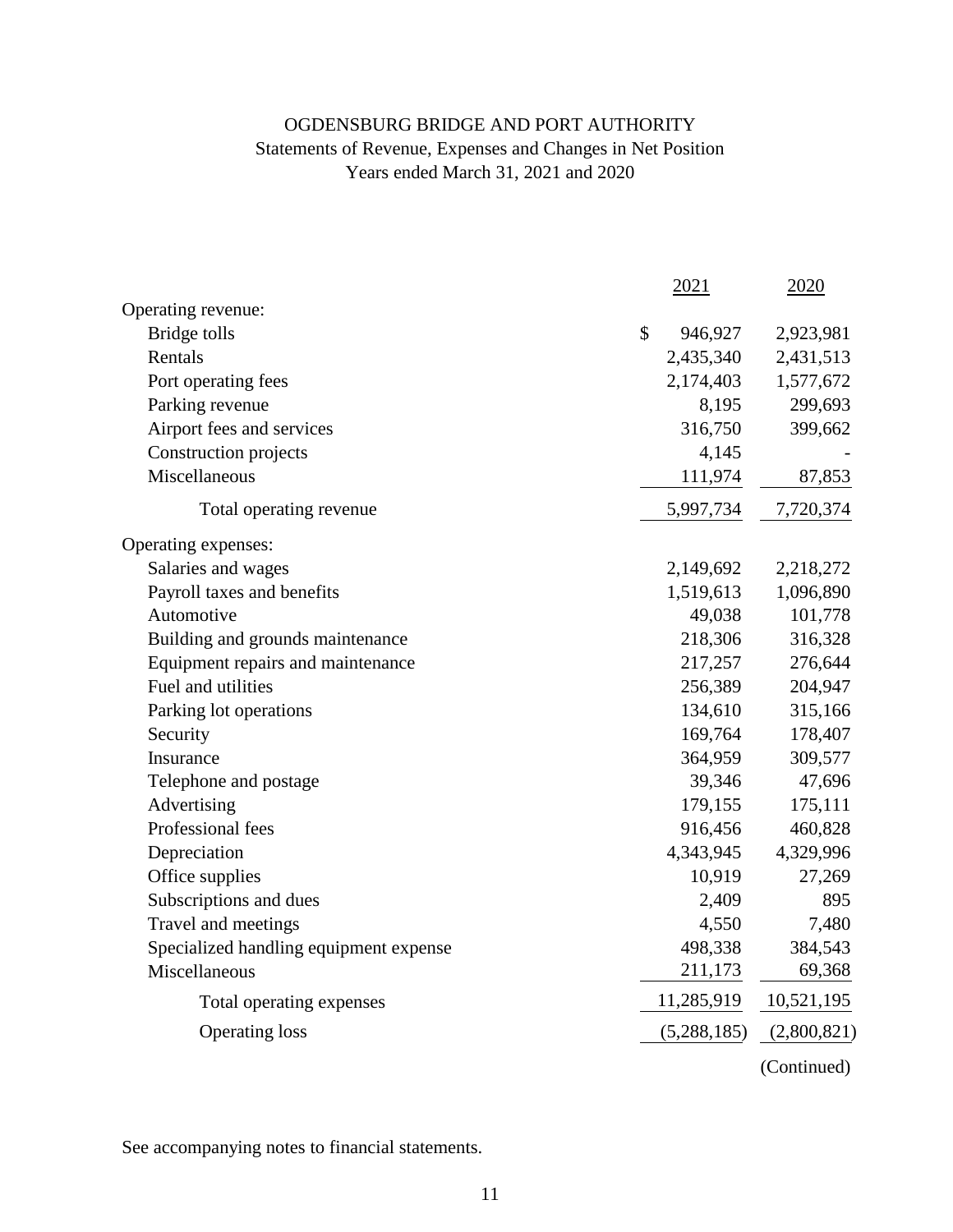# Statements of Revenue, Expenses and Changes in Net Position, Continued OGDENSBURG BRIDGE AND PORT AUTHORITY

|                                                        | 2021         | 2020        |
|--------------------------------------------------------|--------------|-------------|
| Non-operating income (expense):                        |              |             |
| Federal and State grants                               | \$13,782,882 | 466,464     |
| <b>CARES</b> Act - airport grants                      | 1,694,865    |             |
| Grant income - Paycheck Protection Program forgiveness | 430,093      |             |
| Interest income                                        | 57           | 2,354       |
| Loss on foreign currency exchange                      | (28, 926)    | (300, 989)  |
| Interest expense                                       | (621,769)    | (640, 710)  |
| Total non-operating                                    |              |             |
| income (expense)                                       | 15,257,202   | (472, 881)  |
| Change in net position                                 | 9,969,017    | (3,273,702) |
| Net position at beginning of year                      | 52,934,967   | 56,208,669  |
| Net position at end of year                            | \$62,903,984 | 52,934,967  |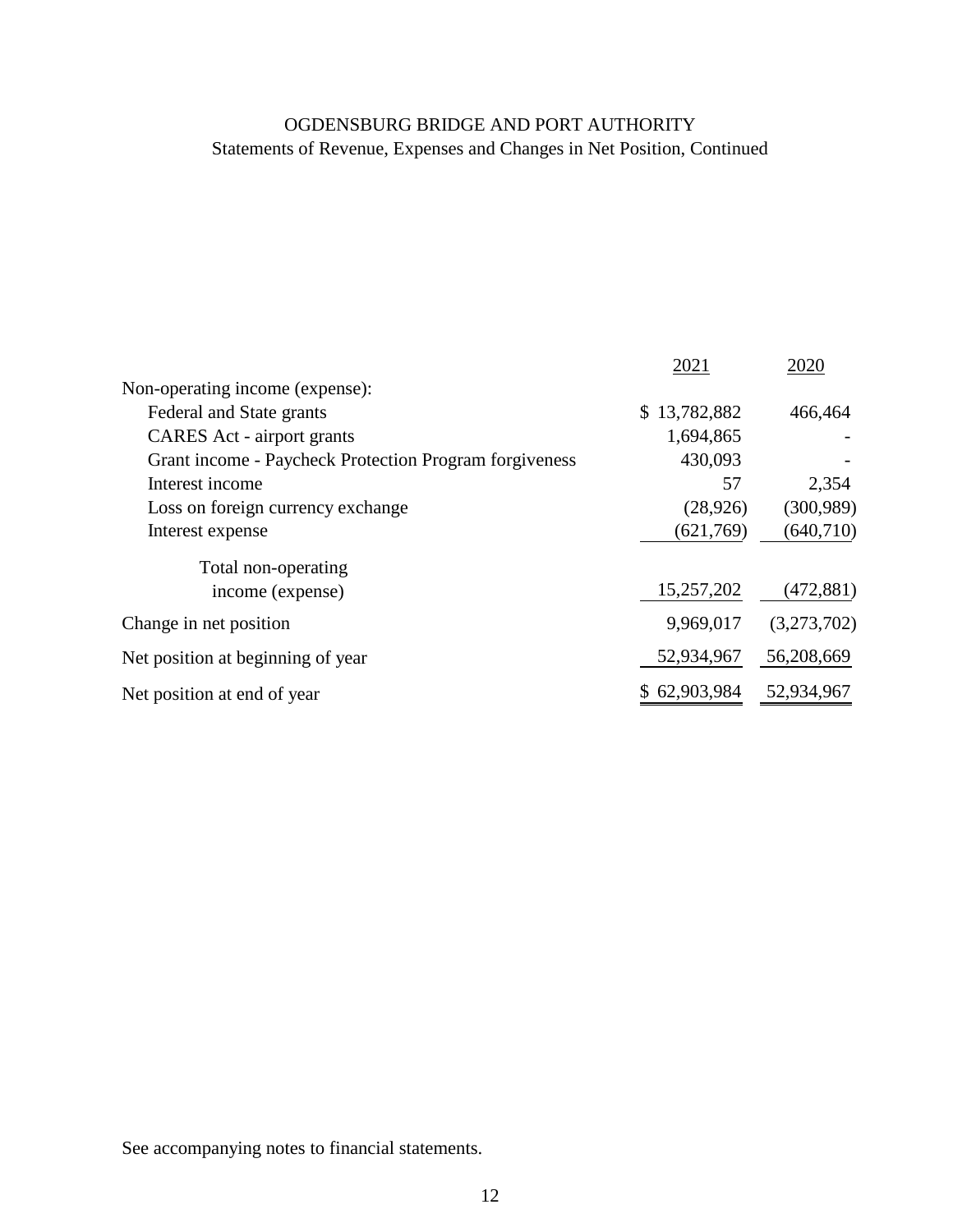# OGDENSBURG BRIDGE AND PORT AUTHORITY Statements of Cash Flows Years ended March 31, 2021 and 2020

|                                                              | 2021           | 2020        |
|--------------------------------------------------------------|----------------|-------------|
| Cash flows from operating activities:                        |                |             |
| Receipts from customers                                      | \$6,010,693    | 7,571,172   |
| Payments to employees                                        | (1,691,348)    | (2,123,817) |
| Other payments                                               | (4,970,624)    | (3,979,917) |
| Net cash provided by (used in) operating activities          | (651,279)      | 1,467,438   |
| Cash flows from capital financing activities:                |                |             |
| Principal paid on capital debt                               | (426, 931)     | (699, 424)  |
| Bond payment reserve                                         | (6,708)        | (22, 526)   |
| Debt service reserve                                         | (52)           | (6,729)     |
| Capital expenditures                                         | (14, 124, 183) | (403,500)   |
| Federal and State grants                                     | 13,870,759     | 569,466     |
| Proceeds from promissory notes - Paycheck Protection Program | 795,638        |             |
| Compensating balance                                         | 23,689         | 48,565      |
| Interest paid on capital debt                                | (618, 233)     | (642, 186)  |
| Line of credit                                               | 63,552         | 26,448      |
| Net cash used in capital financing activities                | (422, 469)     | (1,129,886) |
| Cash flows from investing activities:                        |                |             |
| Interest income                                              | 57             | 2,354       |
| Loss on foreign currency exchange                            | (28, 926)      | (300, 989)  |
| Proceeds from CARES Act - airport grants                     | 1,694,865      |             |
| Net cash provided by (used in) investing activities          | 1,665,996      | (298, 635)  |
| Net change in cash and equivalents                           | 592,248        | 38,917      |
| Cash and equivalents at beginning of year                    | 124,842        | 85,925      |
| Cash and equivalents at end of year                          | \$<br>717,090  | 124,842     |
|                                                              |                | (Continued) |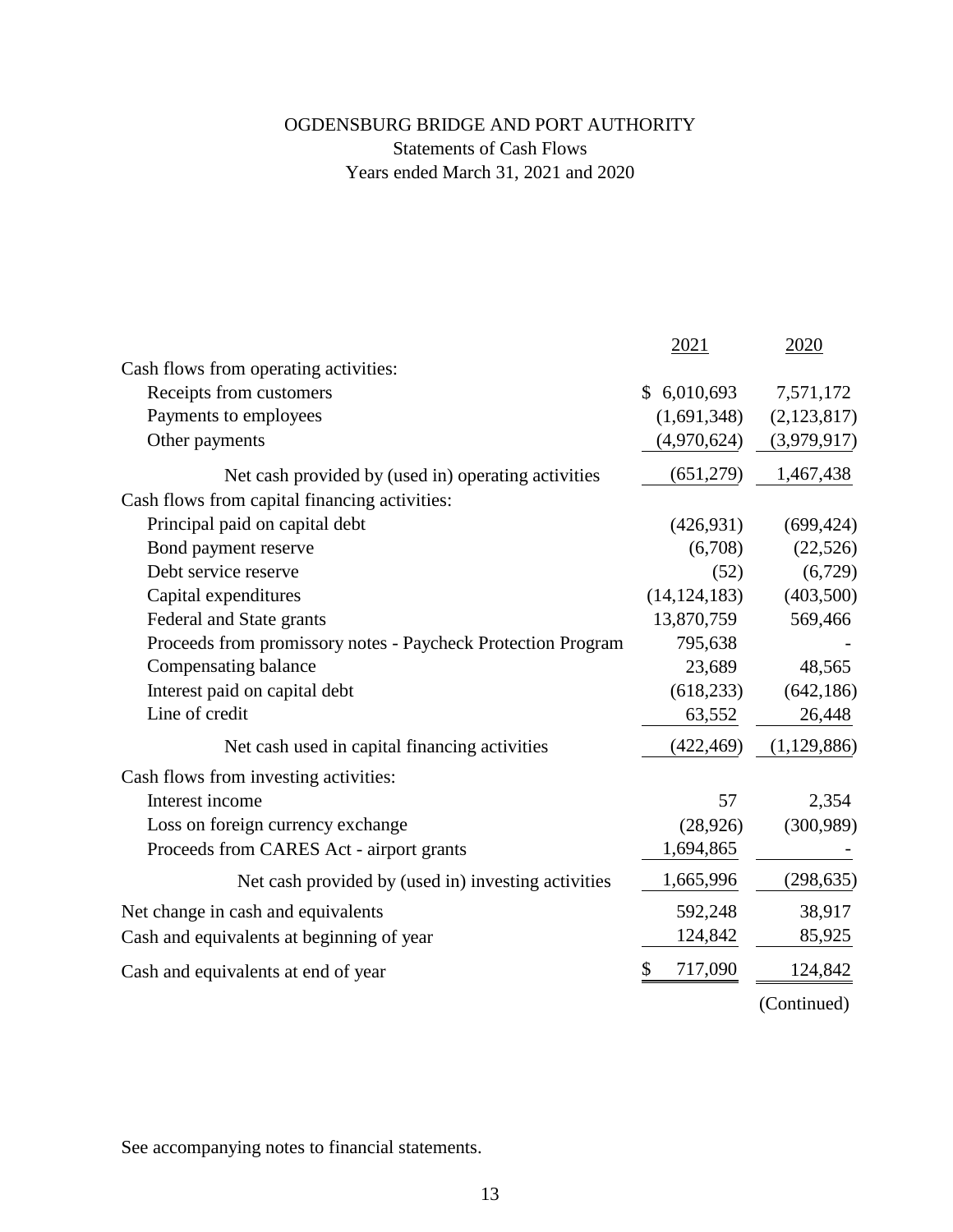# Statements of Cash Flows, Continued OGDENSBURG BRIDGE AND PORT AUTHORITY

|                                                      | 2021           | 2020        |
|------------------------------------------------------|----------------|-------------|
| Reconciliation of operating loss to net              |                |             |
| cash provided by operating activities:               |                |             |
| <b>Operating loss</b>                                | \$ (5,288,185) | (2,800,821) |
| Adjustments to reconcile operating loss to net cash  |                |             |
| provided by (used in) operating activities:          |                |             |
| Depreciation expense                                 | 4,343,945      | 4,329,996   |
| Changes in:                                          |                |             |
| Accounts receivable                                  | 19,274         | (123, 188)  |
| Inventories                                          | (15, 435)      | (2,102)     |
| Prepaid expenses                                     | 58,172         | (27, 615)   |
| Deferred outflows of resources - pensions            | (780, 944)     | 257,502     |
| Accounts payable and accrued expenses                | (91, 465)      | 75,382      |
| Security deposits                                    | (6,315)        | (26, 014)   |
| Net pension liability - proportionate share          | 1,179,469      | 245,538     |
| Deferred inflows of resources - pensions             | (112,270)      | (493, 386)  |
| Other postemployment benefits, net cumulative effect | 42,475         | 32,146      |
| Net cash provided by (used in) operating activities  | (651,279)      | 1,467,438   |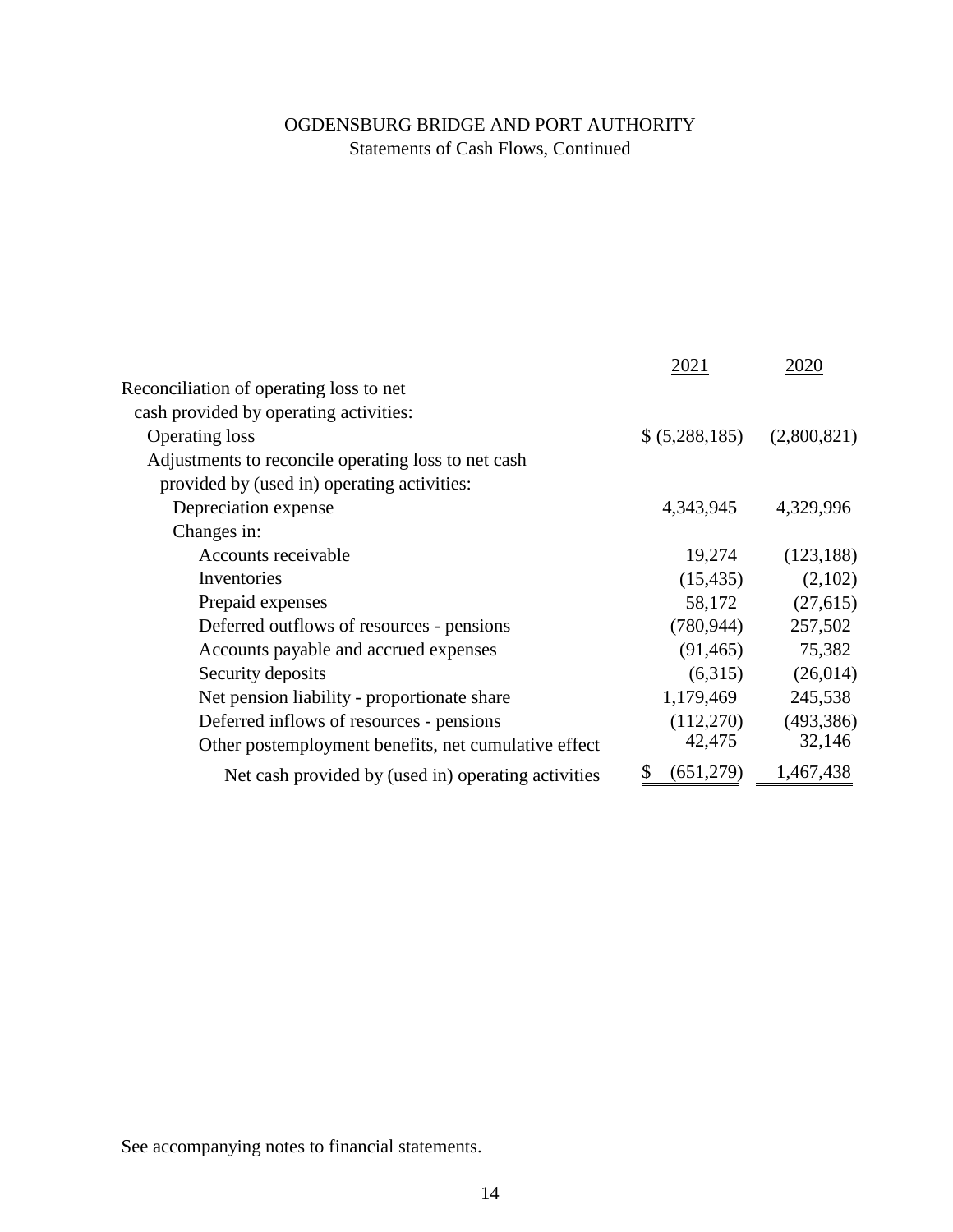OGDENSBURG BRIDGE AND PORT AUTHORITY Notes to Financial Statements March 31, 2021

# (1) Organization

- The Ogdensburg Bridge and Port Authority (the Authority) was created pursuant to the Public Authorities Law of the State of New York (the State) by an enactment entitled "Ogdensburg Bridge Authority Act," on April 18, 1950. The name of the Authority was amended from "Ogdensburg Bridge Authority" to "Ogdensburg Bridge and Port Authority" on April 1, 1960. The Authority is a component unit of the State of New York.
- The Authority was created for the purpose of constructing, operating and maintaining the international bridge across the St. Lawrence River. The operations of the bridge are accounted for in the Bridge Fund. The Port Fund operations of the Authority consist of the Ogdensburg International Airport, Port of Ogdensburg, New York and Ogdensburg Railway, and an industrial park all of which are accounted for as separate units within that fund.
- The reporting entity of the Authority is based on criteria set forth by Governmental Accounting Standards Board (GASB) Statement 14 - "The Financial Reporting Entity." The financial reporting entity consists of the primary government, organizations for which the primary government is financially accountable, and other organizations for which the nature and significance of their relationship with the primary government are such that exclusion would cause the reporting entity's financial statements to be misleading or incomplete. The accompanying financial statements present the activities of the Authority and its component unit, the Ogdensburg Border Station, Inc. (the Border Station). The decision to include a potential component unit in the Authority's reporting entity is based on several criteria including legal standing, fiscal dependency, and financial accountability. Based on the application of these criteria the following is a brief description of the component unit included in the Authority's reporting entity.
	- Blended Component Unit

Ogdensburg Border Station, Inc. - The Ogdensburg Border Station, Inc. was created as a local development company for the purpose of constructing a new border station for the U.S. Customs and to issue taxable revenue bonds for financing the cost. The governing body of the Authority is the same as the governing body of the Border Station. During the year ended March 31, 2020 the Border Station transferred all net position to the Authority.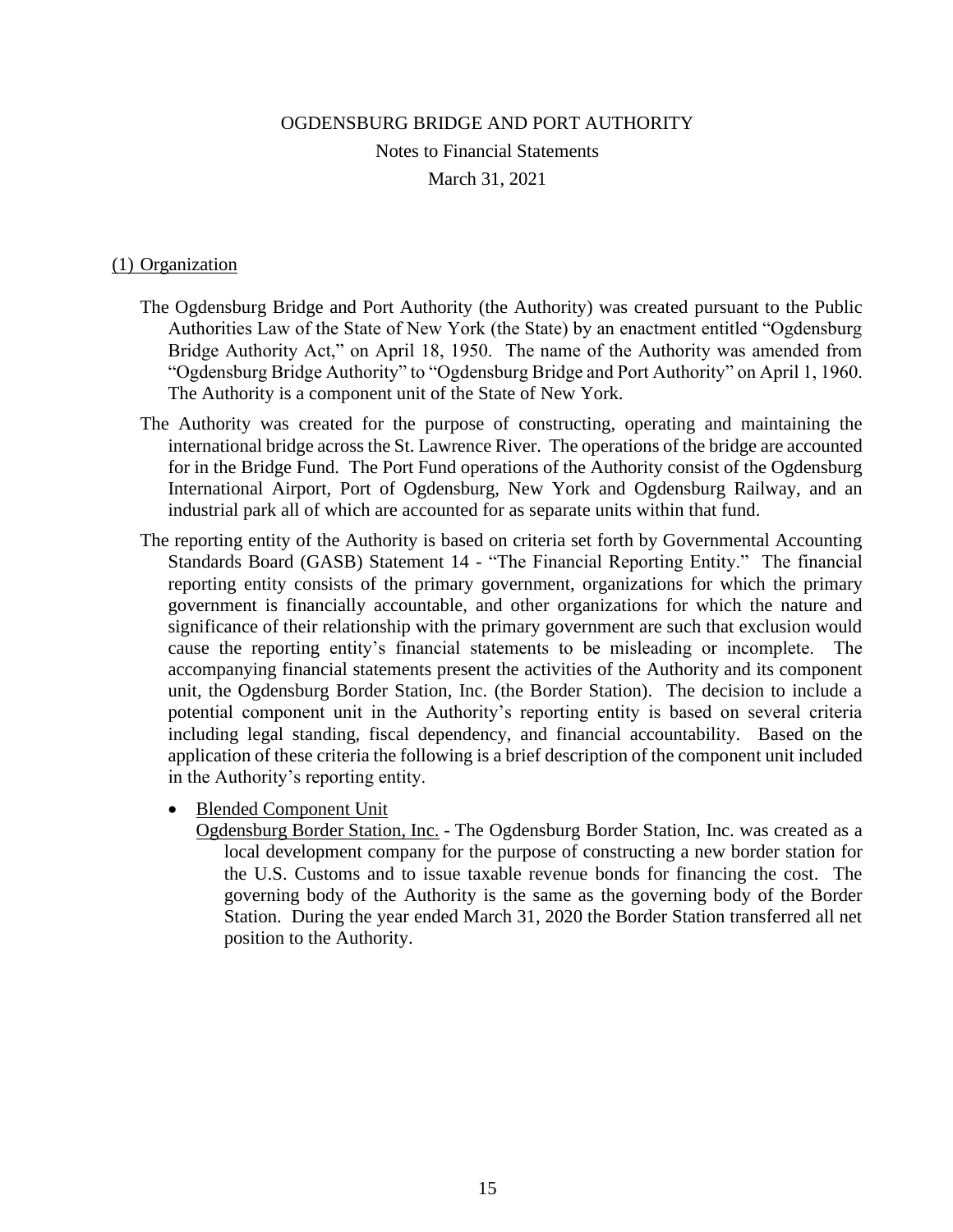Notes to Financial Statements, Continued

#### (2) Summary of Significant Accounting Policies

A summary of the significant accounting policies consistently applied in the preparation of the accompanying financial statements is as follows:

#### (a) Basis of Accounting

- The accompanying financial statements have been prepared on the accrual basis of accounting in accordance with accounting principles generally accepted in the United States of America (GAAP) as applied to governmental units. GASB is the accepted standards setting body for establishing governmental accounting and financial reporting principles.
- The accompanying financial statements have been prepared in conformity with generally accepted accounting principles as applied to governmental accounting and financial reporting principles.

### (b) Basis of Presentation

The accompanying financial statements have been prepared in conformity with generally accepted accounting principles for government entities as prescribed by the GASB as a proprietary fund.

# (c) Operating Measure

Operating income reported in the financial statements includes revenue and expenses related to the primary continuing operations of the fund. Principal operating revenues include bridge tolls, airport operating fees, building rentals and port operating fees. Principal operating expenses include the costs of providing these services, administrative expenses and depreciation of capital assets. Other revenues and expenses are classified as nonoperating in the financial statements.

#### (d) Estimates

The preparation of the financial statements in accordance with accounting principles generally accepted in the United States of America requires management to make estimates and assumptions that affect certain reported amounts and disclosures. Accordingly, actual results could differ from those estimates.

#### (e) Cash and Equivalents

For purposes of reporting cash flows, cash and equivalents includes money market accounts and any highly liquid debt instruments purchased with a maturity of three months or less.

# (f) Investments

The investment policy of the Authority stipulates that the Authority may invest in obligations of the State, the United States government, repurchase agreements, or money market deposit accounts. Repurchase agreements must be collateralized by obligations guaranteed by the United States government, which are equal in value to the repurchase agreement. The agreements shall not exceed sixty days and payment shall be made only upon delivery of collateral to the Authority's agent. All investments and related collateral are held by the Authority's agent in the Authority's name.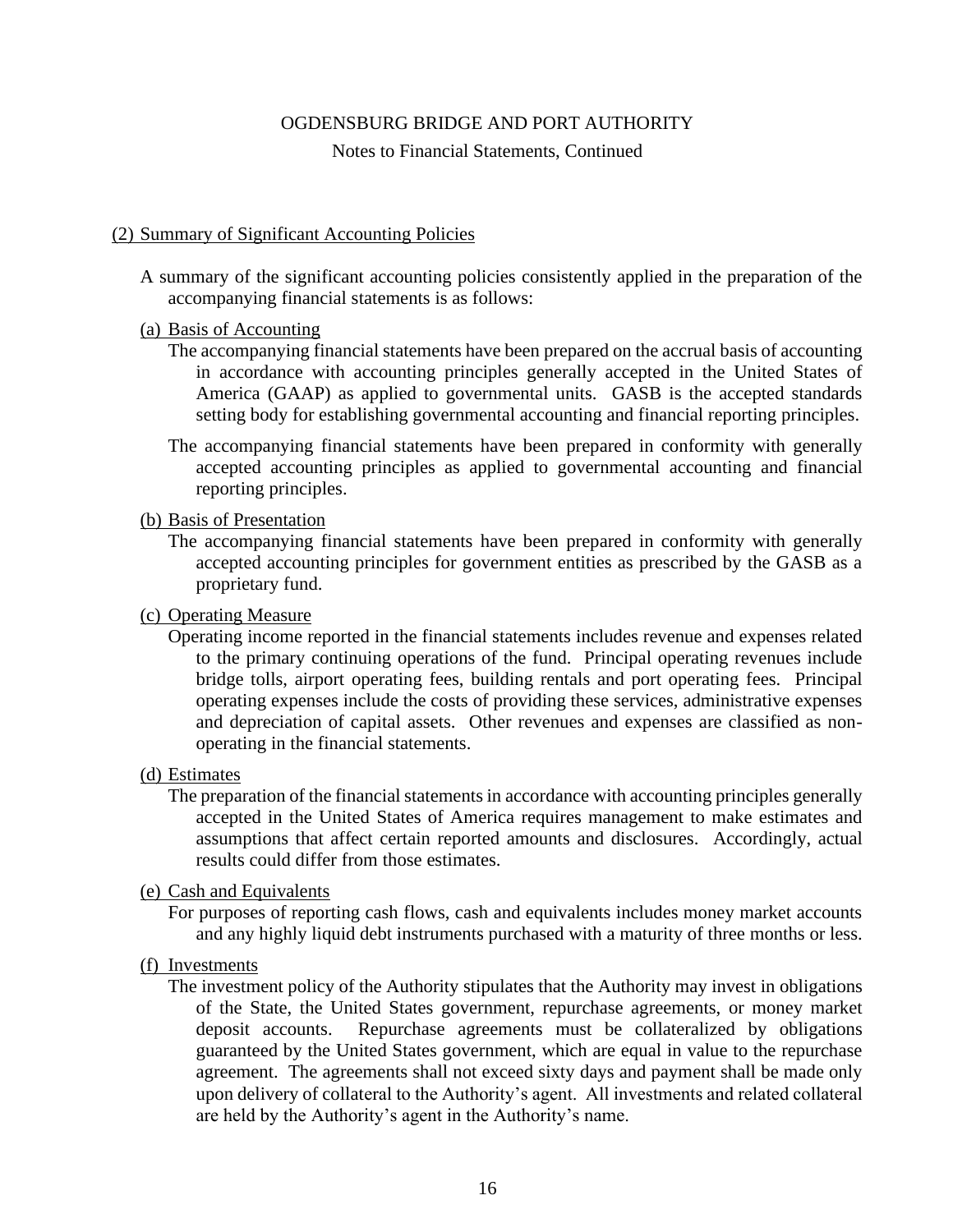#### Notes to Financial Statements, Continued

#### (2) Summary of Significant Accounting Policies, Continued

#### (g) Receivables

- Accounts receivable are stated at net estimated realizable value by writing off bad debts as they are determined to be uncollectible. An allowance for bad debts is not considered material; accordingly, no allowance is maintained.
- Grants receivable from Federal and State agencies are recorded at the time the right to receive such funds occurs.

#### (h) Inventories

Inventories are stated at cost on the first-in, first-out method.

(i) Prepaid Expenses

Expenses paid in advance of the period to be benefited are recorded as an asset and are expensed over the period of time to be benefited.

- (j) Capital Assets
	- Investments in capital assets are stated at cost. Expenditures for maintenance, repairs, renewals, and improvements, which do not materially extend the useful lives of the assets, are charged to operations when incurred. Infrastructure assets, such as roads and bridges, are recorded at cost and depreciated over their estimated useful lives. Grants received from other governmental agencies to partially finance capital projects are shown as grant income and are not offset against the cost of the facilities. Donated facilities are shown at estimated fair market value at the date of acquisition. Effective for the year ended March 31, 2002, the Authority changed its depreciation policy to record depreciation on infrastructure assets in order to conform with the provisions of GASB Statement No. 34. The Authority's capital asset policy defines capitalization of an expenditure when the dollar amount exceeds \$2,500.
	- The straight-line method of depreciation is generally used for capital assets, based on their estimated useful lives. Estimated useful lives of the various classes of depreciable capital assets are as follows:

| $20 - 50$ years  |
|------------------|
| 10 - 50 years    |
| $50 - 100$ years |
| $3 - 20$ years   |
|                  |

# (k) Real Estate Sales

The Authority accounts for real estate sales under the accrual method when certain criteria are met. Under the accrual method, profit or loss is recognized when a sale transaction has been consummated.

### (l) Foreign Currency Translation

The Authority translates Canadian assets and liabilities to U.S. currency at rates of exchange in effect at the financial statement date. Expense items are translated at average exchange rates prevailing during the reporting period. Revenue is converted on a daily basis.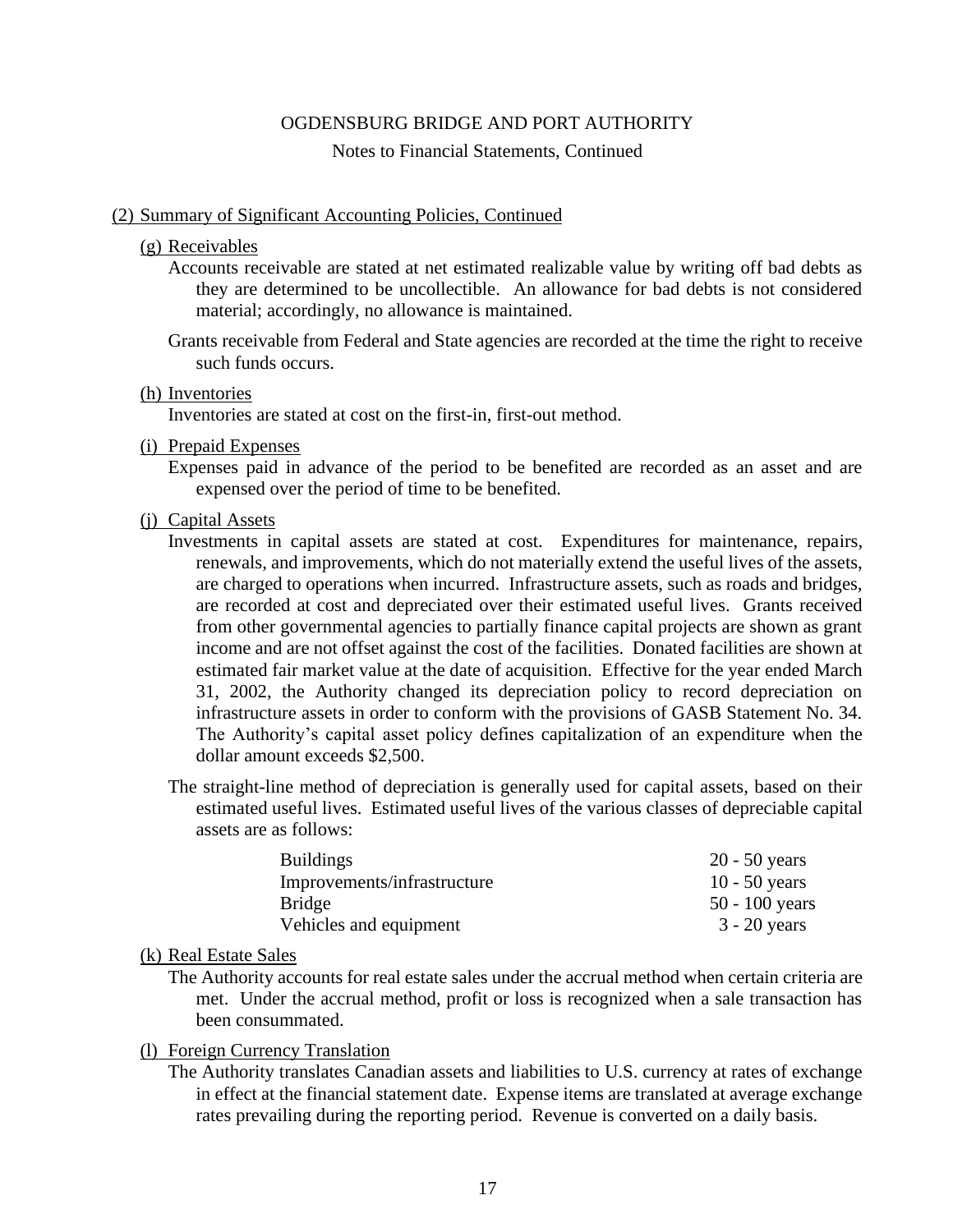Notes to Financial Statements, Continued

# (2) Summary of Significant Accounting Policies, Continued

### (m) Retirement Benefits

The Authority provides retirement benefits for substantially all of its regular full-time employees through contributions to the New York State and Local Employees' Retirement System (the System). The System provides various plans and options, some of which require employee contributions.

### (n) Compensated Absences

- Union employees and management/confidential employees are allowed to accumulate earned sick time up to a maximum of 160 days and 200 days, respectively. Vacation time earned as of an employee's anniversary date in excess of 30 days may not be carried forward. Upon termination, unused sick leave may be credited toward retirement and/or health benefits, while vacation time accumulated up to 30 days will be paid to the employee.
- As of March 31, 2021 and 2020, the liabilities for accrued vacation leave amounted to \$132,958 and \$90,459, respectively.

#### (o) Postemployment Benefits Other Than Pensions (OPEB)

- In addition to providing the retirement benefits described in note  $2(m)$ , the Authority provides postemployment health insurance coverage to its retired employees and their survivors. The payment of this benefit is not governed by any employment contract and is done at the discretion of the members of the Board of the Authority.
- The Authority pays a substantial portion of the cost of premiums to an insurance company which provides health care insurance. The Authority will pay 75% of health insurance premiums for future retirees with 20 years of active service until age 65. At that time, the retiree becomes responsible for the entire premium cost and the Authority will not reimburse retirees for the cost of Medicare.
- The Authority also provides Medicare Part B reimbursement coverage for eligible retired employees.

#### (p) Unearned Revenue and Revenue Recognition

The Authority recognizes revenue when earned. Revenue associated with cash receipts received in advance from rental operations is deferred until the month they are earned.

#### (q) Advertising Costs

Advertising costs are charged to operations when incurred and amounted to \$179,155 and \$175,111 for the years ended March 31, 2021 and 2020, respectively.

# (r) Pollution Remediation Obligations

In accordance with the GASB Statement No. 49 - "Accounting for Pollution Remediation Obligations," management has concluded that no obligating event has occurred that would require recognition of a future pollution remediation obligation in the accompanying financial statements.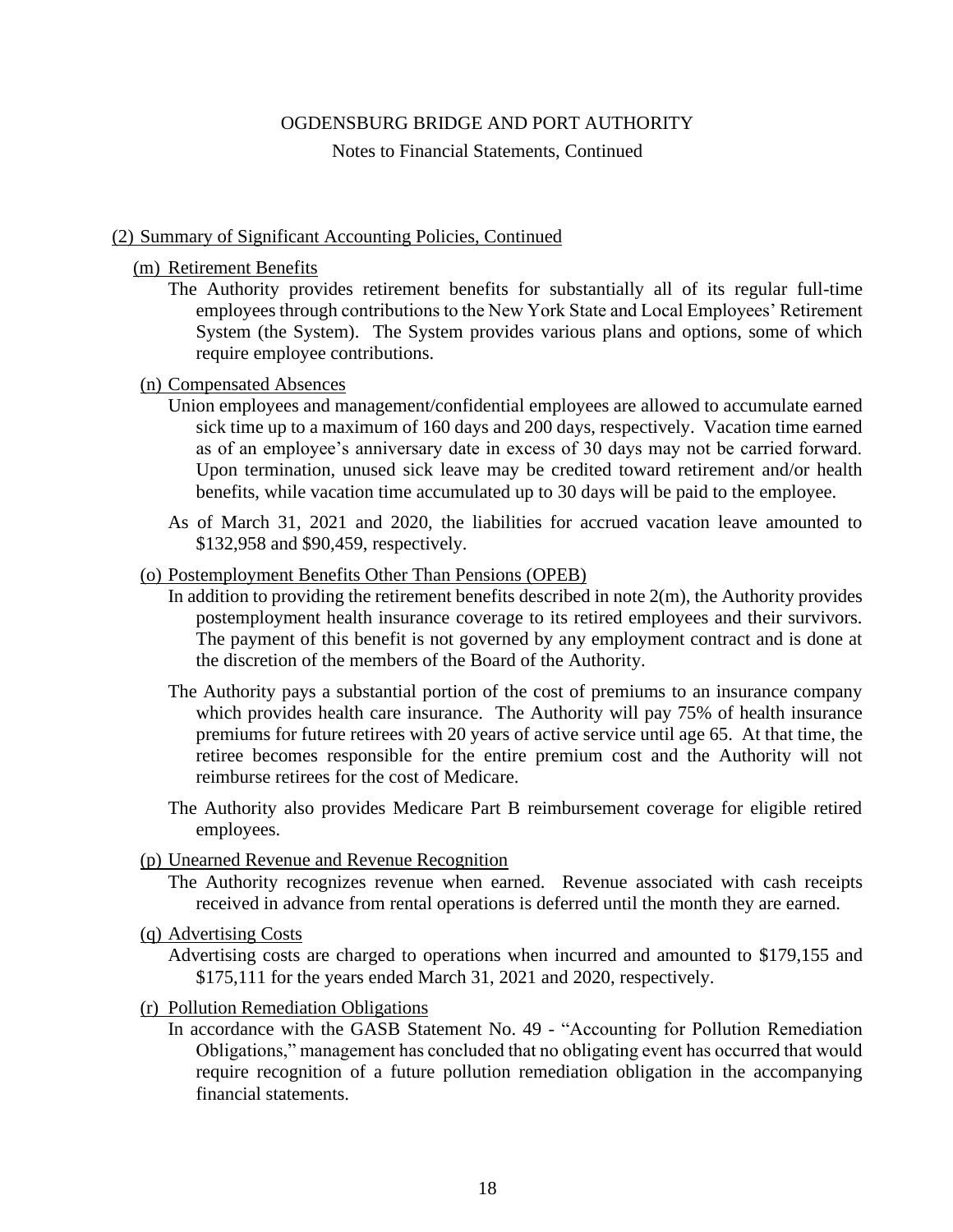Notes to Financial Statements, Continued

#### (2) Summary of Significant Accounting Policies, Continued

- (s) Deferred Outflows and Inflows of Resources
	- In the statements of net position, in addition to assets, the Authority reports a separate section of deferred outflows of resources. This separate financial statement element represents a consumption of net position that applies to a future period and so will not be recognized as an outflow of resources (expense/expenditure) until then. For pensions, the Authority has three items that qualify for reporting in this category. The first item is related to pensions reported in the statements of net position. This represents the effect of the net change in the Authority's proportion of the collective net pension asset or liability and difference during the measurement period between the Authority's contributions and its proportion share of total contributions to the pension systems not included in pension expense. The second item is the Authority contributions to the pension system subsequent to the measurement date. The third item is for OPEB and relates to the estimated net contributions subsequent to the measurement date.
	- In addition to liabilities, the statements of net position reports a separate section for deferred inflows of resources. This separate financial statement element, represents an acquisition of net position that applies to a future period(s) and so will not be recognized as an inflow of resources (revenue) until that time. For pensions, the Authority has one item that qualifies for reporting in this category. This item is related to pensions and represents changes in the Authority's proportion of the collective net pension liability (ERS System) and difference during the measurement periods between the Authority's contributions and its proportion share of total contributions to the pension system not included in pension expense. For OPEB, the Authority has two items that qualify for reporting on this category; the first represents the difference between actual and expected experience, and the second represents the changes of assumptions or other inputs.
- (t) Future Impacts of Accounting Pronouncements
	- GASB has issued the following pronouncements which will be implemented in the years required. The effects of the implementation of these pronouncements are not known at this time.
	- Statement No. 87 Leases. Effective for fiscal years beginning after June 15, 2021.
	- Statement No. 89 Accounting for Interest Cost Incurred before the End of a Construction Period. Effective for fiscal years beginning after December 15, 2020.
	- Statement No. 91 Conduit Debt Obligations. Effective for fiscal years beginning after December 15, 2021.
	- Statement No. 92 Omnibus 2020. Effective for fiscal years beginning after June 15, 2021.
	- Statement No. 93 Replacement of Interbank Offered Rates. Effective for fiscal years beginning after June 15, 2021.
	- Statement No. 94 Public-Private and Public-Public Partnerships and Availability Payment Arrangements. Effective for fiscal years beginning after June 15, 2022.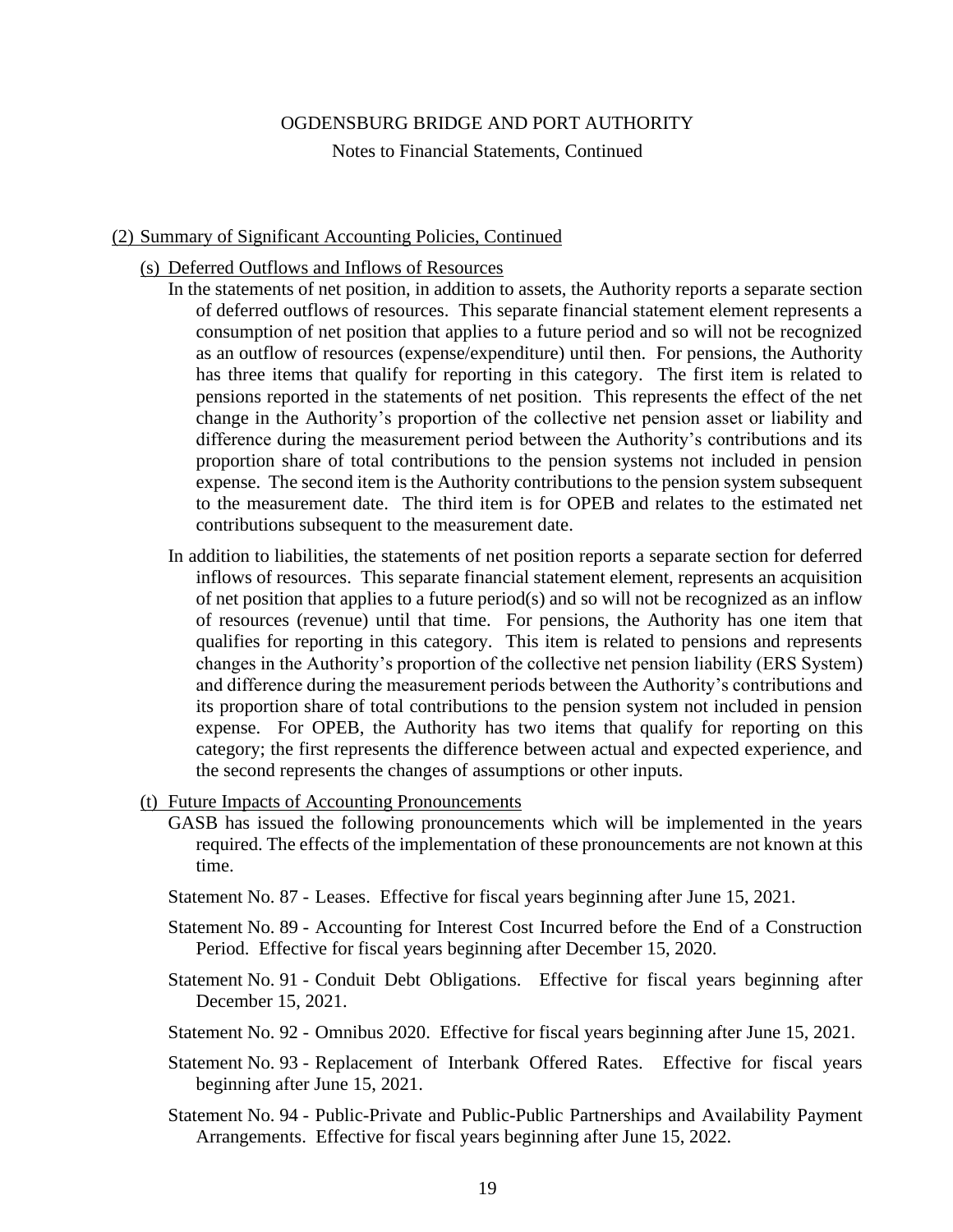#### Notes to Financial Statements, Continued

#### (2) Summary of Significant Accounting Policies, Continued

- (t) Future Impacts of Accounting Pronouncements, Continued
	- Statement No. 96 Subscription-Based Information Technology Arrangements. Effective for fiscal years beginning after June 15, 2022.
	- Statement No. 97 Certain Component Unit Criteria, and Accounting and Financial Reporting for Internal Revenue Code Section 457 Deferred Compensation Plans. Effective for fiscal years beginning after June 15, 2021.
- (u) Subsequent Events
	- The Authority has evaluated subsequent events through the date of the report which is the date the financial statements were available to be issued.
- (v) Risks and Uncertainty
	- The United States is presently in the midst of a national health emergency related to the COVID-19 virus. The overall consequences of the COVID-19 virus on a national, regional and local level are unknown, but has the potential to result in a significant economic impact. The impact of this situation on the Authority and its future results and financial position is not presently determinable.

#### (3) Cash and Investments

- The Authority's investment policies are governed by State statutes. In addition, the Authority has its own written investment policy. The Authority's monies must be deposited in FDIC insured commercial banks or trust companies located within the State. The chief financial officer is authorized to use demand and time accounts and certificates of deposit. Permissible instruments include U.S. treasury bills. Collateral is required for demand and time deposits and certificates of deposit for all deposits not covered by Federal deposit insurance. Obligations that may be pledged as collateral are obligations of the United States and its agencies and obligations of the State and its municipalities and school districts.
- Deposits are valued at cost or cost plus interest and are categorized as either: (1) insured, (2) held by the financial institution's trust department or agency in the Authority's name, or (3) uncollateralized.
- Total financial institution (bank) balances at March 31, 2021 were \$1,572,163. These deposits are categorized as follows:

| \$1,144,803 | 427,360 |  |
|-------------|---------|--|

In compliance with State regulations for bridge and port authorities, the expenditure of revenue must be authorized by the Comptroller of the State. As of March 31, 2021 and 2020, the Authority had \$204,718 and \$85,513, respectively, in demand deposit accounts subject to State authorization. In addition, the Authority was authorized to establish revolving checking and savings accounts to enable the Authority to process its own checks subject to post audit by the State. As of March 31, 2021 and 2020, the Authority had \$24,680 and \$16,922, respectively, in revolving checking and savings accounts for this purpose.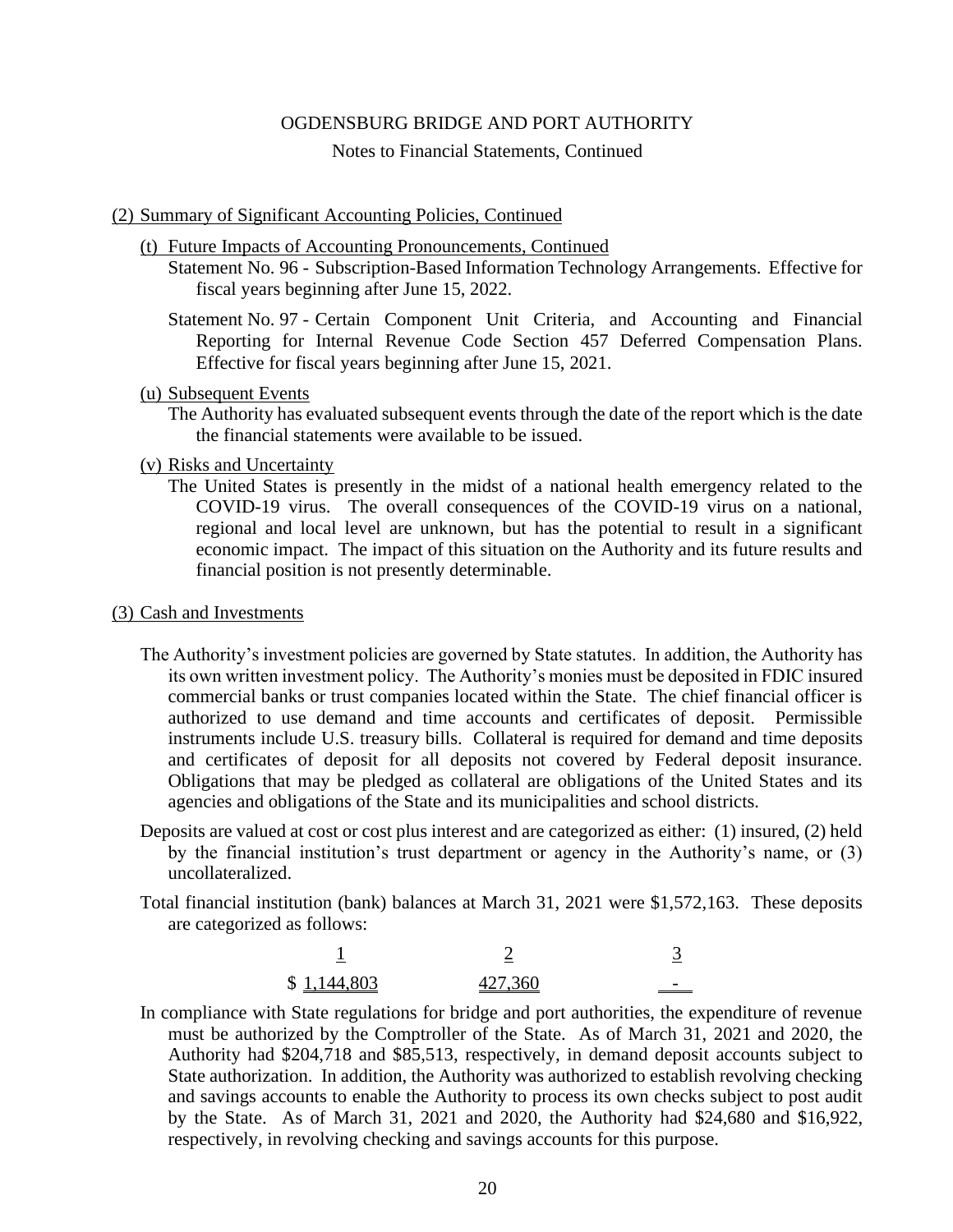#### Notes to Financial Statements, Continued

#### (3) Cash and Investments, Continued

The bond payment reserve represents funds held in a separate deposit account in the custody of the trustee of the Series 2017 bonds in the amount of \$211,280 and \$204,572 as of March 31, 2021 and 2020, respectively.

The debt service reserve represents funds in a separate deposit account in the custody of the trustee of the Series 2017 bonds in the amount of \$499,757 and \$499,705 as of March 31, 2021 and 2020, respectively.

#### (4) Capital Assets

Capital assets for the years ended March 31, 2021 and 2020 were as follows:

|                                        | <b>Balance</b> at          |             |           | Balance at     |
|----------------------------------------|----------------------------|-------------|-----------|----------------|
|                                        | April 1,                   |             |           | March 31,      |
|                                        | 2020                       | Increase    | Decrease  | 2021           |
| Capital assets, not being depreciated: |                            |             |           |                |
| Land                                   | $\mathcal{S}$<br>4,151,803 |             |           | 4,151,803      |
| Construction in progress               | 2,361,047                  | 13,760,455  |           | 16,121,502     |
| Total capital assets not being         |                            |             |           |                |
| depreciated                            | 6,512,850                  | 13,760,455  |           | 20,273,305     |
| Capital assets, being depreciated:     |                            |             |           |                |
| Land improvements                      | 42,526,965                 |             |           | 42,526,965     |
| <b>Buildings</b>                       | 89,277,646                 |             |           | 89,277,646     |
| Machinery and equipment                | 8,938,951                  | 363,728     | (37, 656) | 9,265,023      |
| Total capital assets being             |                            |             |           |                |
| depreciated                            | 140,743,562                | 363,728     | (37, 656) | 141,069,634    |
| Less accumulated depreciation for:     |                            |             |           |                |
| Land improvements                      | (13, 945, 167)             | (1,783,712) |           | (15, 728, 879) |
| <b>Buildings</b>                       | (41,068,459)               | (2,215,988) |           | (43, 284, 447) |
| Machinery and equipment                | (6,690,594)                | (344, 245)  | 37,656    | (6,997,183)    |
| Total accumulated depreciation         | (61, 704, 220)             | (4,343,945) | 37,656    | (66,010,509)   |
| Total capital assets, being            |                            |             |           |                |
| depreciated, net                       | 79,039,342                 | (3,980,217) |           | 75,059,125     |
| Total capital assets, net              | 85,552,192<br>\$           | 9,780,238   |           | 95,332,430     |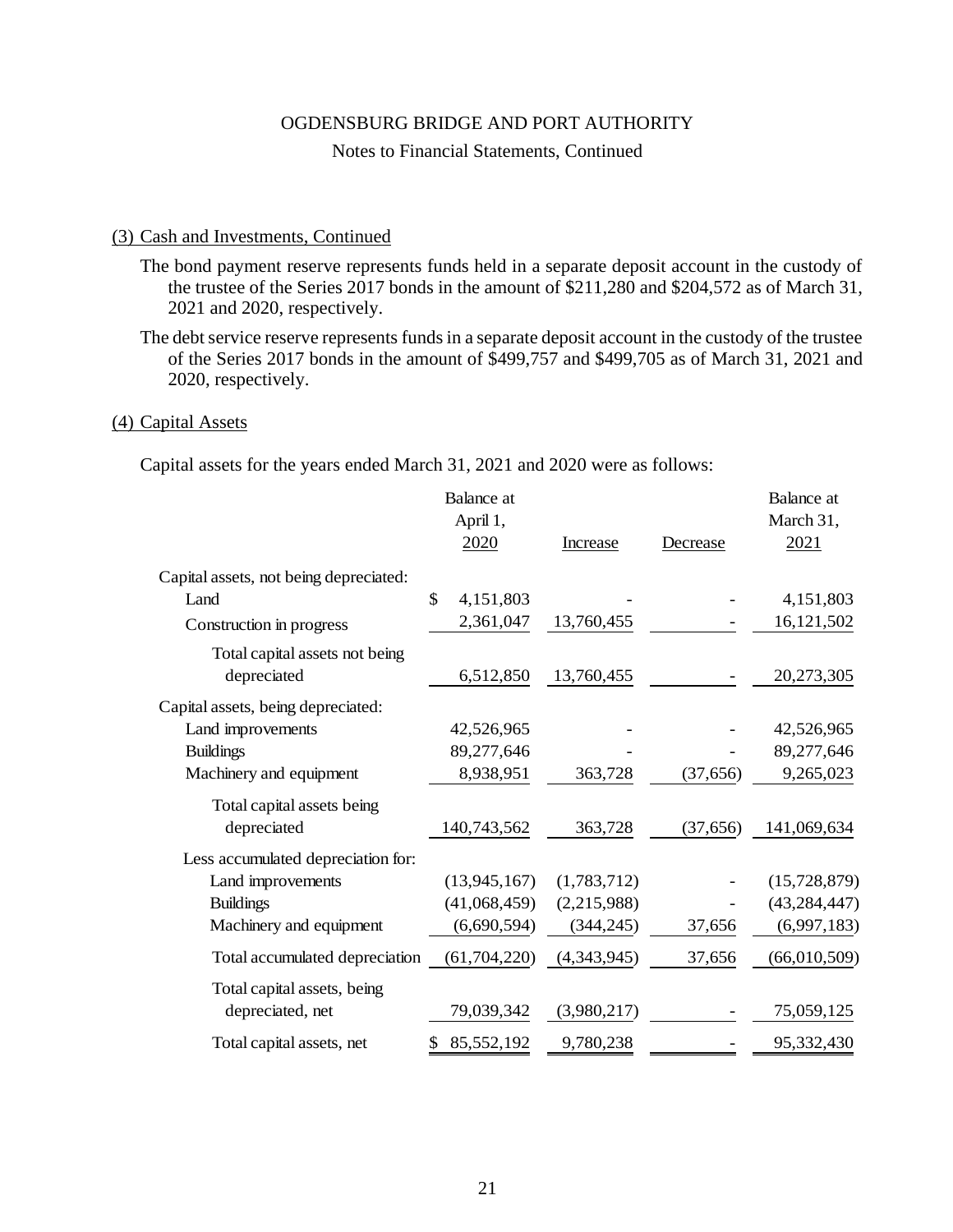#### Notes to Financial Statements, Continued

#### (4) Capital Assets, Continued

|                                             | <b>Balance</b> at |             |            | Balance at     |
|---------------------------------------------|-------------------|-------------|------------|----------------|
|                                             | April 1,          |             |            | March 31,      |
|                                             | 2019              | Increase    | Decrease   | 2020           |
| Capital assets, not being depreciated:      |                   |             |            |                |
| Land                                        | 4,151,803<br>\$.  |             |            | 4,151,803      |
| Construction in progress                    | 2,362,681         | 450,342     | (451, 976) | 2,361,047      |
| Total capital assets not being              |                   |             |            |                |
| depreciated                                 | 6,514,484         | 450,342     | (451, 976) | 6,512,850      |
| Capital assets, being depreciated:          |                   |             |            |                |
| Land improvements                           | 42,428,992        | 97,973      |            | 42,526,965     |
| <b>Buildings</b>                            | 89,216,690        | 60,956      |            | 89,277,646     |
| Machinery and equipment                     | 8,504,073         | 453,763     | (18, 885)  | 8,938,951      |
| Total capital assets being                  |                   |             |            |                |
| depreciated                                 | 140, 149, 755     | 612,692     | (18, 885)  | 140,743,562    |
| Less accumulated depreciation for:          |                   |             |            |                |
| Land improvements                           | (12, 159, 420)    | (1,785,747) |            | (13, 945, 167) |
| <b>Buildings</b>                            | (38,916,300)      | (2,152,159) |            | (41,068,459)   |
| Machinery and equipment                     | (6,317,389)       | (392,090)   | 18,885     | (6,690,594)    |
| Total accumulated depreciation (57,393,109) |                   | (4,329,996) | 18,885     | (61, 704, 220) |
| Total capital assets, being                 |                   |             |            |                |
| depreciated, net                            | 82,756,646        | (3,717,304) |            | 79,039,342     |
| Total capital assets, net                   | \$89,271,130      | (3,266,962) | (451, 976) | 85,552,192     |

### (5) Donated Property

- On January 31, 2011, the Authority received title to a building from Sanmina-SCI Corporation in partial satisfaction of a lease termination fee. The building was recorded at its estimated market value of \$750,000, as determined by an independent appraisal and the Authority on the date of transfer.
- On December 26, 1974, the Authority received from the St. Regis Paper Company, all of the line of railroad extending from Norwood, New York to Waddington, New York, known as the Norwood & St. Lawrence Railroad, and its related assets. The railroad was recorded at its estimated market value as determined by the Authority on the date of transfer, of \$783,022, which was the original cost on the books of St. Regis Paper Company.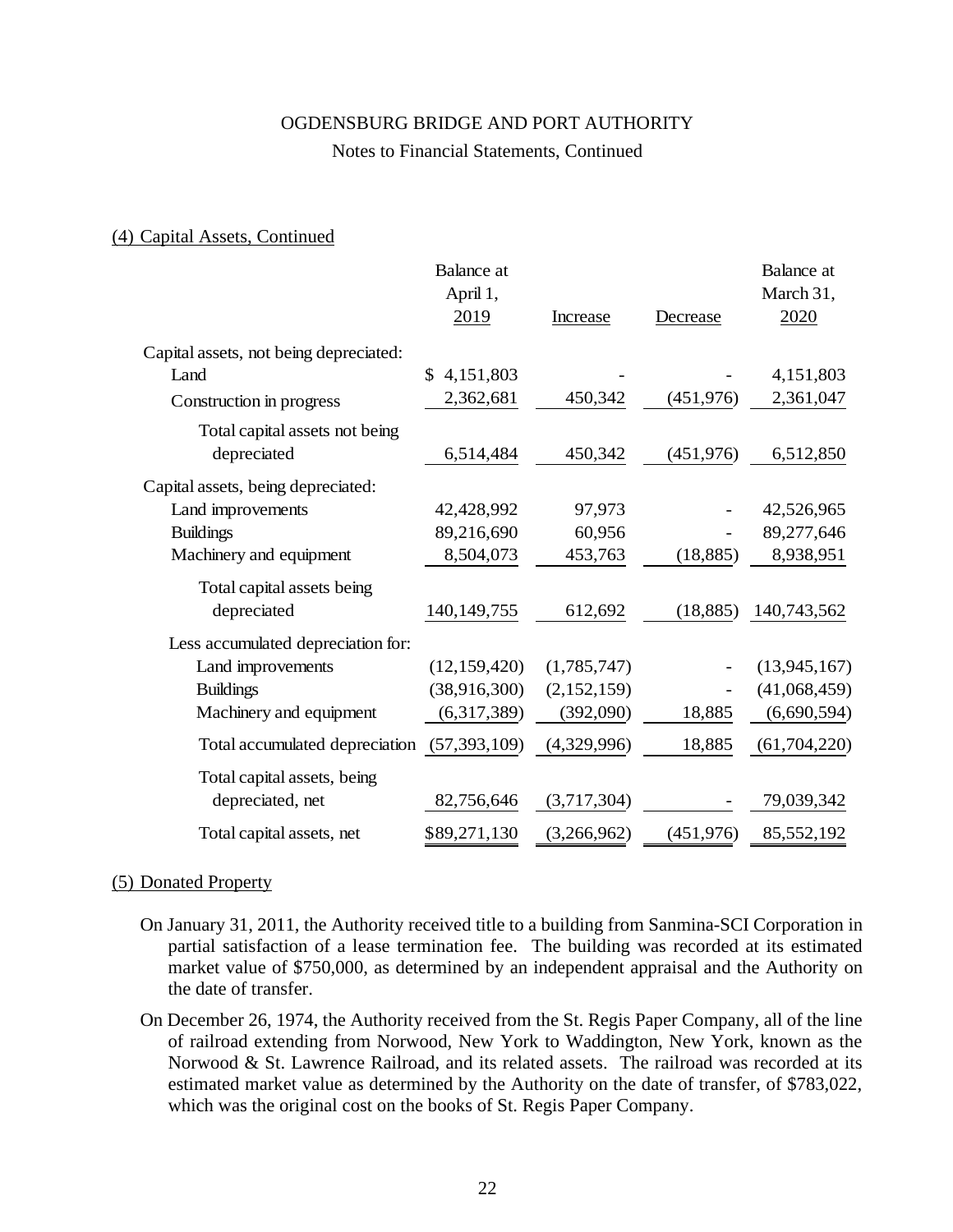### Notes to Financial Statements, Continued

# (6) Construction in Progress

Construction in progress at March 31, 2021 and 2020 consists of the following:

|                                       | 2021         | 2020      |
|---------------------------------------|--------------|-----------|
| Marine harbor deepening project       | 7,423,151    | 1,402,152 |
| Airport lighting system               | 379,051      | 341,346   |
| Airport master plan                   | 192,690      | 185,469   |
| Airport water project                 | 208,796      | 208,796   |
| Railroad bridge rehabilitation        | 70,568       | 70,568    |
| Industrial park building improvements | 1,427        | 1,427     |
| Bridge painting project               | 7,598,786    | 55,531    |
| Airport drainage project              | 247,033      | 95,758    |
|                                       | 16, 121, 502 | 2,361,047 |

# (7) Line of Credit

- Effective December 31, 2017 the Authority entered into a line of credit agreement providing available borrowings of \$1,000,000 for specific capital projects. Outstanding borrowings bear interest at 2.975% and are collateralized by the Authority's assets. The total amount outstanding at March 31, 2021 and 2020 for this agreement was \$480,000 and \$416,448, respectively.
- Effective May 17, 2018 the Authority entered into a line of credit agreement providing available borrowings of \$500,000 to provide working capital for a wind turbine project. Outstanding borrowings bear interest at 5.25% and are collateralized by the Authority's assets. The total amount outstanding at March 31, 2021 and 2020 for this agreement was \$498,676. This line of credit was subsequently converted to five year note payable with an interest rate of 5.25% payable in monthly payments of \$9,486.
- Effective December 22, 2020 the Authority entered into a line of credit agreement providing available borrowings up to \$2,000,000 to provide working capital for the bridge painting project. Outstanding borrowings bear interest at 4.375% and are not collateralized. The Authority does not have direct access to the line of credit. The Authority submits documentation to the bank who in turn makes a payment directly to the vendor. Simultaneously, documentation is also submitted to New York State for direct reimbursement. At March 31, 2021 there was no outstanding balance on this line of credit.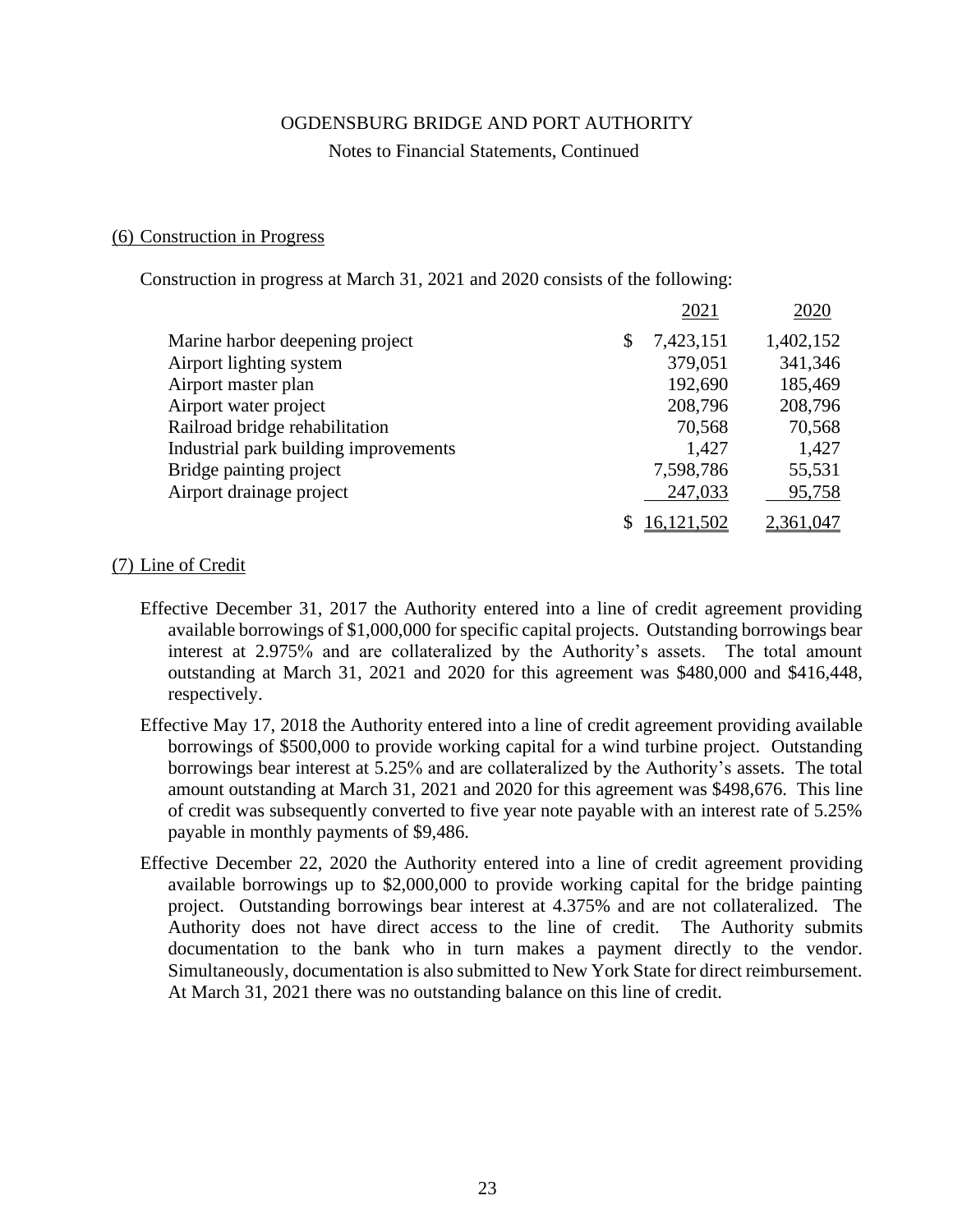#### Notes to Financial Statements, Continued

#### (8) Long-Term Debt

#### (a) Due to State of New York for First Instance Advances

| <b>Appropriations</b>                       | Amount<br>appropriated    | Amount<br>advanced      | Amount<br>repaid     | Amount due              |
|---------------------------------------------|---------------------------|-------------------------|----------------------|-------------------------|
| Chapter 864-1956<br><b>Chapter 218-1958</b> | \$15,000,000<br>7,000,000 | 15,006,084<br>6.690.717 | 3,650,925<br>100,000 | 11,355,159<br>6,590,717 |
|                                             | \$22,000,000              | 21,696,801              | 3,750,925            | 17,945,876              |

Add - New York State Auditor's adjustment in 1974 to record first instance advances to finance port terminal construction cost 684,098

Amount due New York State at March 31, 2021 and 2020 \$ 18,629,974

- The original debt repayment agreement with the State provided for the payment of net revenue to the State when monies exceed the sum of \$250,000 and \$200,000 in the Bridge and Port Fund comptroller's cash accounts, respectively. Transfer of monies from the Bridge Fund to the Port Fund is taken into consideration in determining this amount.
- The Authority and the Director of the Budget of the State (Director) entered into a new agreement during the fiscal year ended March 30, 1980, which increased the dollar limits to \$400,000 in the Bridge Fund and \$250,000 in the Port Fund. At such time monies held in these funds exceeded these limits, the excess was to be deposited into a capital construction fund in the State Comptroller's custody. The agreement also provided for an annual repayment, commencing July 1, 1979, of 50% of gross annual revenue less annual expenditures approved by the Director for the preceding fiscal year of the Authority as so certified by an external audit, provided however, that the minimum annual repayment could not be less than \$50,000. This agreement expired on March 31, 1990.
- A first supplemental agreement was executed on February 25, 1986, which allowed the Authority to establish a capital improvement account not to exceed \$500,000 in the maintenance undistributed item of both the Bridge Fund and Port Fund budgets. The monies in these accounts could not be considered when computing the amounts of money in either fund.
- A second supplemental agreement was entered into on May 29, 1995 with the Director. This agreement superseded all prior agreements with the State and provided that the Authority was to repay the State an amount of \$150,000 on March 31, 1996 and 1997, and \$75,000 each year beginning in March 1998 through 2005. This agreement was considered effective for the period April 1, 1990 through March 31, 2005.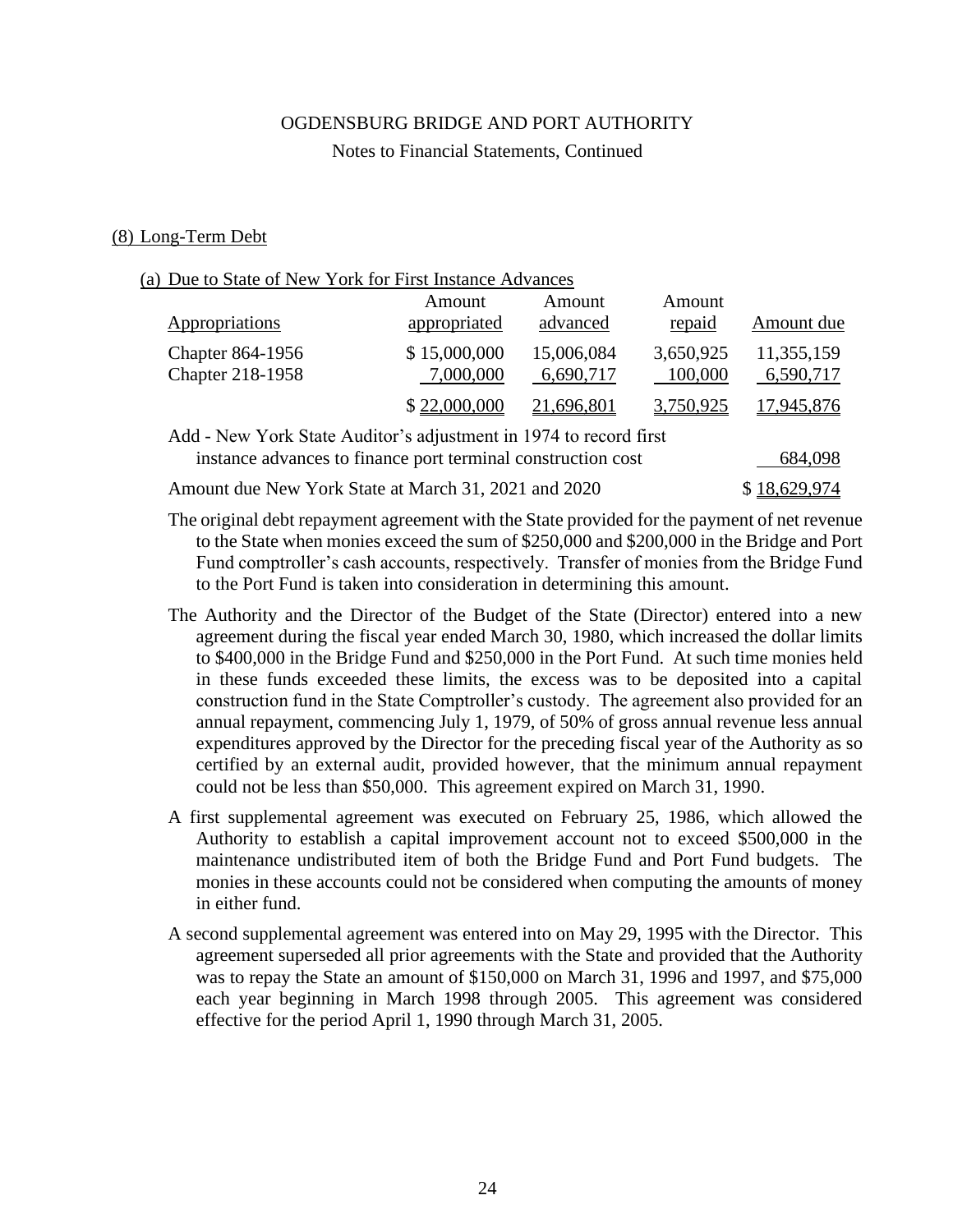Notes to Financial Statements, Continued

### (8) Long-Term Debt, Continued

- (a) Due to State of New York for First Instance Advances, Continued
	- The agreement provided that in addition to the fixed repayment amounts, the Authority was to pay all monies held in the Bridge Fund in excess of \$750,000, provided however, that monies in the bridge economic development account/capital improvement account up to \$850,000 and the monies in the bridge revolving fund up to \$320,000 were not to be considered. Also, monies held in the Port Fund in excess of \$750,000 were to be paid to the State, provided however, that monies in the port economic development account/capital improvement account up to \$850,000 and that monies in the port revolving fund up to \$300,000 were not to be considered. As of March 31, 2009, the Authority had not exceeded these cash limits and consequently no additional debt payment was required.
	- A third supplemental agreement was entered into during the year ended March 31, 2004 which provided for annual payments of \$75,000 for the years ending March 31, 2004 through March 31, 2009 and provided an emergency deferral of any payment due in the event the Authority encounters extraordinary financial circumstances.
	- The State approved the Authority's request for a loan repayment forbearance on the annual \$75,000 payments that were due on March 31, 2004, 2005 and 2006 pursuant to the repayment agreement, to allow the Authority to build up its revenue base and make overdue capital investments. The \$75,000 payments that were due on March 31, 2007, 2008 and 2009 were made by the Authority.
	- A fourth supplemental agreement was entered into which provides for annual payments of \$75,000 for the years ending March 31, 2010 through March 31, 2014, and provides an emergency waiver of any payment due in the event the Authority encounters extraordinary financial circumstances.
	- A fifth supplemental agreement was entered into in May of 2017 in connection with improvements to the Authority's airport facilities and the 2017 bond issuance. The fifth supplemental agreement provides for annual payments of \$75,000 by March  $1<sup>st</sup>$  of each year. In the event that the Authority shall encounter extraordinary financial circumstances, the Authority may request emergency deferral of the payment due. At March 31, 2021 and 2020, \$525,000 and \$450,000, respectively, was deferred.

#### (b) Total Due to State of New York

|                                                                             | 2021                                 | 2020      |
|-----------------------------------------------------------------------------|--------------------------------------|-----------|
| Amount due New York State - First Instance Advances<br>Less current portion | \$18,629,974 18,629,974<br>(525,000) | (450,000) |
| Total due to State of New York,                                             |                                      |           |
| excluding current portion                                                   | \$18,104,974 18,179,974              |           |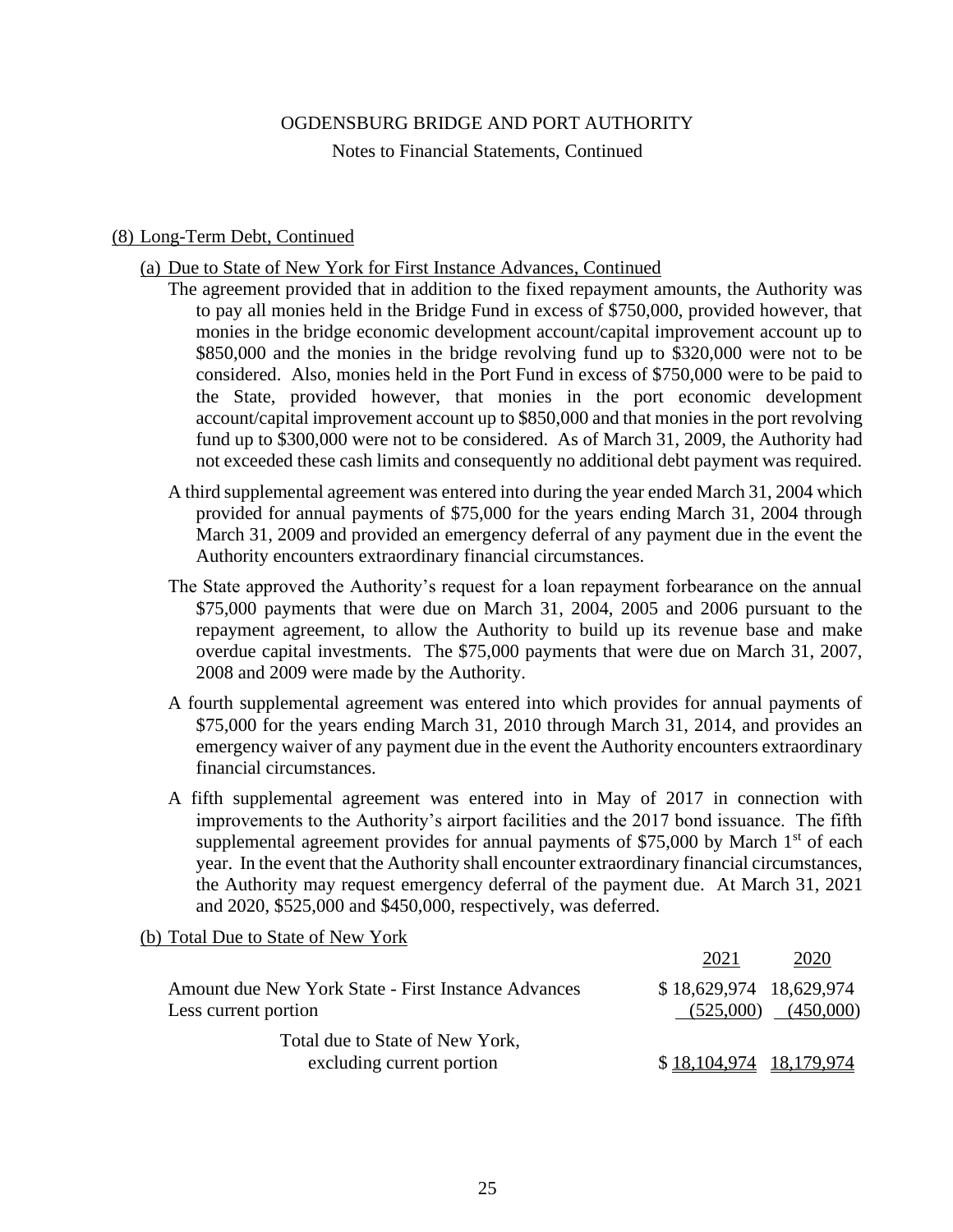#### Notes to Financial Statements, Continued

#### (8) Long-Term Debt, Continued

# (c) Bonds Payable 2021 2020 The Authority issued tax-exempt revenue bonds date August 1, 2017 in the amount of \$6,330,000. These bonds will mature on July 1, 2047 with interest of 5.75%, The bonds are secured by a trust indenture with M&T Bank, as trustee, and by an assignment agreement dated August 1, 2017 which assigns to the trustee all revenues of the Authority. The current portion is \$92,695 net of amortization of the bond discount of \$7,305.  $$6,290,000 \quad 6,305,000$ The Authority issued taxable revenue bonds dated August 1, 2017 in the amount of \$230,000. These bonds will mature on July 1, 2020 with interest of 4.50%. The bonds are secured by a trust indenture with M&T Bank, as trustee, and by an assignment agreement date August 1, 2017 which assigns to the trustee all revenues of the Authority.  $\frac{80,000}{2}$ 6,290,000 6,385,000 Less unamortized discount (200,882) (208,187) Bonds payable including discount 6,089,118 6,176,813 Less current portion, net of amortization of discount (92,695) (87,695) \$ 5,996,423 6,089,118 (d) Notes Payable Notes payable at March 31, 2021 and 2020 consist of the following: 2021 2020 Loan with Mapco Auto Parks, Ltd. with a fixed interest rate of 5.33% in the amount of \$350,000. The note is payable in equal monthly installments of \$3,769 with a ten year term. \$ 223,590 256,333 Loan with Community Bank, N.A. dated December 21, 2018 with a fixed rate of 5.90% in the amount of \$200,000. This loan is secured by real property. The note is payable in monthly installments of \$2,627 with an eight year term. 153,036 174,680 Loan with Tompkins Trust Company dated February 14, 2019 with a fixed rate of 4.84% in the amount of \$500,000. The note is payable in monthly installments of \$10,000 with a five year term. This loan was modified to allow the suspension of

payments for a period of three months. All loan principal is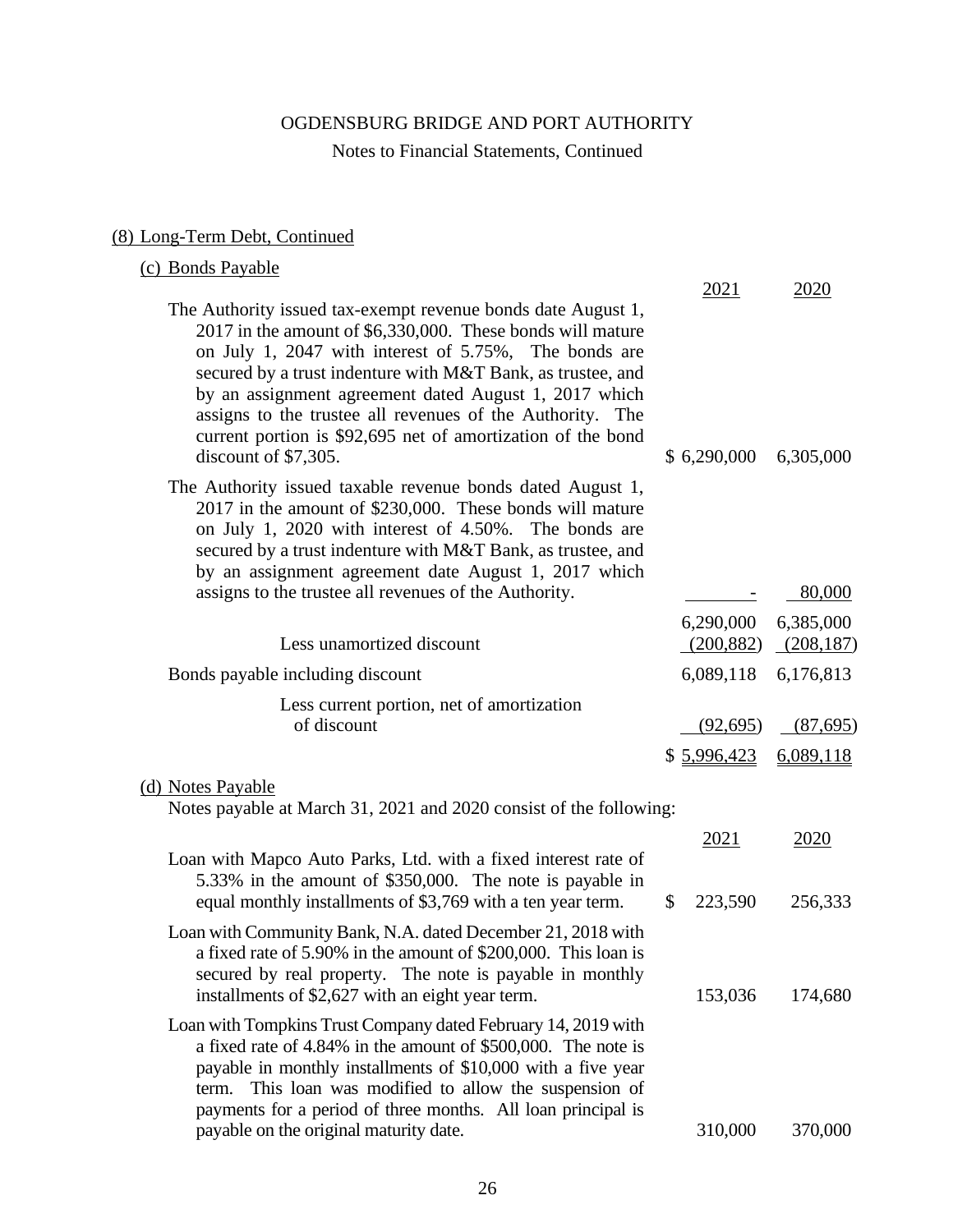#### Notes to Financial Statements, Continued

#### (8) Long-Term Debt, Continued

# (d) Notes Payable, Continued

|                                                                                                                                                                                                                                                         | 2021                                           | 2020 |
|---------------------------------------------------------------------------------------------------------------------------------------------------------------------------------------------------------------------------------------------------------|------------------------------------------------|------|
| Loan with Tompkins Trust Company dated December 31, 2017<br>with a fixed rate of 4.08% in the amount of \$3,950,000. This<br>loan is secured by the first lien on the assets of the industrial<br>park. This loan is payable in monthly installments of |                                                |      |
| $$40,250$ with a 10 year term.                                                                                                                                                                                                                          | $$3,118,157$ $3,226,661$                       |      |
| Less current portion                                                                                                                                                                                                                                    | 3,804,783 4,027,674<br>$(549,388)$ $(531,442)$ |      |
| Notes payable, excluding current portion                                                                                                                                                                                                                | $$3,255,395$ $3,496,232$                       |      |

The Tompkins Trust Company (Tompkins) loan agreement contains certain restrictive covenants, which among other things require the maintenance of certain financial covenants. In addition, the loan agreement also requires the Authority to maintain a compensating cash balance amounting to \$200,000 on deposit. The compensating cash balance at March 31, 2021 was \$124,561. The Authority was not in compliance with the loan agreement at year. The Authority obtained a waiver from Tompkins regarding noncompliance of the debt covenants.

2021 2020

#### (e) Lease Purchase Agreements

|                                                                                                                                                                                                                                                                                                              |   | ZUZI               | ∠U∠U                 |
|--------------------------------------------------------------------------------------------------------------------------------------------------------------------------------------------------------------------------------------------------------------------------------------------------------------|---|--------------------|----------------------|
| Lease purchase agreement with Key Government Finance dated<br>May 20, 2015 with a fixed interest rate of 3.04% in the<br>amount of \$400,000. The agreement is payable in annual<br>installments of \$87,451 with a five year term. This agreement<br>was paid in full during the year ended March 31, 2021. | S |                    | 85,836               |
| Lease purchase agreement with Key Government Finance dated<br>August 1, 2018 with a fixed interest rate of 4.99% in the<br>amount of \$118,432. The agreement is payable in monthly                                                                                                                          |   |                    |                      |
| installments of \$2,779 with a four year term.                                                                                                                                                                                                                                                               |   | 39,920             | 70,428               |
| Less current portion                                                                                                                                                                                                                                                                                         |   | 39,920<br>(32,068) | 156,264<br>(115,909) |
| Lease purchase agreement, less current portion                                                                                                                                                                                                                                                               |   | 7,852              | 40,355               |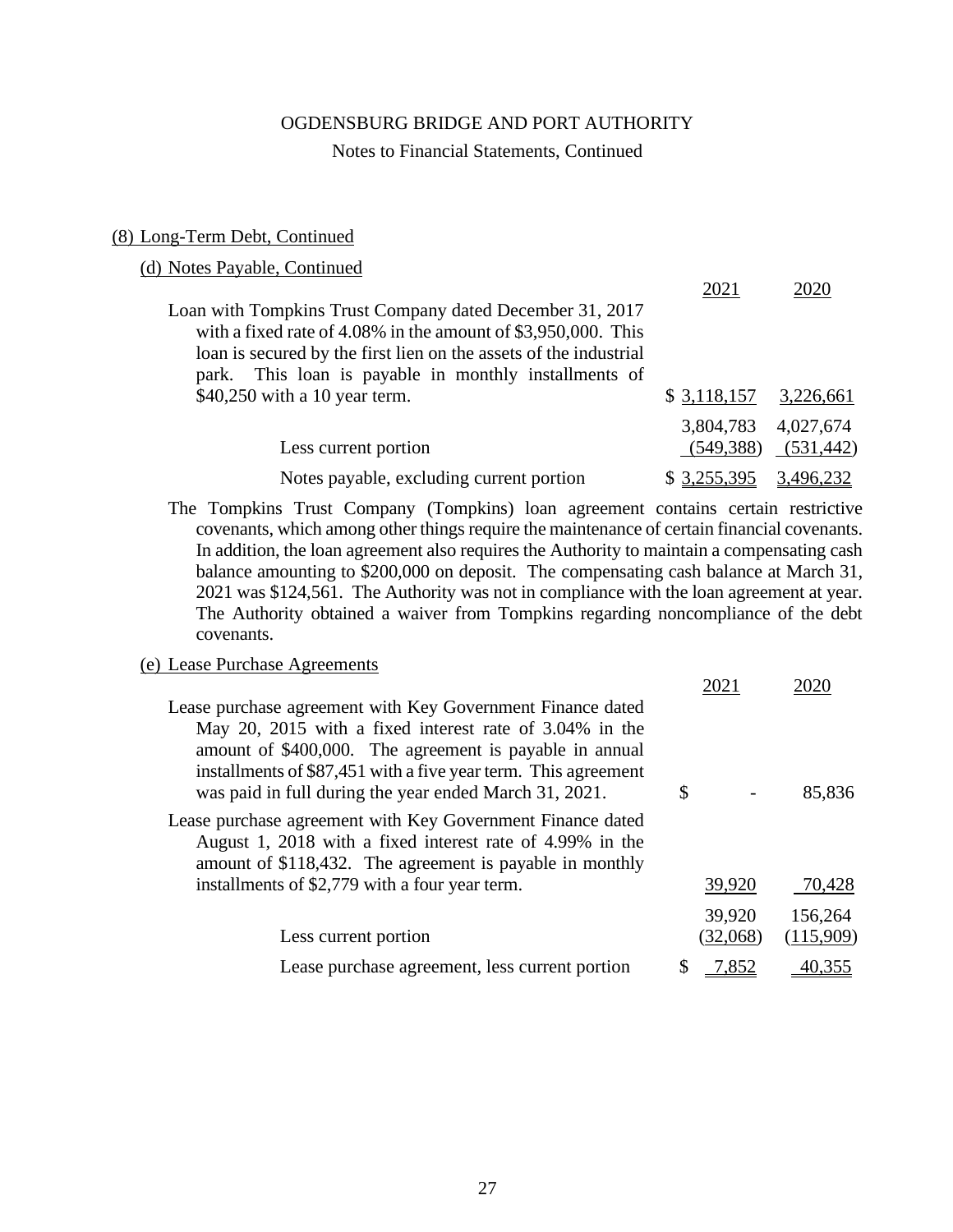#### Notes to Financial Statements, Continued

#### (8) Long-Term Debt, Continued

# (f) Long-Term Debt Maturities

Long-term debt maturities over the next five years and thereafter as of March 31, 2021 are as follows:

| 2022       | \$1,199,151  |
|------------|--------------|
| 2023       | 748,677      |
| 2024       | 715,394      |
| 2025       | 675,834      |
| 2026       | 702,179      |
| Thereafter | 24,522,560   |
|            | \$28,563,795 |

#### (9) Pension Plan

#### (a) General Information

The Authority participates in the New York State and Local Employees' Retirement System. This System is a cost sharing, multiple employer, public employee retirement system. The System offers a wide range of plans and benefits which are related to years of service and final average salary, vesting of retirement benefits, death and disability.

#### (b) Plan Descriptions

#### (1) Employees' Retirement System (ERS)

The Authority participates in the New York State and Local Employees' Retirement System (ERS). This is a cost-sharing multiple-employer retirement system. The System provides retirement benefits as well as death and disability benefits. The net position of the System is held in the New York State Common Retirement Authority (the Authority), which was established to hold all net assets and record changes in plan net position allocated to the System. The Comptroller of the State of New York serves as the trustee of the Authority and is the administrative head of the System. System benefits are established under the provision of the New York State Retirement and Social Security Law (RSSL). Once a public employer elects to participate in the System, the election is irrevocable. The New York State Constitution provides that pension membership is a contractual relationship and plan benefits cannot be diminished or impaired. Benefits can be changed for future members only by enactment of a State statute. The Authority also participates in the Public Employees; Group Life Insurance Plan (GLIP), which provides death benefits in the form of life insurance. The System is included in the State's financial report as a pension trust fund. That report, including information with regard to benefits provided, may be found at [www.osc.state.ny.us/retire/publications/inex.php](http://www.osc.state.ny.us/retire/publications/inex.php) or obtained by writing to the New York State and Local Retirement System, 110 State Street, Albany, New York 12244.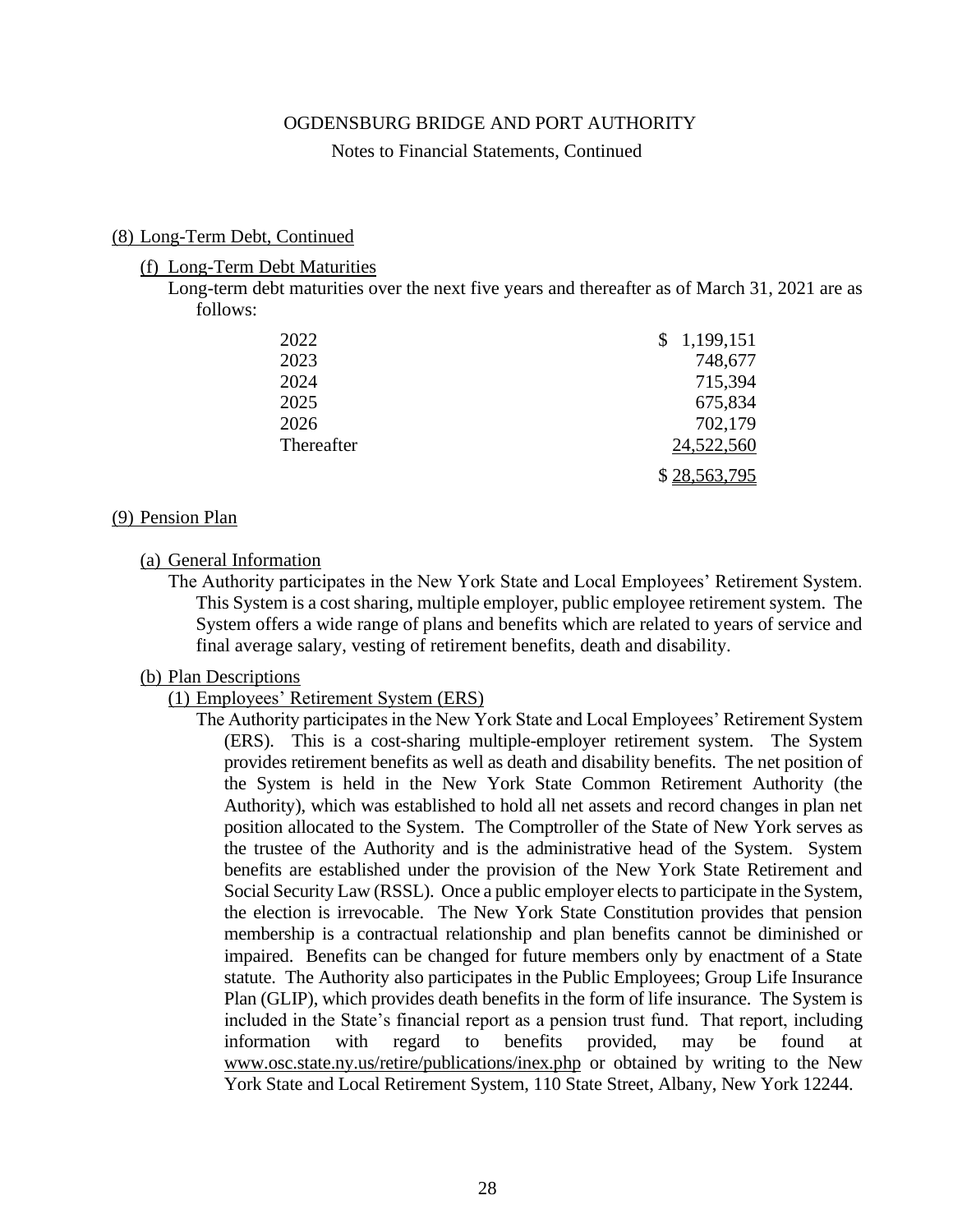Notes to Financial Statements, Continued

#### (9) Pension Plan, Continued

#### (b) Plan Descriptions, Continued

(1) Employees' Retirement System (ERS), Continued

- The System is noncontributory except for employees who joined after July 27, 1976, who contribute 3 percent of their salary for the first ten years of membership, and employees who joined on or after January 1, 2010 and before April 1, 2012 who generally contribute 3.0 percent of their salary for their entire length of service. Those joining on or after April 1, 2012 are required to contribute between 3 and 6 percent, dependent on salary, throughout their working careers. In addition, employee contribution rates under ERS tier VI vary based on a sliding salary scale. The Comptroller annually certifies the actuarially determined rates expressly used in computing the employers' contributions based on salaries paid during the Systems fiscal year ending March 31.
- Contributions for the current year and two preceding years were equal to 100 percent of the contributions required, and were as follows:

|      |               | <b>ERS</b> |
|------|---------------|------------|
| 2021 | <sup>\$</sup> | 290,190    |
| 2020 |               | 284,583    |
| 2019 |               | 263,565    |

- (2) Pension Liabilities, Pension Expense, and Deferred Outflows of Resources and Deferred Inflows of Resources Related to Pensions
	- At March 31, 2021 and 2020, the Authority reported the following liability for its proportionate share of the net pension liability for ERS. The net pension liability was measured as of March 31, 2020 and 2019. The total pension liability used to calculate the net pension liability was determined by an actuarial valuation. The Authority's proportionate share of the net pension liability was based on a projection of the Authority's long-term share of contributions to the System relative to the projected contributions of all participating members, actuarially determined. This information was provided by ERS in reports provided to the Authority.

| Actuarial valuation date                          | 4/1/2019                    | 4/1/2018 |
|---------------------------------------------------|-----------------------------|----------|
| Net pension liability                             | \$1,621,056                 | 441,587  |
| Authority's proportion of the Plan's net          |                             |          |
| pension liability                                 | 0.0061217% 0.0062324%       |          |
| Change in proportion since prior measurement date | $(0.0001107\%)$ 0.0001580\% |          |

For the years ended March 31, 2021 and 2020, the Authority recognized pension expense of \$576,445 and \$295,515, respectively, for ERS. At March 31, 2021 and 2020 the Authority's reported deferred outflows of resources and deferred inflows of resources related to pensions from the following sources: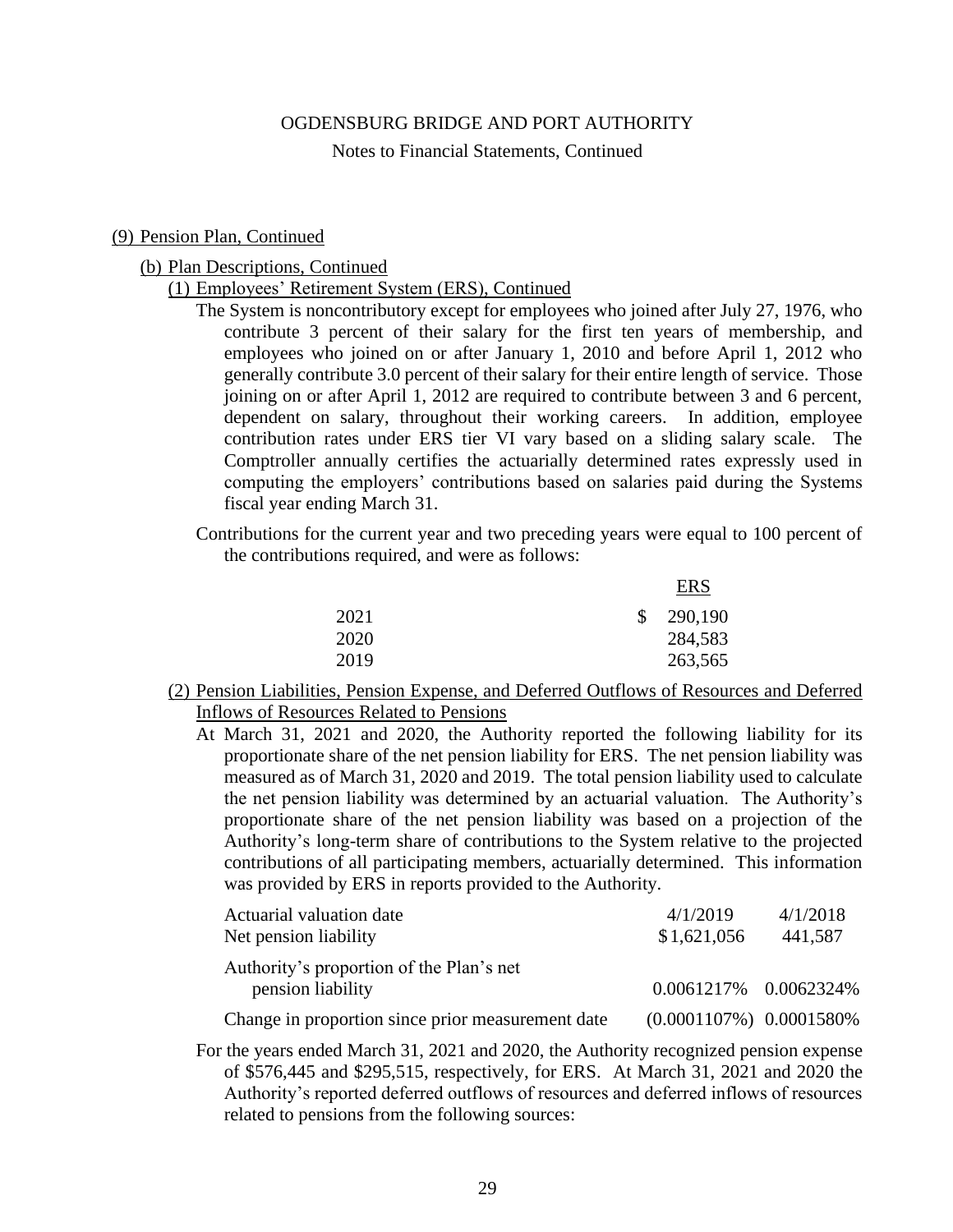#### Notes to Financial Statements, Continued

#### (9) Pension Plan, Continued

#### (b) Plan Descriptions, Continued

#### (2) Pension Liabilities, Pension Expense, and Deferred Outflows of Resources and Deferred Inflows of Resources Related to Pensions, Continued

|                                                                                | 2021                                 |                                     |                                      | 2020                                |  |
|--------------------------------------------------------------------------------|--------------------------------------|-------------------------------------|--------------------------------------|-------------------------------------|--|
|                                                                                | Deferred<br>Outflows of<br>Resources | Deferred<br>Inflows of<br>Resources | Deferred<br>Outflows of<br>Resources | Deferred<br>Inflows of<br>Resources |  |
| Differences between expected and                                               |                                      |                                     |                                      |                                     |  |
| actual experience                                                              | \$<br>95,406                         |                                     | 86,958                               | 29,643                              |  |
| Net difference between projected and                                           |                                      |                                     |                                      |                                     |  |
| actual earnings on pension plan                                                |                                      |                                     |                                      |                                     |  |
| investments                                                                    | 831,032                              |                                     |                                      | 113,336                             |  |
| Changes in assumptions                                                         | 32,640                               | 28,184                              | 110,997                              |                                     |  |
| Changes in proportion and differences<br>between the Authority's contributions |                                      |                                     |                                      |                                     |  |
| and proportionate share of contributions                                       | 76,749                               | 7,021                               | 62,535                               | 4,496                               |  |
| Authority's contributions subsequent to                                        |                                      |                                     |                                      |                                     |  |
| the measurement date                                                           | 290,190                              |                                     | 284,583                              |                                     |  |
| Total                                                                          | \$1,326,017                          | <u>35,205</u>                       | 545,073                              | 147,475                             |  |

Authority contributions subsequent to the March 31, 2021 measurement date will be recognized as a reduction of the net pension liability in the year ending March 31, 2022. Other amounts reported as deferred outflows of resources related to pensions will be recognized in pension expense as follows:

| Plan        |               |
|-------------|---------------|
| year ending | <b>ERS</b>    |
| 2021        | \$<br>181,739 |
| 2022        | 256,334       |
| 2023        | 313,313       |
| 2024        | 249,236       |
|             | \$1,000,622   |

#### (3) Actuarial Assumptions

The total pension liability as of the measurement date was determined by using an actuarial valuation as noted in the table below, with update procedures used to roll forward the total pension liability to the measurement date. The actuarial valuations used the following actuarial assumptions: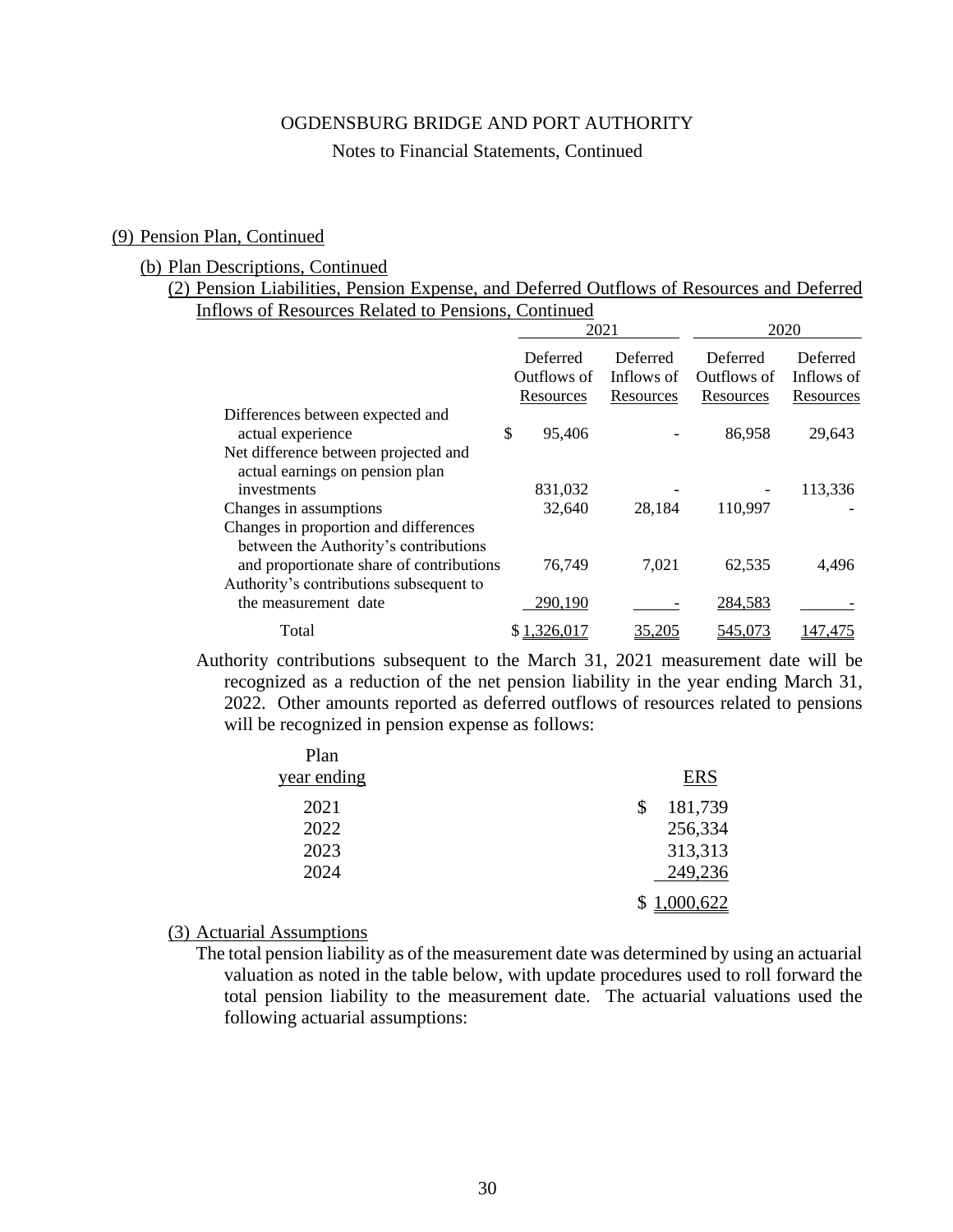#### Notes to Financial Statements, Continued

#### (9) Pension Plan, Continued

#### (b) Plan Descriptions, Continued

(3) Actuarial Assumptions, Continued

Significant actuarial assumptions used in the valuations were as follows:

| Measurement date           | March 31, 2020                                           | March 31, 2019                                           |
|----------------------------|----------------------------------------------------------|----------------------------------------------------------|
| Actuarial valuation date   | April 1, 2019                                            | April 1, 2018                                            |
| Interest rate              | 6.8%                                                     | 7.0%                                                     |
| Salary scale               | 4.2% Average                                             | 3.8% Average                                             |
| Decrement tables           | April 1, 2010 -<br>March 31, 2015<br>System's Experience | April 1, 2010 -<br>March 31, 2015<br>System's Experience |
| Inflation rate             | 2.5%                                                     | 2.5%                                                     |
| Cost-of-living adjustments | 1.3%                                                     | 1.3%                                                     |

- Annuitant mortality rates are based on April 1, 2010 March 31, 2015 System's experience with adjustments for mortality improvements based on MP-2018. The previous actuarial valuations as of April 1, 2018 used the Society of Actuaries Scale MP-2014.
- The actuarial assumptions used in the April 1, 2019 valuation are based on the results of an actuarial experience study for the period April 1, 2010 - March 31, 2015.
- The long term rate of return on pension plan investments was determined using a building block method in which best estimate ranges of expected future real rates of return (expected returns net of investment expense and inflation) are developed for each major asset class. These ranges are combined to produce the long term expected rate of return by weighting the expected future real rates of return by each the target asset allocation percentage and by adding expected inflation. Best estimates of the arithmetic real rates of return for each major asset class included in the target asset allocation are summarized as follows: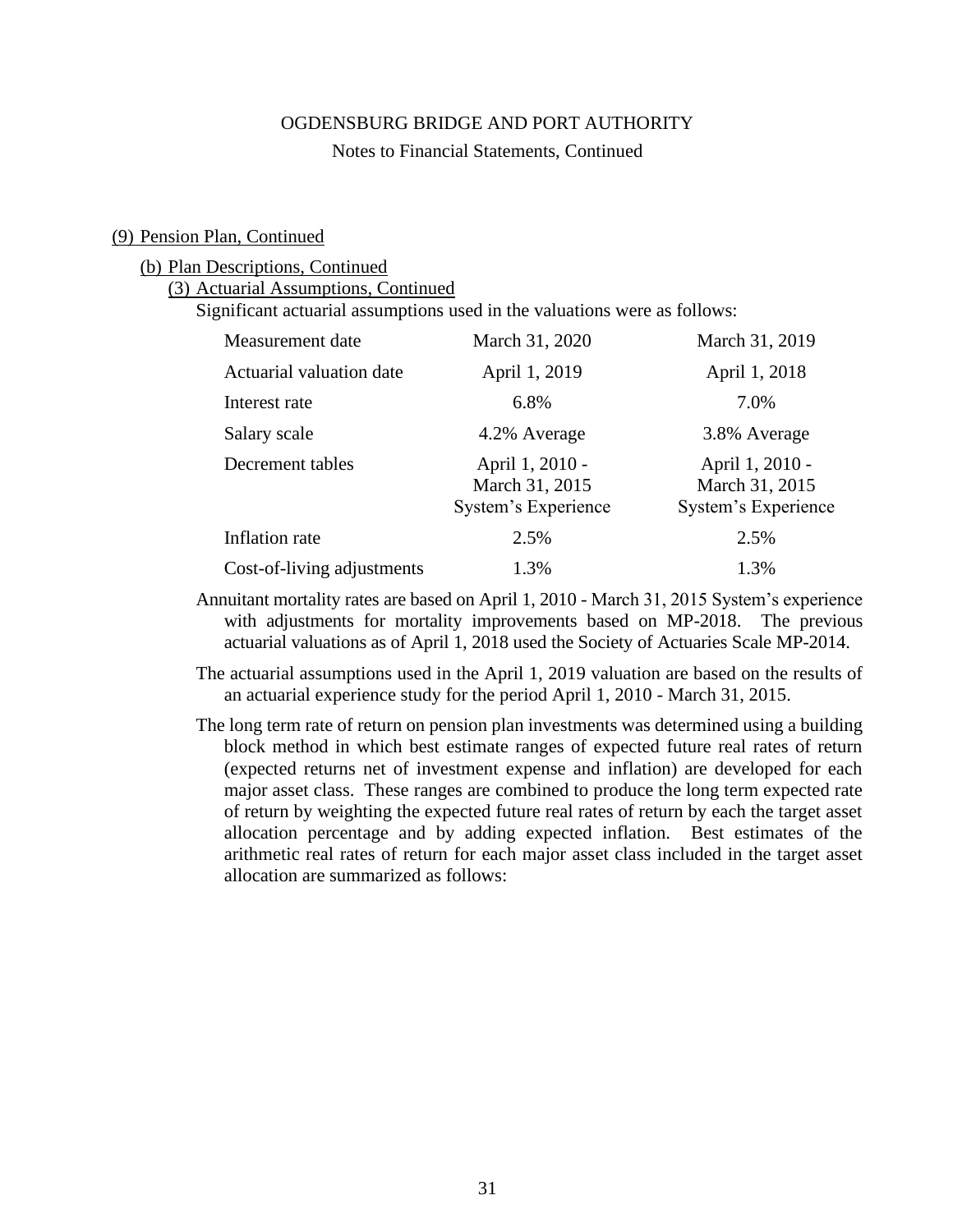#### Notes to Financial Statements, Continued

#### (9) Pension Plan, Continued

#### (b) Plan Descriptions, Continued

|  |                  | (3) Actuarial Assumptions, Continued |
|--|------------------|--------------------------------------|
|  | Measurement date |                                      |

#### March 31, 2020

|                            | Target     | Long-term expected  |
|----------------------------|------------|---------------------|
|                            | allocation | real rate of return |
| Asset type:                |            |                     |
| Domestic equity            | 36.0%      | 4.05%               |
| International equity       | 14.0%      | 6.15%               |
| Private equity             | 10.0%      | 6.75%               |
| Real estate                | 10.0%      | 4.95%               |
| Absolute return strategies | 2.0%       | 3.25%               |
| Opportunistic portfolio    | 3.0%       | 4.65%               |
| Real assets                | 3.0%       | 5.95%               |
| Bonds and mortgages        | 17.0%      | 0.75%               |
| Cash                       | 1.0%       | 0.00%               |
| Inflation - indexed bonds  | 4.0%       | 0.50%               |
|                            |            |                     |

The real rate of return is net of the long-term inflation assumption of 2.50%.

#### (4) Discount Rate

- The discount rate used to calculate the total pension liability was 6.80% and 7.00% for March 31, 2021 and 2020, respectively. The projection of cash flows used to determine the discount rate assumes that contributions from plan members will be made at the current contribution rates and that contributions from employers will be made at statutorily required rates, actuarially. Based upon the assumptions, the System's fiduciary net position was projected to be available to make all projected future benefit payments of current plan members. Therefore the long term expected rate of return on pension plan investments was applied to all periods of projected benefit payments to determine the total pension liability.
- (5) Sensitivity of the Proportionate Share of the Net Pension Liability to the Discount Rate Assumption
	- The following presents the Authority's proportionate share of the net pension liability calculated using the discount rate of 6.80%, as well as what the Authority's proportionate share of the net pension liability would be if it were calculated using a discount rate that is 1-percentage point lower (5.80%) or 1-percentage point higher (7.80%) than the current rate:

|                                           | $1\%$                  | Current             | $1\%$      |
|-------------------------------------------|------------------------|---------------------|------------|
|                                           |                        | Decrease Assumption | Increase   |
|                                           | $(5.80\%)$             | $(6.80\%)$          | $(7.80\%)$ |
| Employer's proportionate share of the net |                        |                     |            |
| pension liability                         | $$2,975,096$ 1,621,056 |                     | 373,980    |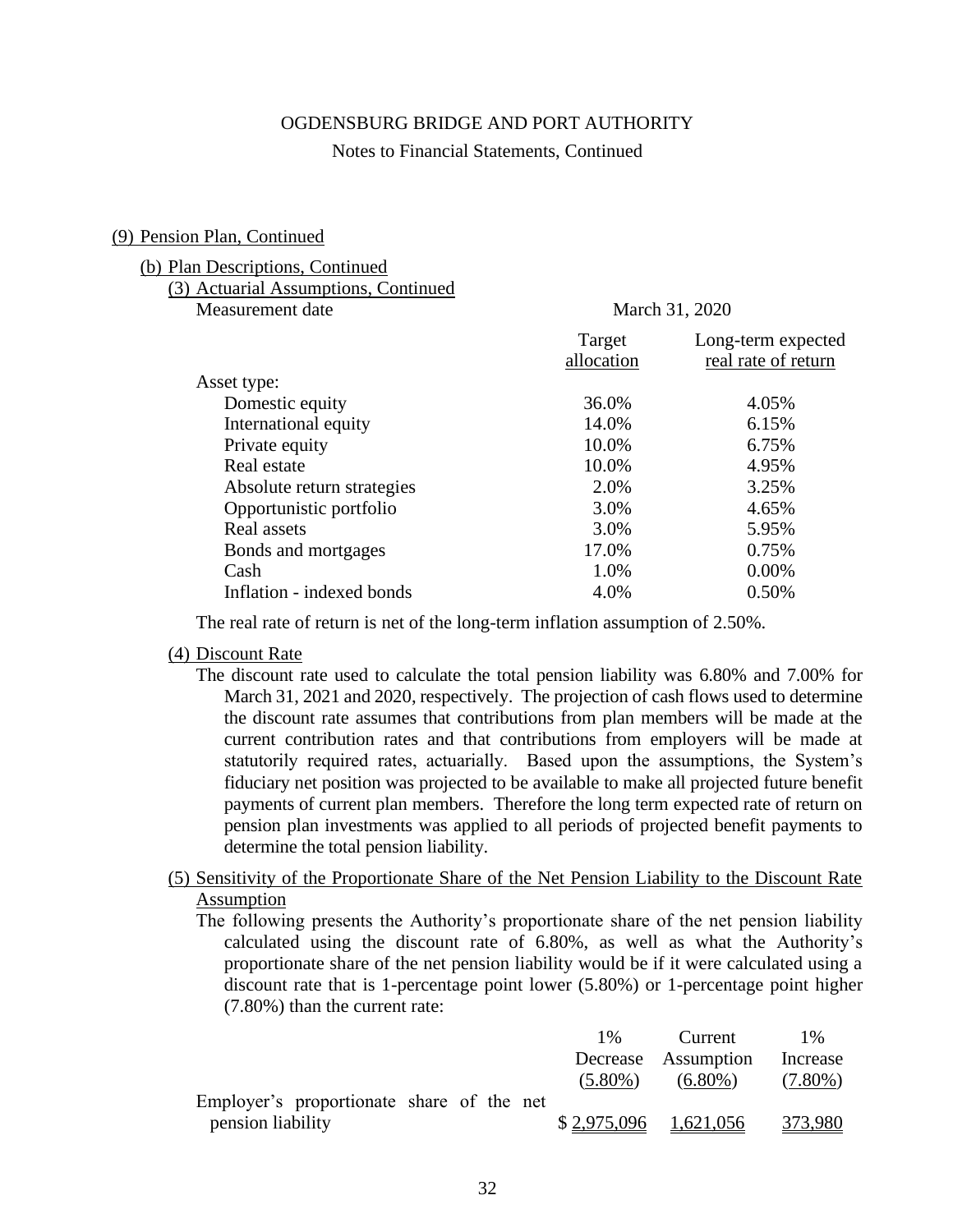#### Notes to Financial Statements, Continued

#### (9) Pension Plan, Continued

### (b) Plan Descriptions, Continued

(6) Pension Plan Fiduciary Net Position

The components of the current-year net pension liability of all participating employers as of the respective valuation dates, were as follows:

|                                                                         |                        | (Dollars in Millions) |
|-------------------------------------------------------------------------|------------------------|-----------------------|
| Valuation date                                                          | 4/1/2019               | 4/1/2018              |
| Employers' total pension liability<br>Plan net position                 | \$(194,597)<br>168,116 | (189, 803)<br>182,718 |
| Employers' net pension liability                                        | \$(26,481)             | <u>(7,085)</u>        |
| Ratio of plan net position to the Employers' total<br>pension liability | 86.39%                 | 96.27%                |

## (7) Contributions to the Pension Plan

Employer contributions are paid annually based on the System's fiscal year which ends on March 31<sup>st</sup>. Retirement contributions as of March 31, 2021 and 2020 represent the projected employer contribution for the period of April 1, 2020 through March 31, 2021 and April 1, 2019 through March 31, 2020, respectively, based on paid ERS wages multiplied by the employer's contribution rate, by tier. This amount has been recorded as deferred outflows of resources in the accompanying financial statements.

#### (8) Funding Policies

The System is non-contributory except for employees in tiers 3 and 4 that have less than ten years of service, who contribute 3% of their salary and employees in tier 5 and 6 who also contribute between 3% and 6% of their salary for the entire length of service. Contributions are certified by the State Comptroller and expressed as a percentage of members' salary. Contribution rates are actuarially determined and based upon membership tier and plan. Contributions consist of a life insurance portion and regular pension contributions. Contribution rates for the plan year ended March 31, 2021 are as follows:

| Tier/Plan         | Rate  |
|-------------------|-------|
| 3 A14             | 16.1% |
| 4 A <sub>15</sub> | 16.1% |
| 5 A15             | 13.4% |
| 6 A <sub>15</sub> | 9.6%  |
|                   |       |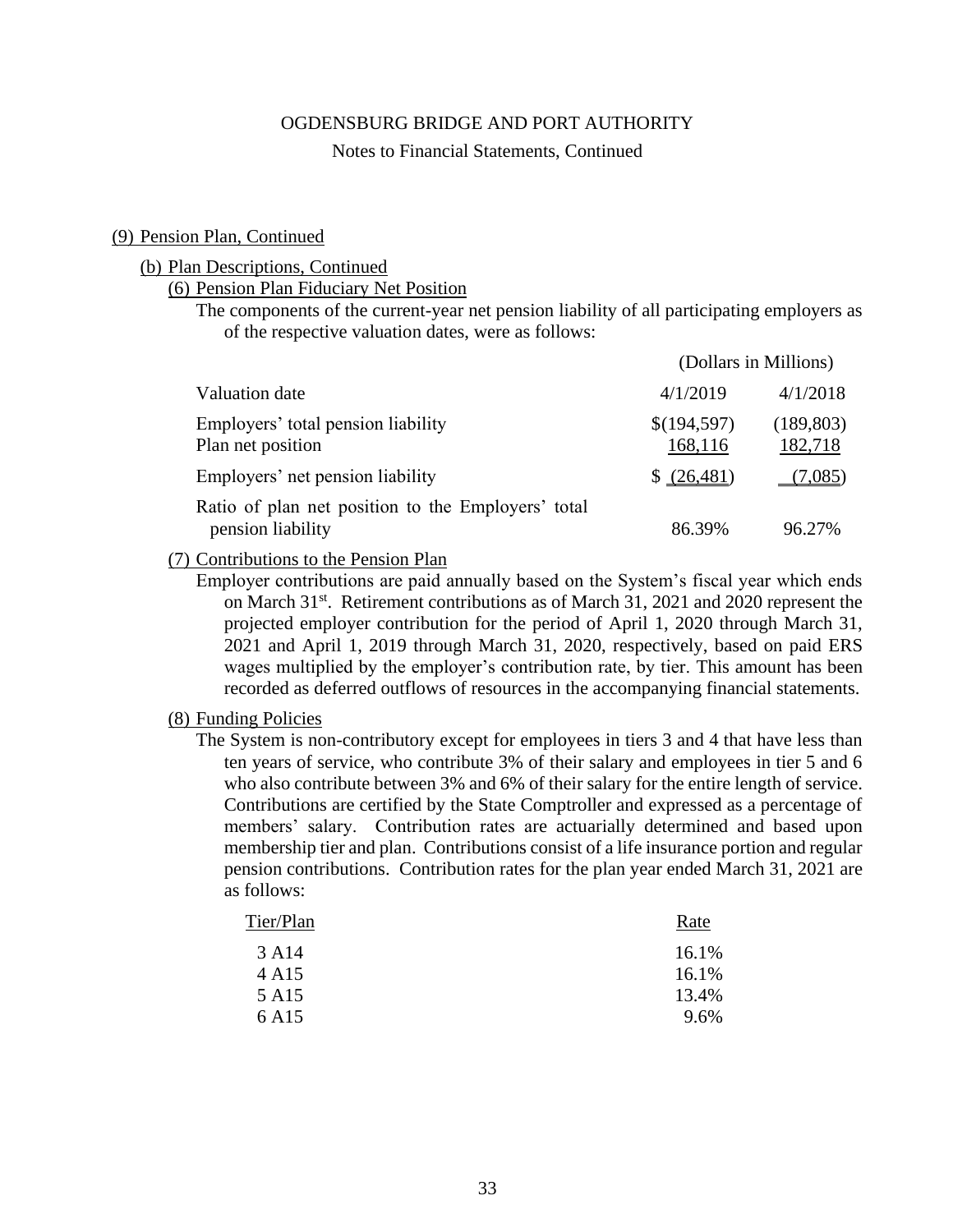#### Notes to Financial Statements, Continued

#### (10) Postemployment Benefits Other Than Pensions

- Total expenditures charged to operations for the years ended March 31, 2021 and 2020 amounted to \$134,900 and \$129,729, respectively. At March 31, 2021, the liability for active and retired employers amounted to \$2,187,156.
- The number of participants as of April 1, 2020, the last actuarial measurement date, was as follows:

| Active employees  | 31        |
|-------------------|-----------|
| Retired employees | <u>_8</u> |
| Total             | <u>39</u> |

Funding Policy - The Authority currently pays for postemployment health care benefits on a payas-you-go basis. These financial statements assume that pay-as-you-go funding will continue.

## Actuarial Assumptions and Other Inputs

The total OPEB liability in the March 31, 2021 actuarial valuation was determined using the following actuarial assumptions and other inputs, applied to all periods included in the measurement, unless otherwise specified:

| Salary increases            | 3.5%                                                          |
|-----------------------------|---------------------------------------------------------------|
| Discount rate               | 2.27%                                                         |
| Healthcare cost trend rates | 5.80% for 2021, decreasing to an ultimate<br>rate of $3.94\%$ |

#### Changes in the Total OPEB Liability

|                                                    | 2021            | 2020      |
|----------------------------------------------------|-----------------|-----------|
| Total OPEB liability as of beginning of year       | \$<br>2,070,173 | 2,095,867 |
| Changes for the year:                              |                 |           |
| Service cost                                       | 78,382          | 59,382    |
| Interest on total OPEB liability                   | 57,534          | 82,152    |
| Changes of benefit terms                           |                 |           |
| Differences between actual and expected experience |                 | (89,656)  |
| Changes in assumptions or other inputs             | 78,650          | 9,172     |
| Benefit payments                                   | (97, 583)       | (86, 744) |
| Total changes                                      | 116,983         | (25,964)  |
| Total OPEB liability as of March 31                | \$<br>2,187,156 | 2,070,173 |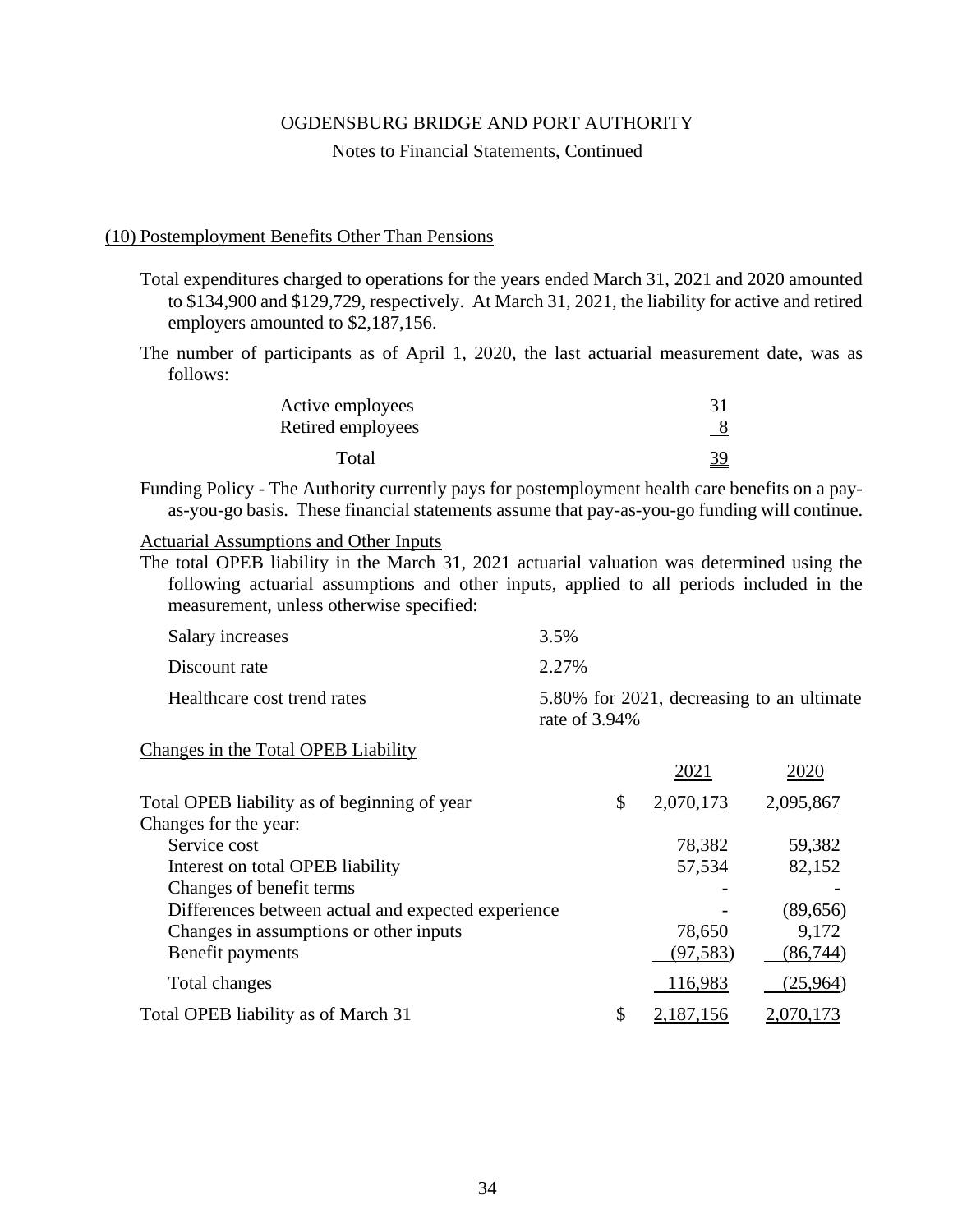#### Notes to Financial Statements, Continued

#### (10) Postemployment Benefits Other Than Pensions, Continued

Sensitivity of the total OPEB liability to changes in the discount rate

The following presents the total OPEB liability of the Authority, as well as what the Authority's total OPEB liability would be if it were calculated using a discount rate that is 1-percentagepoint lower (1.27%) or 1-percentage-point higher (3.27%) than the current discount rate:

|                             | 1%                     | Discount   | 1%         |
|-----------------------------|------------------------|------------|------------|
|                             | Decrease               | Rate       | Increase   |
|                             | $(1.27\%)$             | $(2.27\%)$ | $(3.27\%)$ |
| <b>Total OPEB liability</b> | $\frac{\$}{2,362,667}$ | 2,187,156  | 2,022,931  |

This analysis represents sensitivity of the OPEB liability as of March 31, 2021.

# Sensitivity of the total OPEB liability to changes in the healthcare costs trend rates

The following presents the total OPEB liability of the Authority, as well as what the Authority's total OPEB liability would be if it were calculated using a rate that is 1-percentage point lower (5.0% to 2.94%) or 1-percentage point higher (7.0% to 4.94%) than the current health care cost trend rate:

|                             | 1%          | Trend               | 1%                  |
|-----------------------------|-------------|---------------------|---------------------|
|                             | Decrease    | Rate                | Increase            |
|                             | $(4.8%$ to  | $(5.8% \text{ to }$ | $(6.8% \text{ to }$ |
|                             | $2.94\%$    | $3.94\%$            | $4.94\%$            |
| <b>Total OPEB liability</b> | \$1,948,867 | 2,187,156           | 2,463,917           |

This analysis represents sensitivity of the OPEB liability as of March 31, 2021.

At March 31, 2021 and 2020, the Authority reported deferred outflows of resources and deferred inflows of resources related to OPEB from the following sources:

|                                                                              |                                      | 2021                                | 2020                                 |                                     |  |
|------------------------------------------------------------------------------|--------------------------------------|-------------------------------------|--------------------------------------|-------------------------------------|--|
|                                                                              | Deferred<br>Outflows of<br>Resources | Deferred<br>Inflows of<br>Resources | Deferred<br>Outflows of<br>Resources | Deferred<br>Inflows of<br>Resources |  |
| <b>Experience</b> loss<br>Changes of assumptions<br>Contributions subsequent | \$<br>74,517                         | 65,060<br>2,840                     | 7,914                                | 77,358<br>3,605                     |  |
| to the measurement date                                                      | 92,425                               |                                     | 97,583                               |                                     |  |
|                                                                              | .66.                                 |                                     |                                      |                                     |  |

Contributions subsequent to the measurement date will be recognized as a reduction of the net pension liability in the year ending March 31, 2022. Amounts reported as deferred inflows of resources related to OPEB will be recognized in OPEB expense as follows: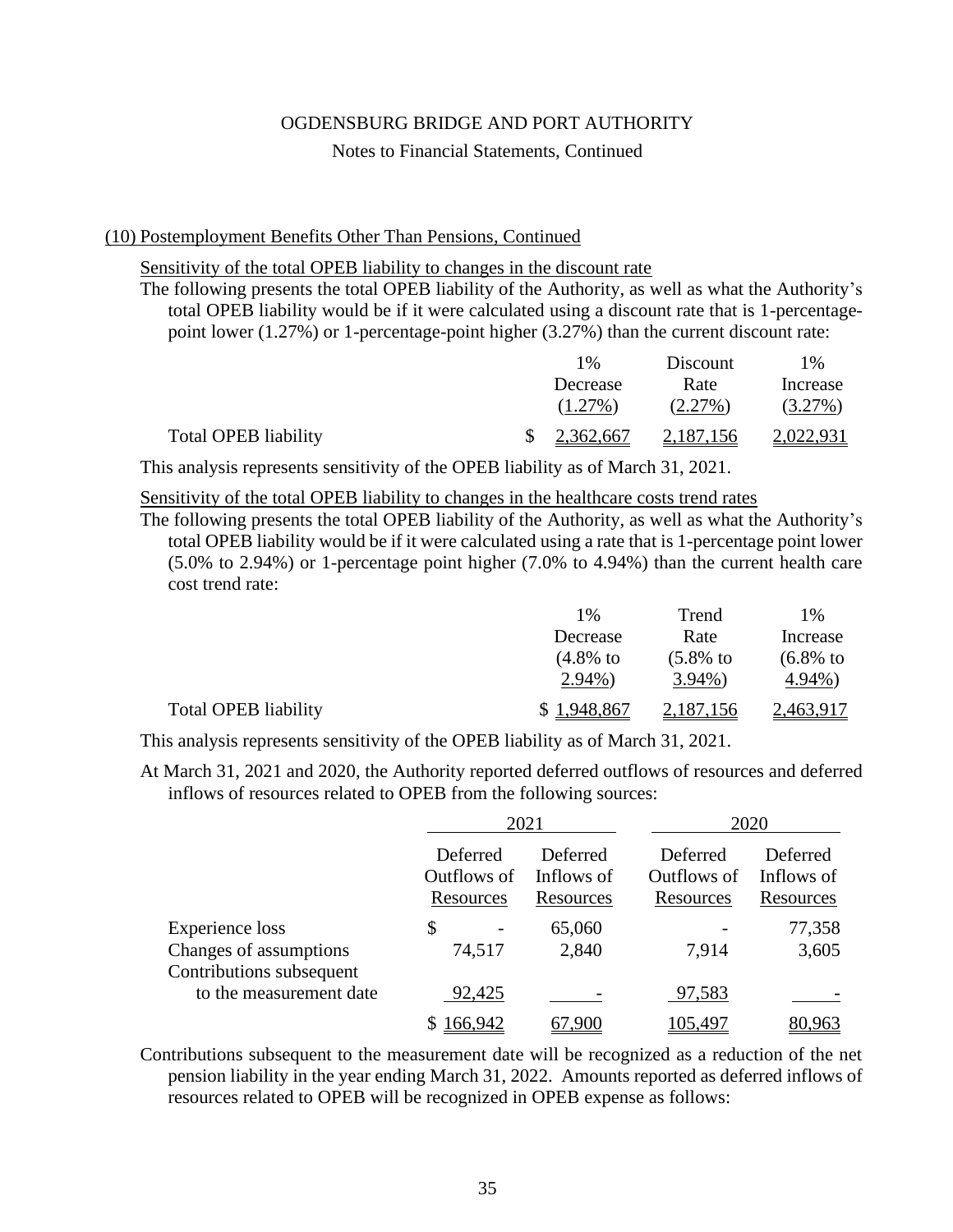### Notes to Financial Statements, Continued

# (10) Postemployment Benefits Other Than Pensions, Continued

Sensitivity of the total OPEB liability to changes in the healthcare costs trend rates, Continued

| Year ending |               |
|-------------|---------------|
| 2022        | (1,016)<br>\$ |
| 2023        | (1,016)       |
| 2024        | (1,106)       |
| 2025        | (796)         |
| 2026        | (251)         |
| Thereafter  | 10,712        |
|             |               |

#### (11) Restricted Net Position

Restricted net position consists of the following at March 31, 2021 and 2020:

|                                         | 2021      | 2020    |
|-----------------------------------------|-----------|---------|
| Cash - compensating balance requirement | \$124,581 | 148,270 |
| Bond reserve                            | 211,280   | 204,572 |
| Debt service reserve                    | 499,757   | 499,705 |
|                                         | \$835,618 | 852,547 |

#### (12) Operating Leases - Lessor

- The Authority executed a lease agreement with the United States of America, dated July 2, 2002, for rental of the new border station building to the General Services Administration. The lease provides for annual lease payments of \$1,069,860 beginning October 1, 2003, for a term of fifteen years. The lease provides for an annual adjustment beginning with the second of the agreement to be determined by multiplying the base rent by the annual percent of change in the Cost of Living Index. Estimated minimum future rentals to be received under this noncancelable operating lease. The lease with GSA was renewed as of April 1, 2019 with payments retroactive to October 1, 2018. The current lease agreement terminates on April 1, 2039.
- The Authority is the lessor of a customs building and various industrial buildings and airport buildings under operating leases expiring in various years through 2029.
- Estimated minimum future rentals to be received on non-cancelable leases as of March 31, 2021 for each of the next five years are as follows:

| 2022<br>1,081,464<br>2,436,625<br>1,355,161 | Total |
|---------------------------------------------|-------|
|                                             |       |
| 2023<br>1,117,280<br>2,198,744<br>1,081,464 |       |
| 2024<br>3,456,381<br>4,537,845<br>1,081,464 |       |
| 2025<br>549,513<br>1,112,387<br>1,661,900   |       |
| 2026<br>273,735<br>1,386,122<br>1,112,387   |       |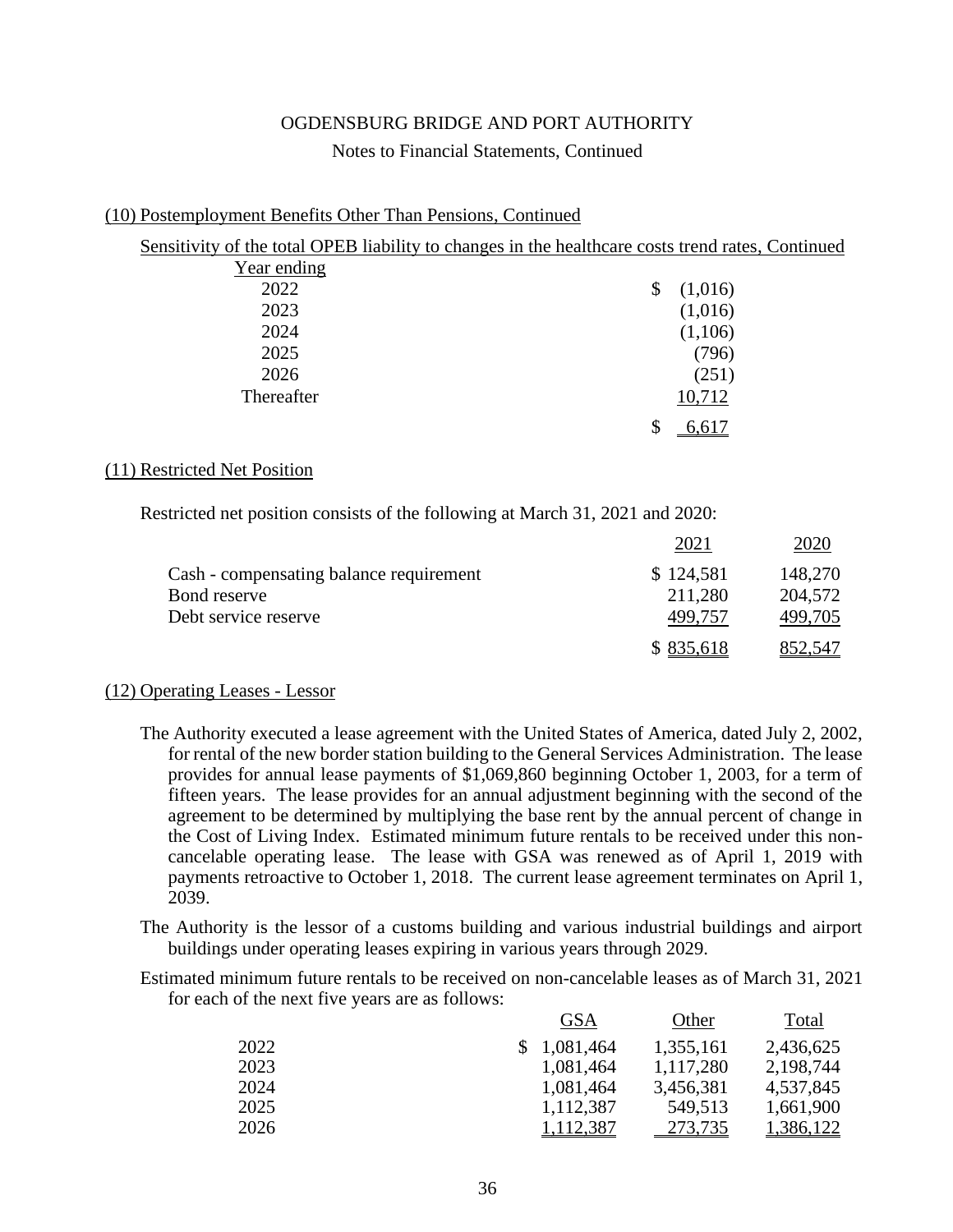Notes to Financial Statements, Continued

# (13) Operating Lease - Lessee

- The Authority executed a lease agreement dated March 24, 2019, for the rental of a new loader. The lease providers for monthly lease payments of \$4,381 beginning on May 30, 2019, for a term of 60 months.
- The following is a schedule of estimated future minimum rental payments required under the above operating lease at March 31, 2021:

| 2022 | S. | 52,572    |
|------|----|-----------|
| 2023 |    | 52,572    |
| 2024 |    | 52,572    |
| 2025 |    | 17,524    |
|      |    | \$175,240 |

# (14) Contingencies

Financial awards from Federal, State, and local governmental entities in the form of grants are subject to special audits. Such audits could result in claims against the Authority for disallowed costs or noncompliance with grantor restrictions. No provision has been made for any liabilities that may arise from such audits since the amounts, if any, cannot be determined at this date.

# (15) Payroll Protection Program

- In May 2020, the Authority received a loan under the Paycheck Protection Program that was designed by the United States Small Business Administration (SBA) to provide direct incentive to keep workers on payroll due to COVID-19. The SBA will forgive the loan if all employee retention criteria are met and the funds are used for eligible expenses. In January 2021, the SBA provided approval for the forgiveness of the loan. For the year ended March 31, 2021, the Authority recognized revenue of \$430,093 towards eligible expenses and is included in non-operating income on the Statements of Revenue, Expenses and Changes in Net Position.
- In February 2021, the Authority received a second loan under the Paycheck Protection Program that was designed by the SBA to provide direct incentive to keep workers on payroll due to COVID-19. The SBA will forgive the loan if all employee retention criteria are met and the funds are used for eligible expenses. The amount received of \$365,545 is included in the Statements of Net Position as a current liability. The loan has an interest rate of 1% with payments to principal and interest to be paid monthly in the amount of \$8,570.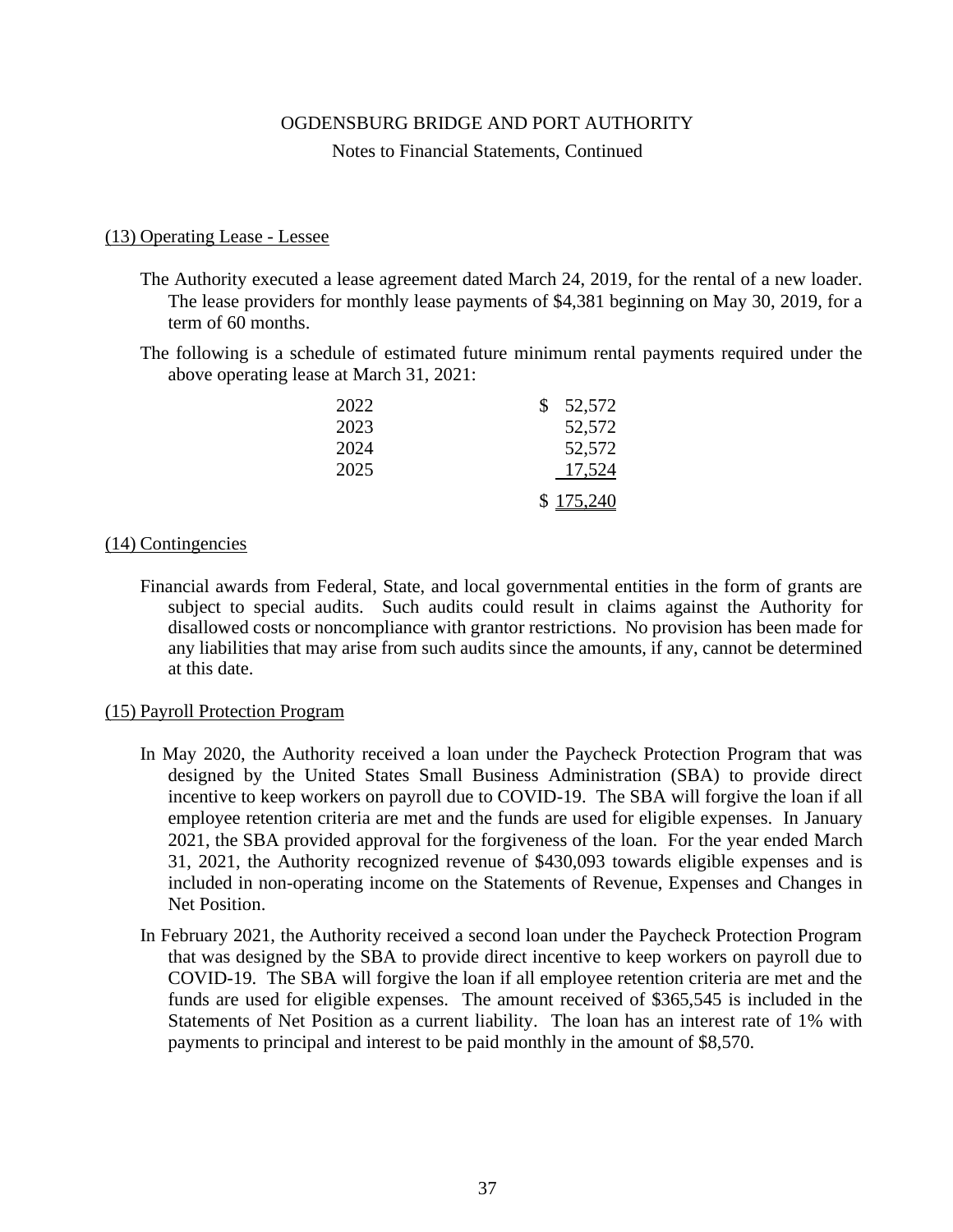Notes to Financial Statements, Continued

# (16) CARES Act - Airport Grants

In 2020, the Authority received funding from the Federal Aviation Administration (FAA) airport grants amounting to \$1,694,865. The purpose of the funding is to help offset a decline in revenues arising from diminished airport operations as a result of the COVID-19 Public Health Emergency. These distributions do not need to be repaid to the U.S. government, assuming providers comply with the terms and conditions.

# (17) TIGER Grant

- In 2020, the Authority received funding from the New York State Department of Transportation to perform a bridge painting project.
- The funds receive consist of a mix of State and Federal funding sources. The funding will not resume repayment assuming compliance with terms and conditions of the funding documents.

# (18) Fiscal Viability

- The Authority has a working capital deficit of \$3,328,906 at March 31, 2021 and an operating loss of \$5,288,185 for the year then ended.
- During the year ended March 31, 2021 the Authority has taken on a \$2,000,000 Line of Credit with Tompkins Trust for operating capital for the TIGER Grant Painting and Rehab Project. Conversely, the lease/purchase loan for the hardware for the E-Transit system at the toll booth has been retired as has the \$230,000 airport taxable bond.
- Management's plan to address the fiscal liability of the Authority has been severely impacted by the COVID-19 pandemic. The Ogdensburg-Prescott International Bridge has been closed to all but essential traffic since the end of March 2020. EAS flights to/from OGS have resumed, though the airport's low-cost carrier, Allegiant Air, pulled out due to drastic reduction in passenger fares. Nevertheless, the Authority is moving forward and seeing some positive movement in spite of the pandemic setbacks.
	- Bridge Traffic: Car traffic on the bridge has been reduced by approximately 85% throughout the pandemic. However, truck traffic, which began the fiscal year approximately 6% below the prior year has risen to 25% above pre-pandemic levels. Sustaining this increase in truck traffic will position the Authority to realize solid growth in revenue with the prior year increase in bridge toll fees when the border opens again to non-essential traffic.

The bridge painting and rehabilitation project has been able to proceed throughout this fiscal year without interruption. This will allow the project to be completed within the initial timeframe and will reduce any disruption of traffic on the bridge once the border between the US and Canada reopens.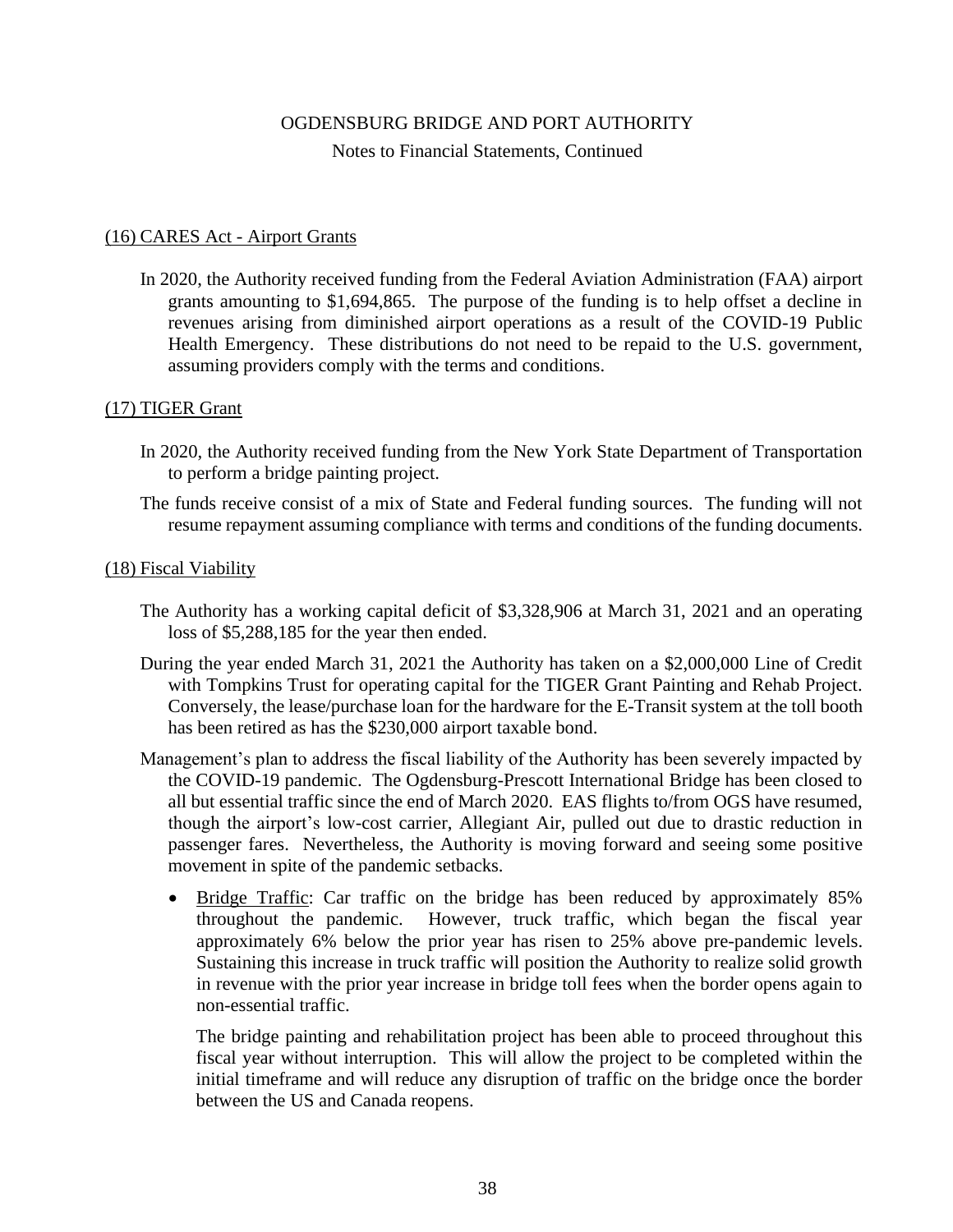Notes to Financial Statements, Continued

# (18) Fiscal Viability, Continued

• Airport Operations: The Authority is still investigating options to recruit additional airlines to the airport. Discussions are ongoing to have plans in place as restrictions are lifted and travel resumes to more pre-pandemic levels.

In the interim, the CARES Act included funds to be awarded to airports to address airport operational costs. Ogdensburg International Airport has been able to use these funds to subsidize normal operating costs and cover additional pandemic required cleaning & disinfecting expenses and signage, etc.

The FAA Entitlement Grant, based on prior year annual enplanements, awarded the Authority \$1,000,000 to be used on airport improvements. The award has allowed the airport to upgrade its snow removal equipment, a vital part of winter airport operations in the North Country.

- Marine Terminal: The Port of Ogdensburg received a Wind Turbine Project during its 2020-2021 fiscal year with gross revenue of approximately \$1,600,000. The Marine Terminal has budgeted a Wind Turbine Project for the 2021-2022 fiscal year expecting gross revenue of approximately \$1,100,000. In addition to the Wind Turbine Project, the Port of Ogdensburg has seen an increase in grain storage over the fiscal year.
- Railroad: The Authority has secured two grants totaling approximately \$2,000,000 to complete needed bridge repairs to two of the railroad's bridges. The upgrades to the bridges will bring them in compliance to carry heavier loads/more rail cars making the railway more commercially competitive.
- Commerce Park Campus: During this pandemic year, the Authority has had only two tenants from its Commerce Park Campus request deferrals on rent. In both cases, the tenants have returned to paying their monthly rent and have paid back the deferred amounts. There has been no increase in tenants leaving over the normal turnover expected/anticipated.
- Especially in light of this pandemic year, the Authority has responded to the need to reduce expenses. All but critical operational expenditures have been re-evaluated, most being deferred until the 'new normal' is fully understood. Personnel costs have, also, been decreased. Two vacant positions at the end of the prior fiscal year have remained unfunded. Additionally, two positions vacated during this fiscal year have not been funded. Restructuring of departments and interim outsourcing of some necessary tasks has allowed the Authority to utilize limited resources to its best advantage.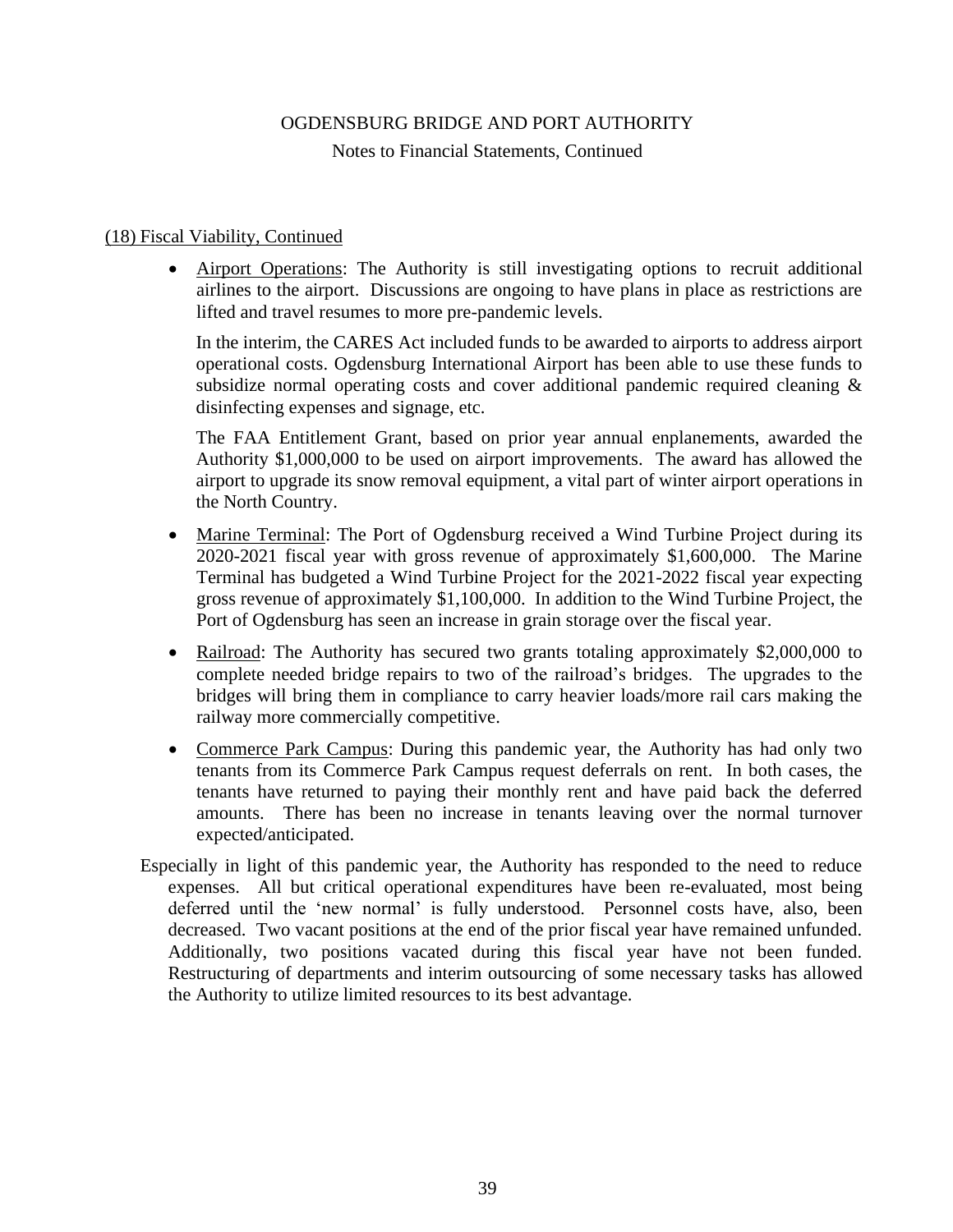# OGDENSBURG BRIDGE AND PORT AUTHORITY Required Supplementary Information Schedule of Changes in Corporation's Total OPEB Liability and Related Ratios Year ended March 31, 2021

| Total OPEB liability:                                   | 2021         | 2020      |
|---------------------------------------------------------|--------------|-----------|
| Service cost                                            | \$<br>78,382 | 59,382    |
| Interest on total OPEB liability                        | 57,534       | 82,152    |
| Change of benefit terms                                 |              |           |
| Differences between actual and expected experience      |              | (89, 656) |
| Changes in assumptions or other inputs                  | 78,650       | 9,172     |
| Benefit payments                                        | (97, 583)    | (86, 744) |
| Net change in total OPEB liability                      | 116,983      | (25, 694) |
| Total OPEB liability - beginning                        | 2,070,173    | 2,095,867 |
| Total OPEB liability - ending                           | \$2,187,156  | 2,070,173 |
| Covered payroll                                         | \$2,081,138  | 2,244,733 |
| Total OPEB liability as a percentage of covered payroll | 105.1%       | 92.2%     |

Notes to schedule:

Changes of assumptions - Changes of assumptions and other inputs reflect the effects of changes in the discount rate each period. The following are the discount rates used in each period:

| 2020 | 2.74% |
|------|-------|
| 2021 | 2.27% |

This schedule is presented to illustrate the requirement to show information for 10 years. However, until a full 10 year trend is compiled, the Authority is presenting information for those years for which information is available.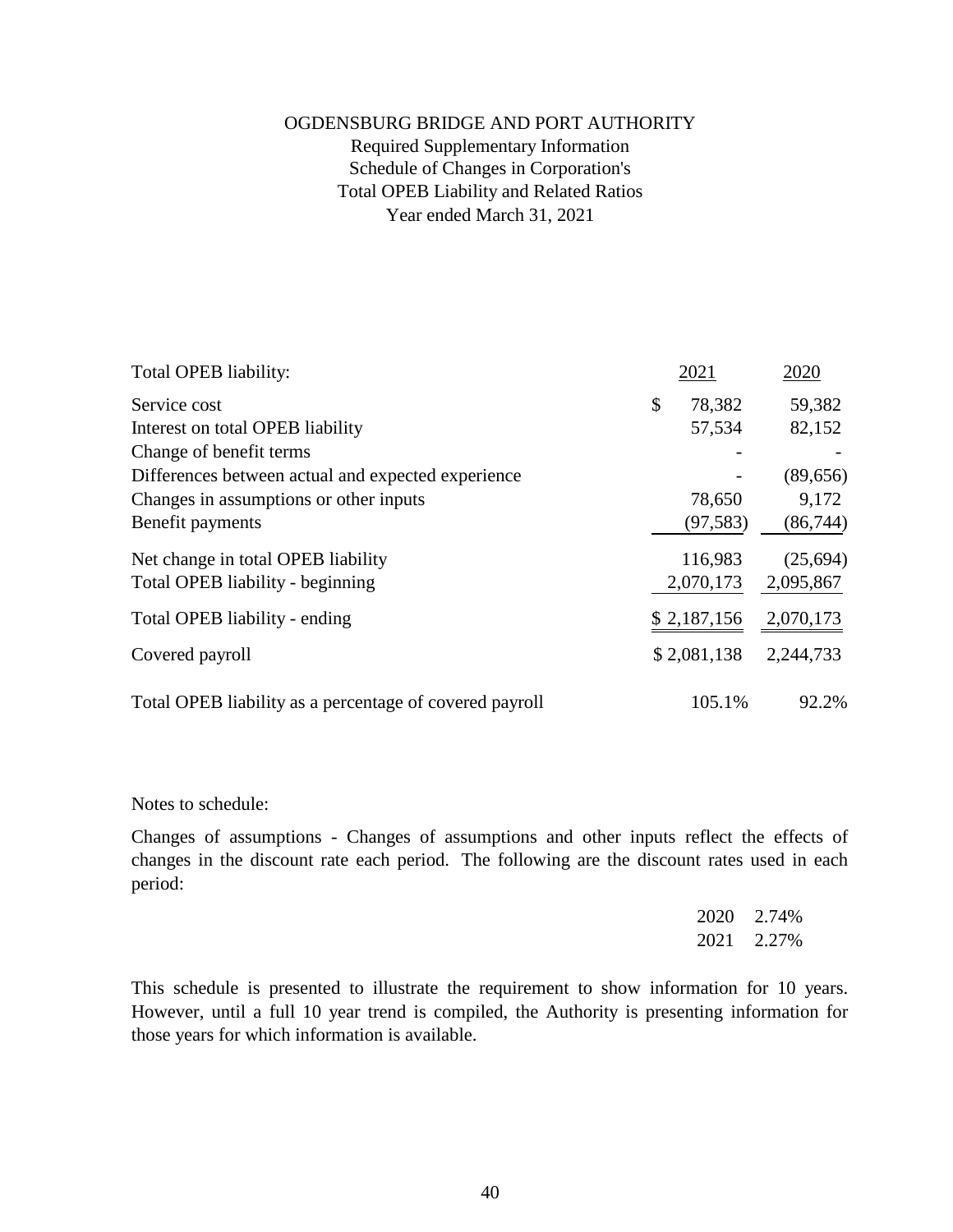# OGDENSBURG BRIDGE AND AUTHORITY Required Supplementary Information Schedule of Authority's Proportionate Share of the Net Pension Liability Year ended March 31, 2021

|                                                                                                                              |             | <b>NYSERS</b> Pension Plan |            |            |            |            |
|------------------------------------------------------------------------------------------------------------------------------|-------------|----------------------------|------------|------------|------------|------------|
|                                                                                                                              | 2021        | 2020                       | 2019       | 2018       | 2017       | 2016       |
| Authority's proportion of the net pension liability                                                                          | 0.0061217%  | 0.0062324%                 | 0.0060744% | 0.0056874% | 0.0058747% | 0.0061444% |
| Authority's proportionate share of the net pension<br>liability                                                              | \$1,621,056 | 441,587                    | 196,049    | 534,399    | 942,900    | 207,572    |
| Authority's covered payroll                                                                                                  | \$2,081,138 | 1,973,822                  | 1,797,158  | 1,793,263  | 1,577,651  | 1,493,593  |
| Authority's proportionate share of the net pension<br>liability (asset) as a percentage of its covered -<br>employee payroll | 77.89%      | 22.37%                     | 10.91%     | 29.80%     | 59.77%     | 13.90%     |
| Plan fiduciary net position as a percentage of the<br>total pension liability                                                | 86.39%      | 96.27%                     | 98.24%     | 94.70%     | 90.70%     | 97.95%     |

\* This schedule is presented to illustrate the requirements to show information for 10 years. However information is presented for those years that are available.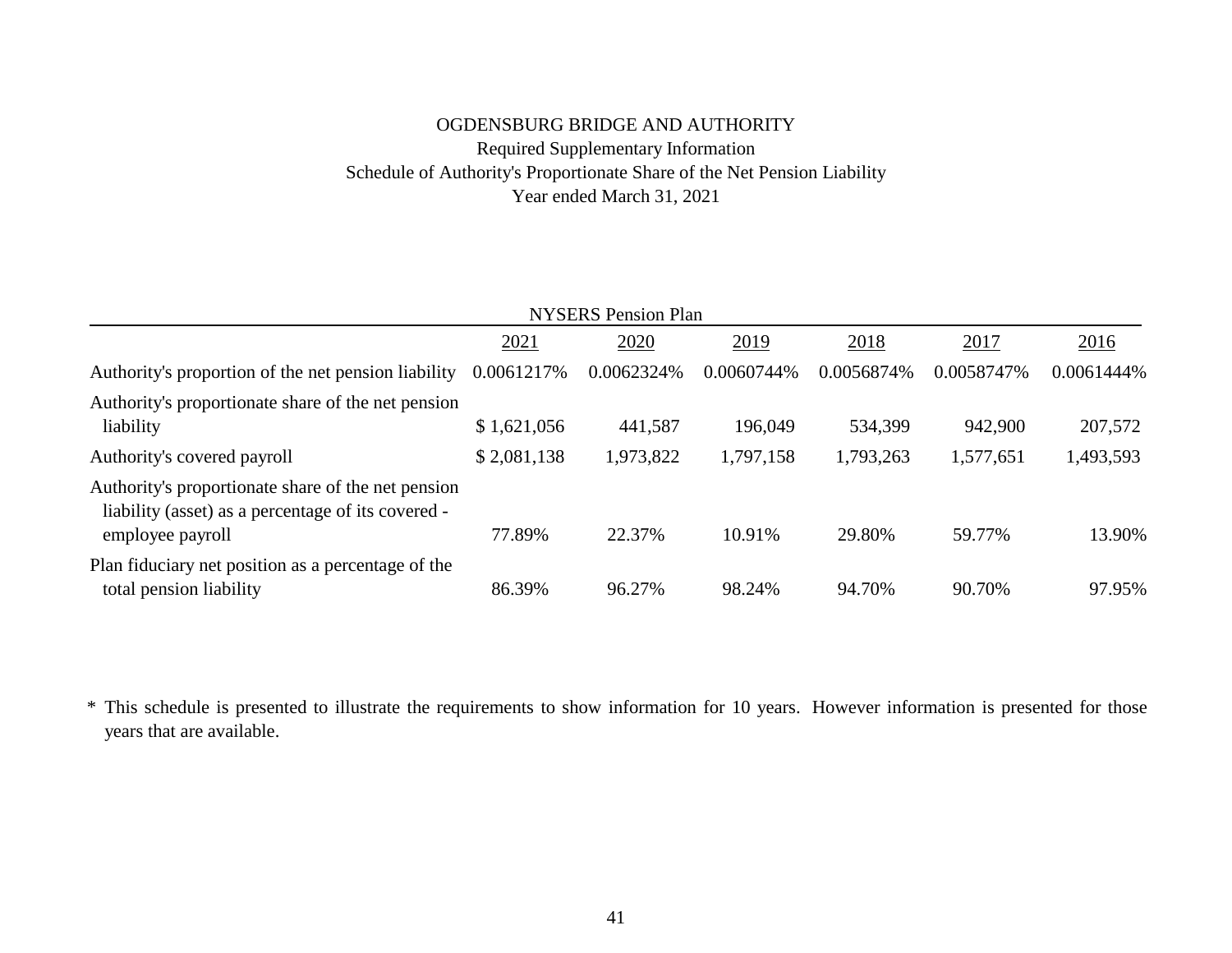### OGDENSBURG BRIDGE AND AUTHORITY Required Supplementary Information Schedule of Authority's Employer Pension Contributions Year ended March 31, 2021

|                                                                         |             |           |           | <b>NYSERS</b> Pension Plan |           |           |           |           |           |           |
|-------------------------------------------------------------------------|-------------|-----------|-----------|----------------------------|-----------|-----------|-----------|-----------|-----------|-----------|
|                                                                         | 2021        | 2020      | 2019      | 2018                       | 2017      | 2016      | 2015      | 2014      | 2013      | 2012      |
| Contractually required contribution                                     | 290,190     | 284,583   | 263,565   | 266,194                    | 245,451   | 265,038   | 232,880   | 380,261   | 251,072   | 290,699   |
| Contributions in relation to the<br>contractually required contribution | 290,190     | 284,583   | 263,565   | 266,194                    | 245,451   | 265,038   | 232,880   | 380,261   | 251,072   | 290,699   |
| Contribution deficiency (excess)                                        |             |           |           |                            |           |           |           |           |           |           |
| Authority's covered employee payroll                                    | \$2,081,138 | 1,973,822 | 1,797,158 | 1,793,263                  | 1,577,651 | 1,493,593 | 1,497,450 | 1,623,317 | 1,414,127 | 1,448,726 |
| Contributions as a percentage of<br>covered employee payroll            | 13.94%      | 14.42%    | 14.67%    | 14.84%                     | 15.56%    | 17.74%    | 15.55%    | 23.42%    | 17.75%    | 20.07%    |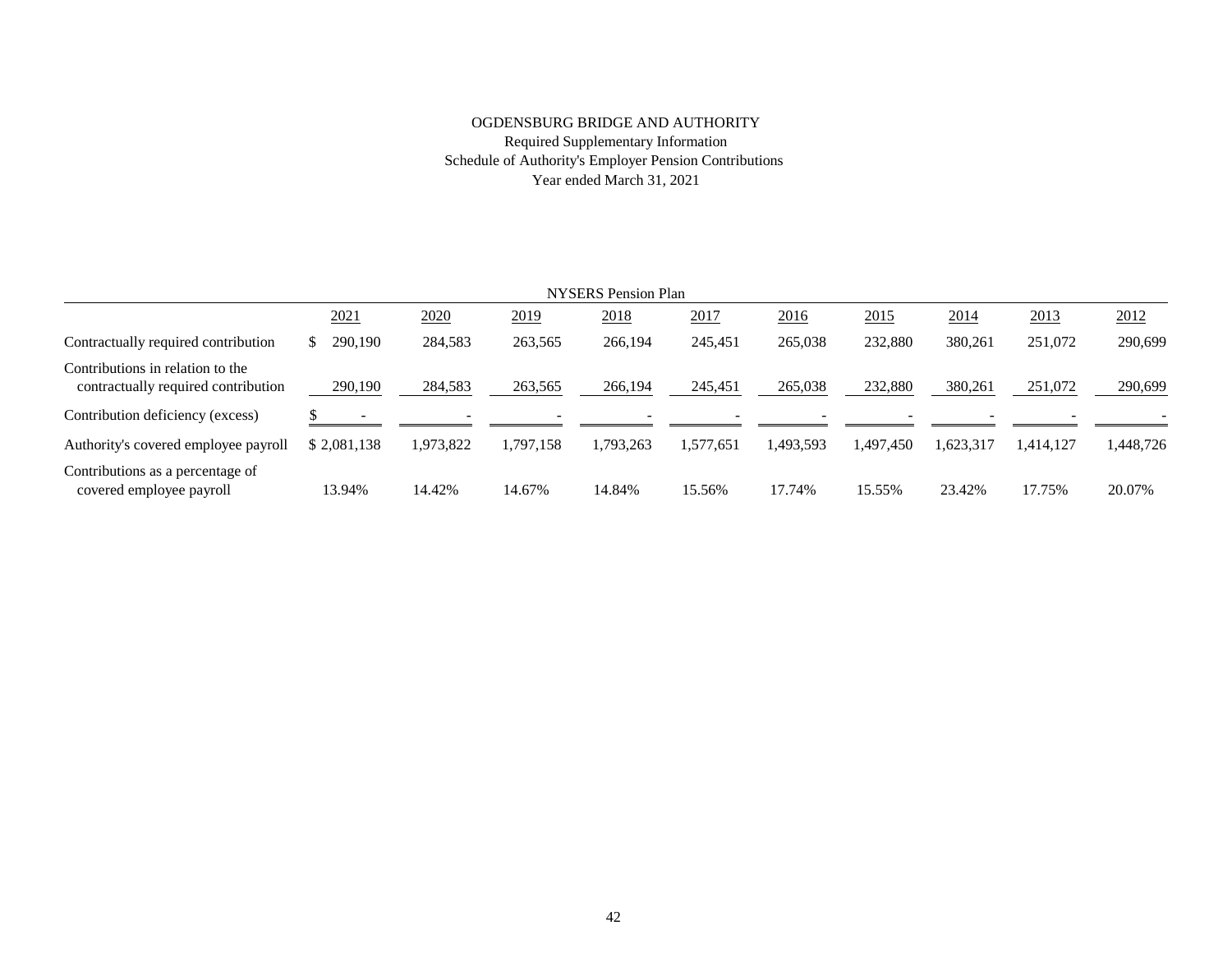

6390 Main Street, Suite 200 Williamsville, NY 14221

P 716.634.0700 TF 800.546.7556 F 716.634.0764 W EFPRgroup.com

# INDEPENDENT AUDITORS' REPORT ON INTERNAL CONTROL OVER FINANCIAL REPORTING AND ON COMPLIANCE AND OTHER MATTERS BASED ON AN AUDIT OF FINANCIAL STATEMENTS PERFORMED IN ACCORDANCE WITH GOVERNMENT AUDITING STANDARDS

The Governing Board Ogdensburg Bridge and Port Authority:

We have audited, in accordance with the auditing standards generally accepted in the United States of America and the standards applicable to financial audits contained in Government Auditing Standards issued by the Comptroller General of the United States, the financial statements of the Ogdensburg Bridge and Port Authority (the Authority), as of and for the year ended March 31, 2021, and the related notes to financial statements, which collectively comprise the Authority's basic financial statements, and have issued our report thereon dated September 17, 2021.

# Internal Control Over Financial Reporting

In planning and performing our audit of the financial statements, we considered the Authority's internal control over financial reporting (internal control) as a basis for designing audit procedures that are appropriate in the circumstances for the purpose of expressing our opinion on the financial statements, but not for the purpose of expressing an opinion on the effectiveness of the Authority's internal control. Accordingly, we do not express an opinion on the effectiveness of the Authority's internal control.

A deficiency in internal control exists when the design or operation of a control does not allow management or employees, in the normal course of performing their assigned functions, to prevent, or detect and correct, misstatements on a timely basis. A material weakness is a deficiency, or a combination of deficiencies, in internal control such that there is a reasonable possibility that a material misstatement of the Authority's financial statements will not be prevented, or detected and corrected on a timely basis. A significant deficiency is a deficiency, or a combination of deficiencies, in internal control that is less severe than a material weakness, yet important enough to merit attention by those charged with governance.

Our consideration of internal control was for the limited purpose described in the first paragraph of this section and was not designed to identify all deficiencies in internal control that might be material weaknesses or significant deficiencies. Given these limitations, during our audit we did not identify any deficiencies in internal control that we consider to be material weaknesses. However, material weaknesses may exist that have not been identified.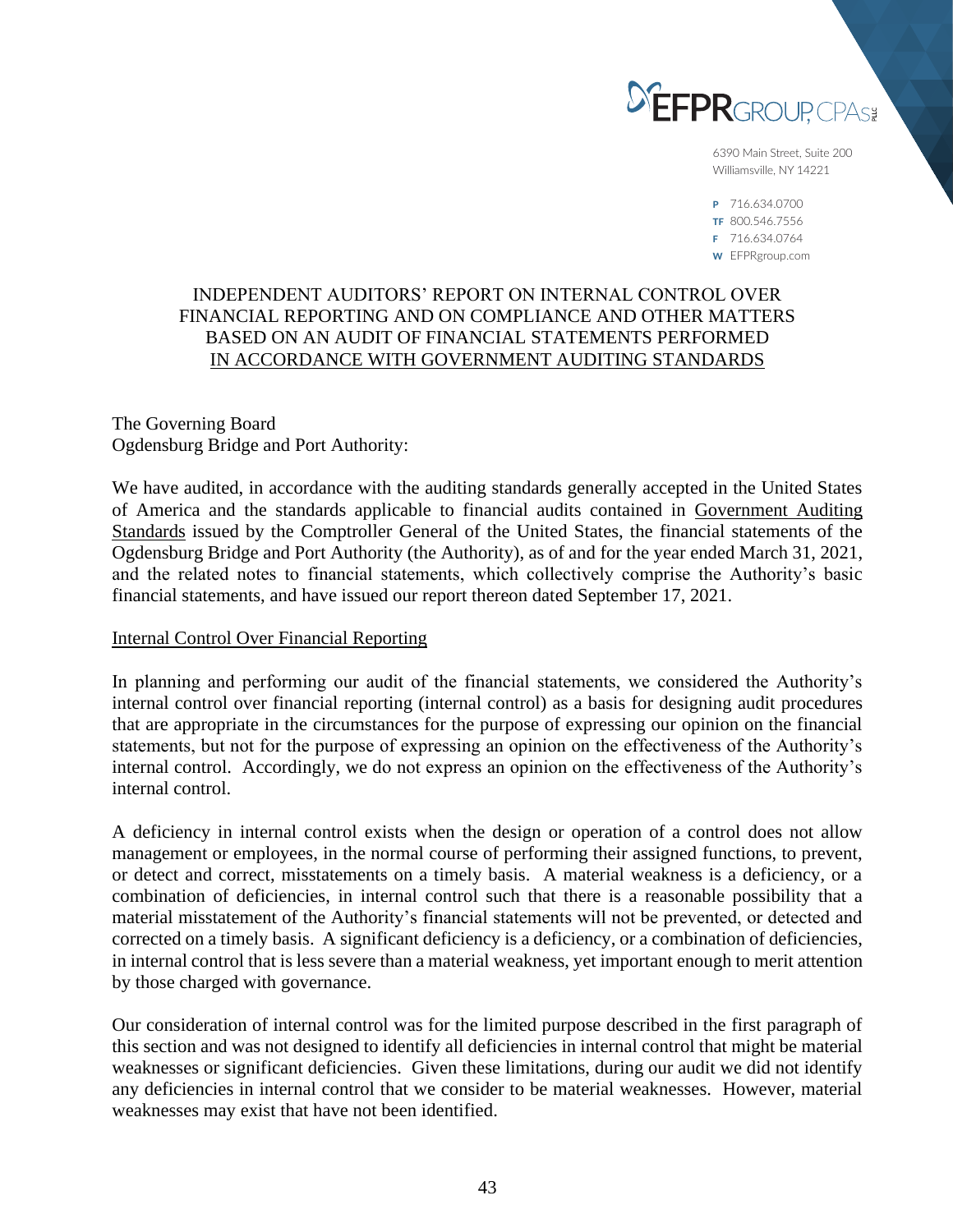# Compliance and Other Matters

As part of obtaining reasonable assurance about whether the Authority's financial statements are free from material misstatement, we performed tests of its compliance with certain provisions of laws, regulations, contracts, and grant agreements, noncompliance with which could have a direct and material effect on the financial statements. However, providing an opinion on compliance with those provisions was not an objective of our audit, and accordingly, we do not express such an opinion. The results of our tests disclosed no instances of noncompliance or other matters that are required to be reported under Government Auditing Standards.

# Purpose of this Report

The purpose of this report is solely to describe the scope of our testing of internal control and compliance and the results of that testing, and not to provide an opinion on the effectiveness of the Authority's internal control or on compliance. This report is an integral part of an audit performed in accordance with Government Auditing Standards in considering the Authority's internal control and compliance. Accordingly, this communication is not suitable for any other purpose.

EFPR Group, CPAS, PLLC

Williamsville, New York September 17, 2021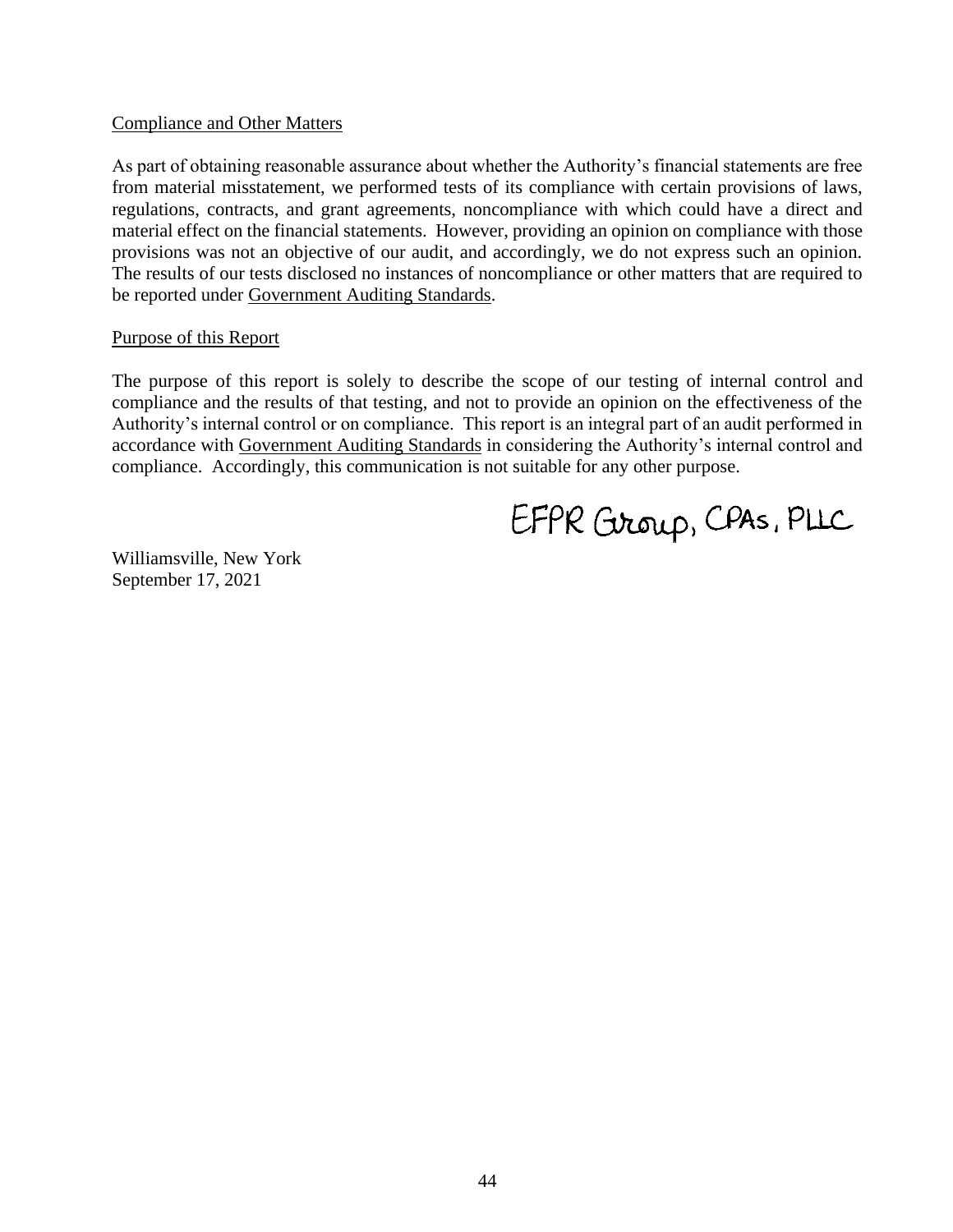

6390 Main Street, Suite 200 Williamsville, NY 14221

P 716.634.0700 TF 800.546.7556 F 716.634.0764 W EFPRgroup.com

# INDEPENDENT AUDITORS' REPORT ON COMPLIANCE FOR EACH MAJOR PROGRAM AND ON INTERNAL CONTROL OVER COMPLIANCE REQUIRED BY UNIFORM GUIDANCE

The Governing Board Ogdensburg Bridge and Port Authority:

# Report on Compliance for Each Major Federal Program

We have audited Ogdensburg Bridge and Port Authority's (the Authority) compliance with the types of compliance requirements described in the OMB Compliance Supplement that could have a direct and material effect on the Authority's major federal program for the year ended March 31, 2021. The Authority's major federal program is identified in the summary of auditor's results section of the accompanying schedule of findings and questioned costs.

# Management's Responsibility

Management is responsible for compliance with the federal statutes, regulations, and the terms and conditions of its federal awards applicable to its federal program.

# Auditors' Responsibility

Our responsibility is to express an opinion on compliance for the Authority's major federal program based on our audit of the types of compliance requirements referred to above. We conducted our audit of compliance in accordance with auditing standards generally accepted in the United States of America; the standards applicable to financial audits contained in Government Auditing Standards, issued by the Comptroller General of the United States, and the audit Requirements of Title 2 U.S. Code of Federal Regulations Part 200, Uniform Administrative Requirements, Cost Principles and Audit Requirements for Federal Awards (Uniform Guidance). Those standards and the Uniform Guidance require that we plan and perform the audit to obtain reasonable assurance about whether noncompliance with the types of compliance requirements referred to above that could have a direct and material effect on a major federal program occurred. An audit includes examining, on a test basis, evidence about the Authority's compliance with those requirements and performing such other procedures as we considered necessary in the circumstances.

We believe that our audit provides a reasonable basis for our opinion on compliance for each major federal program. However, our audit does not provide a legal determination of the Authority's compliance.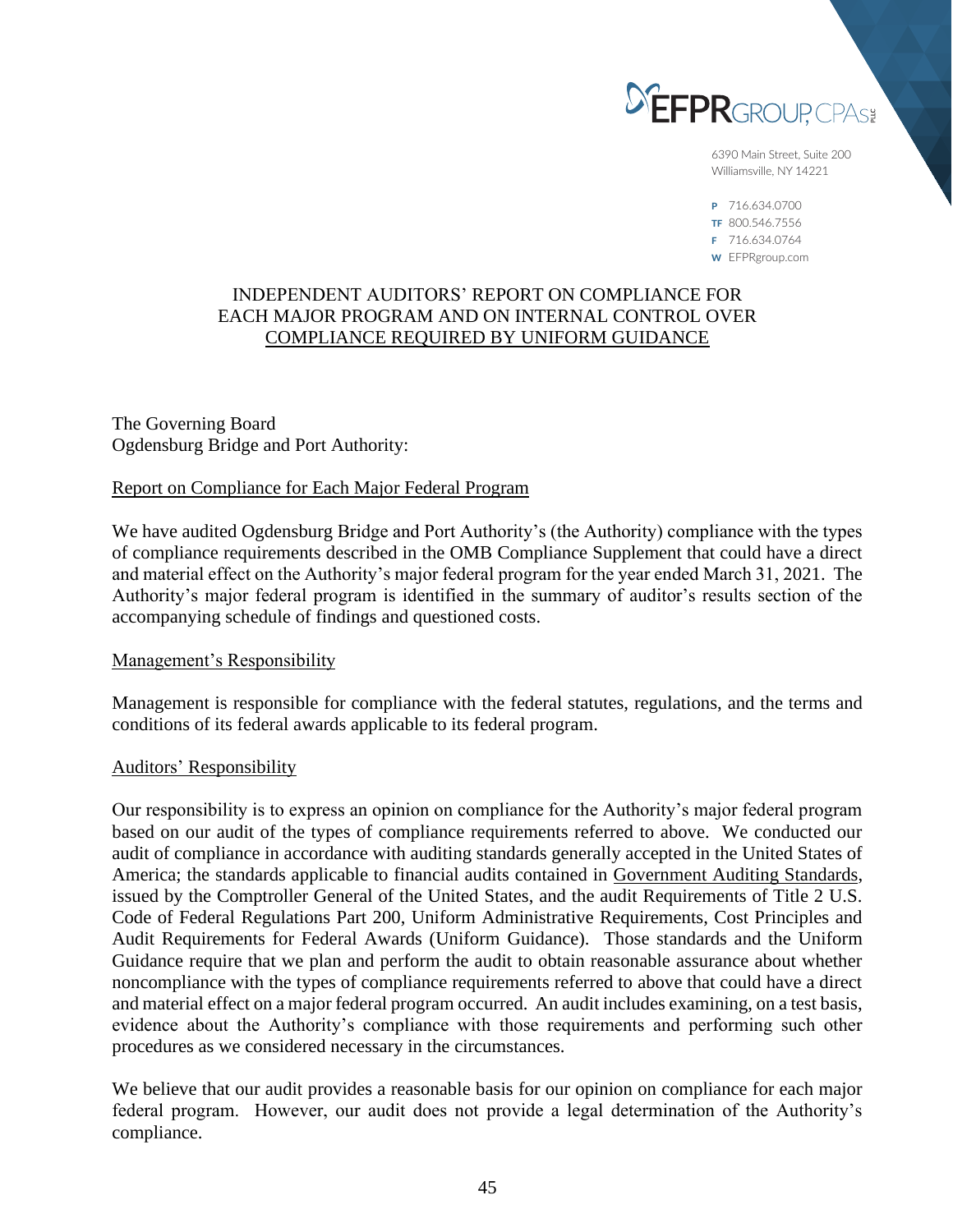# Opinion on Each Major Federal Program

In our opinion, Ogdensburg Bridge and Port Authority complied, in all material respects, with the types of compliance requirements referred to above that could have a direct and material effect on its major federal program for the year ended March 31, 2021.

# Report on Internal Control Over Compliance

Management of Ogdensburg Bridge and Port Authority is responsible for establishing and maintaining effective internal control over compliance with the types of compliance requirements referred to above. In planning and performing our audit of compliance, we considered the Authority's internal control over compliance with the types of requirements that could have a direct and material effect on each major federal program to determine the auditing procedures that are appropriate in the circumstances for the purpose of expressing an opinion on compliance for each major federal program and to test and report on internal control over compliance in accordance with the Uniform Guidance, but not for the purpose of expressing an opinion on the effectiveness of internal control over compliance. Accordingly, we do not express an opinion on the effectiveness of the Authority's internal control over compliance.

A deficiency in internal control over compliance exists when the design or operation of a control over compliance does not allow management or employees, in the normal course of performing their assigned functions, to prevent, or detect and correct, noncompliance with a type of compliance requirement of a federal program on a timely basis. A material weakness in internal control over compliance is a deficiency, or combination of deficiencies, in internal control over compliance, such that there is a reasonable possibility that material noncompliance with a type of compliance requirement of a federal program will not be prevented, or detected and corrected, on a timely basis. A significant deficiency in internal control over compliance is a deficiency, or a combination of deficiencies, in internal control over compliance with a type of compliance requirement of a federal program that is less severe than a material weakness in internal control over compliance, yet important enough to merit attention by those charged with governance.

Our consideration of internal control over compliance was for the limited purpose described in the first paragraph of this section and was not designed to identify all deficiencies in internal control over compliance that might be material weaknesses or significant deficiencies. We did not identify any deficiencies in internal control over compliance that we consider to be material weaknesses. However, material weaknesses may exist that have not been identified.

The purpose of this report on internal control over compliance is solely to describe the scope of our testing of internal control over compliance and the results of that testing based on the requirements of the Uniform Guidance. Accordingly, this report is not suitable for any other purpose.

EFPR Group, CPAS, PLLC

Williamsville, New York September 17, 2021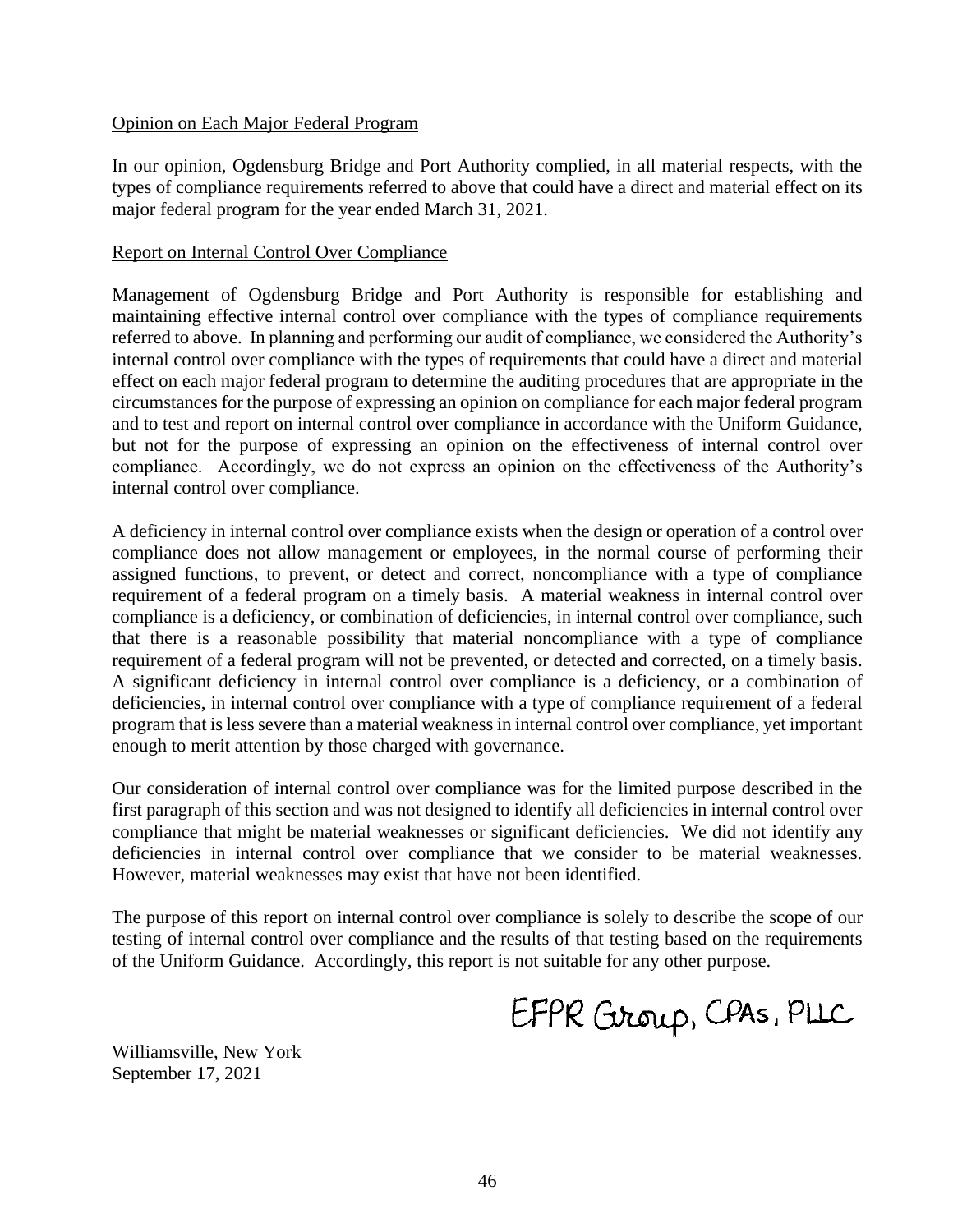# OGDENSBURG BRIDGE AND PORT AUTHORITY Schedule of Expenditures of Federal Awards Year ended March 31, 2021

|                                                                                                                                                   |             | Pass-     |           |                            |
|---------------------------------------------------------------------------------------------------------------------------------------------------|-------------|-----------|-----------|----------------------------|
|                                                                                                                                                   | Federal     | Through   |           | Expenditures               |
|                                                                                                                                                   | <b>CFDA</b> | Grantor's | Federal   | to                         |
| Federal Grantor/Pass-Through Grantor/Program Title                                                                                                | Number      | Number    |           | Expenditures Subrecipients |
| U.S. Department of Transportation - passed through<br>New York State - Department of Transportation -<br><b>Highway Planning and Construction</b> | 20.205      |           | 5,234,103 |                            |
| U.S. Department of Transportation - Direct Award -<br><b>Airport Improvement Program</b>                                                          | 20.106      |           | 516,820   |                            |
| U.S. Department of Transportation - Direct Award -<br><b>CARES Act - Airport Grants</b>                                                           | 20.106      |           | 1,694,865 |                            |
| <b>Total Expenditures of Federal Awards</b>                                                                                                       |             |           | 7,445,788 |                            |

See accompanying notes to schedule of expenditures of federal awards.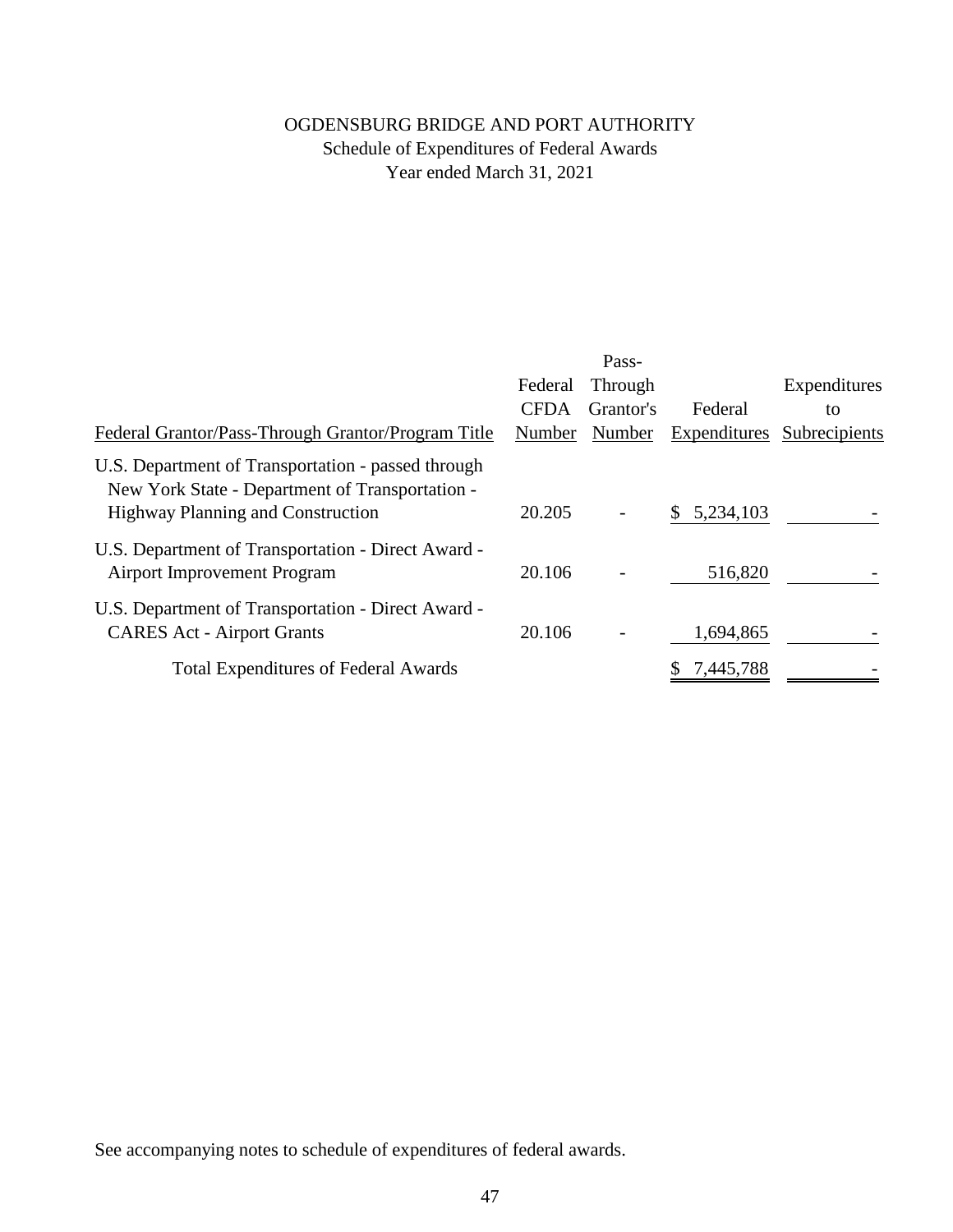# OGDENSBURG BRIDGE AND PORT AUTHORITY Notes to Schedule of Federal Awards Year ended March 31, 2021

# (1) Reporting Entity

The accompanying schedule of expenditures of federal awards (the Schedule) presents the activity of federal financial assistance programs administered by the Ogdensburg Bridge and Port Authority (the Authority), an entity as defined in the basic financial statements.

# (2) Basis of Accounting

The Schedule is presented on the accrual basis of accounting and the amounts presented are derived from the Authority's general ledger. For programs with funding ceilings and caps, federal expenditures are only recorded and presented in the Schedule up to such amounts.

# (3) Indirect Costs

Indirect costs are included in the reported expenditures to the extent such costs are included in the Federal financial reports used as the source for the data presented. The Authority does use the 10% de minimis rule.

# (4) Matching Costs

Matching costs, i.e., the Authority's share of certain program costs, are not included in the Schedule.

# (5) Subrecipients

The Authority did not provide any funding to subrecipients during the year ended March 31, 2021.